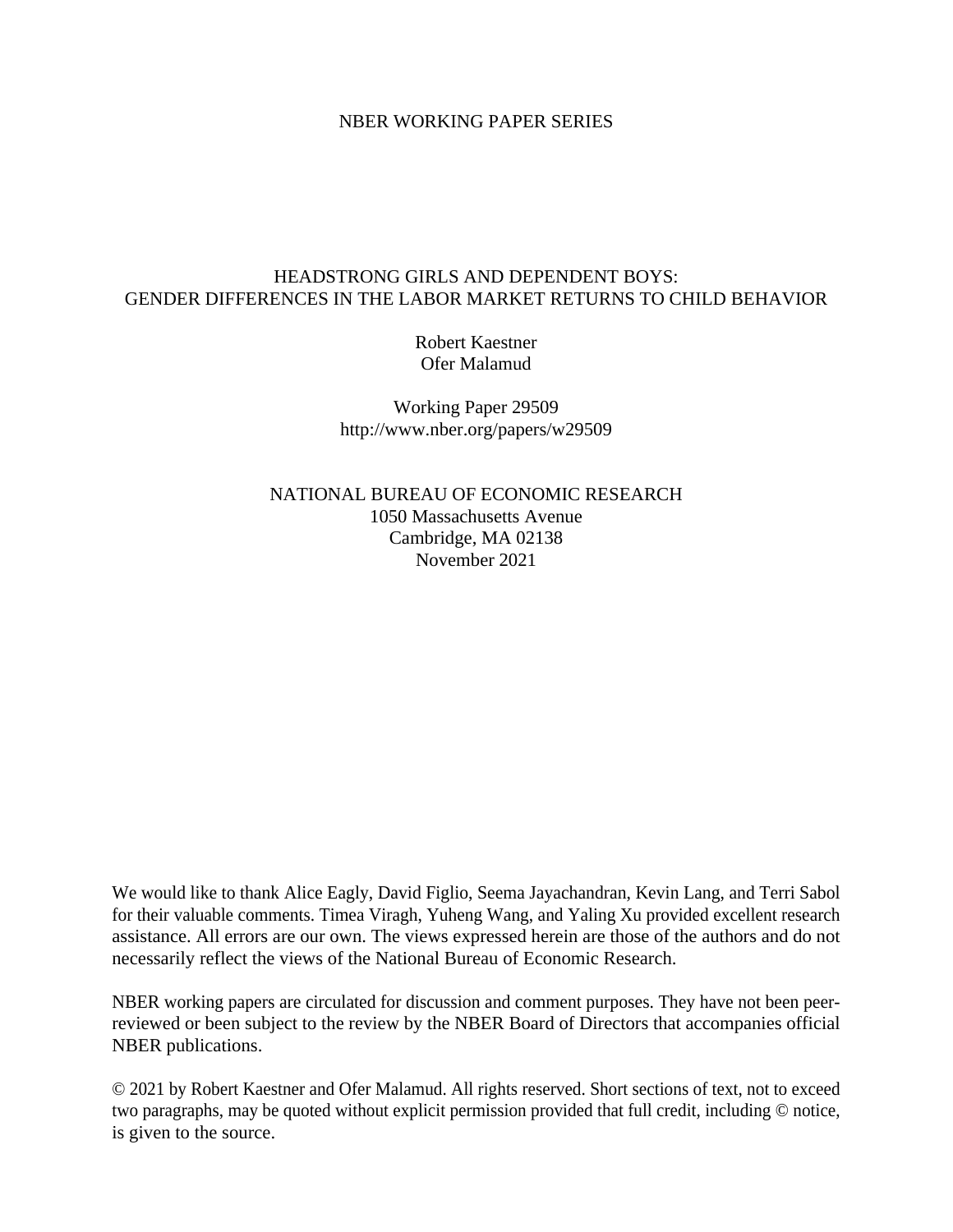Headstrong Girls and Dependent Boys: Gender Differences in the Labor Market Returns to Child Behavior Robert Kaestner and Ofer Malamud NBER Working Paper No. 29509 November 2021 JEL No. J16,J24

# **ABSTRACT**

The authors use data from the Children of the National Longitudinal Survey of Youth (C-NLSY79) to examine gender differences in the associations between child behavioral problems and early adult earnings. They find large and significant earnings penalties for women who exhibited more headstrong behavior and for men who exhibited more dependent behavior as children. In contrast, there are no penalties for men who were headstrong or for women who were dependent. While other child behavioral problems are also associated with labor market earnings, their associations are not significantly different by gender. The gender differences in headstrong and dependent behavior are not explained by education, marriage, depression, self-esteem, health, or adult personality traits. However, one potential explanation is that these gender differences are a consequence of deviations from gender norms and stereotypes in the workplace.

Robert Kaestner Harris School of Public Policy University of Chicago 1307 East 60th Street (Room 3057) Chicago, IL 60637 and NBER kaestner@uchicago.edu

Ofer Malamud School of Education and Social Policy Northwestern University Annenberg Hall 2120 Campus Drive Evanston, IL 60208 and NBER ofer.malamud@northwestern.edu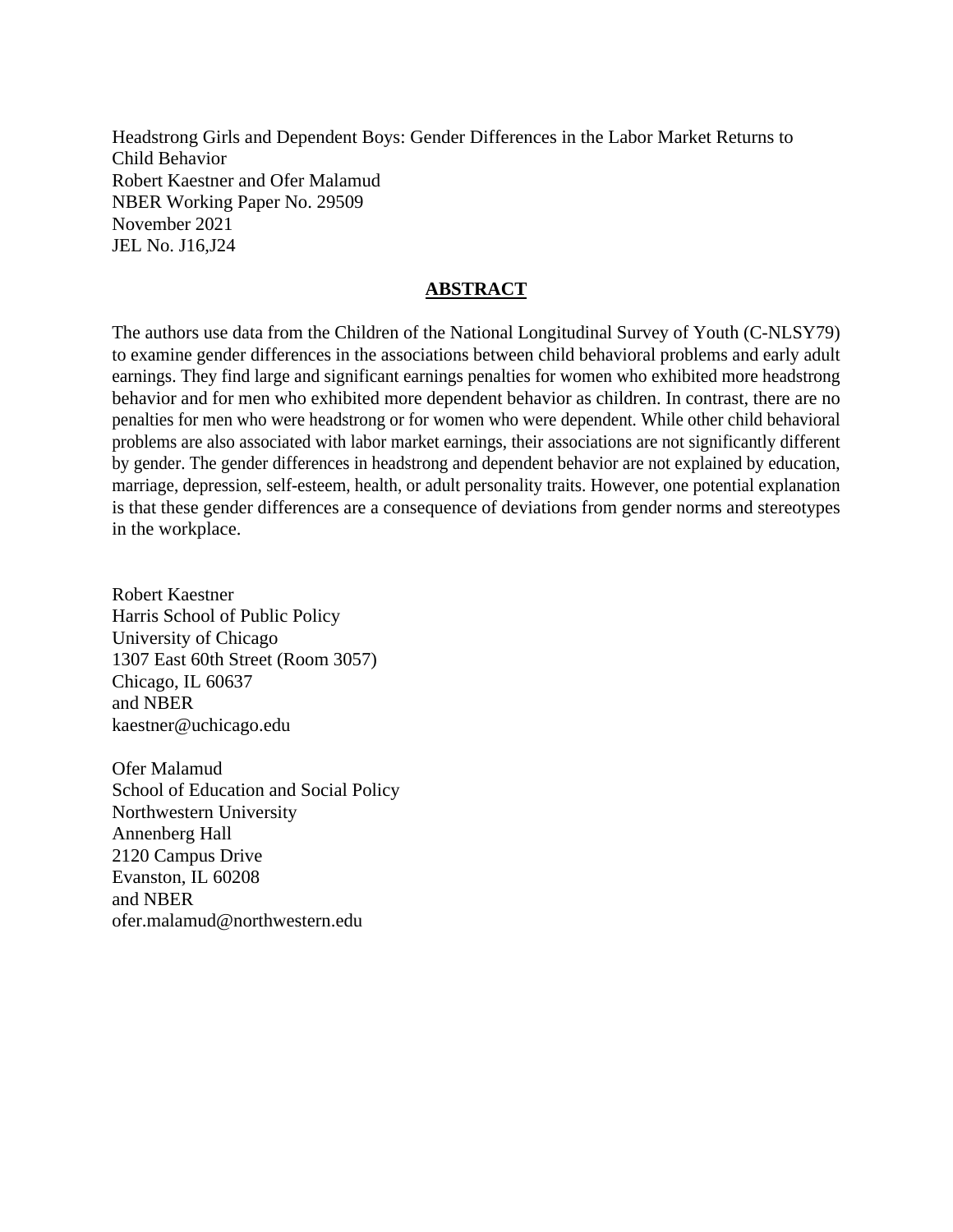A substantial literature has documented the significant relationship between cognitive skills, measured in childhood and adolescence, and adult earnings (e.g., Murnane, Willet and Levy, 1995). More recently, studies have also reported significant associations between adult earnings and childhood "non-cognitive skills", such as socio-emotional behaviors and temperament (e.g., Heckman, Stixrud and Urzua, 2006, and Lindqvist and Vestman, 2011). However, there has been relatively little research on *gender differences* in the labor market returns to childhood "non-cognitive skills", especially when disaggregated into specific domains of behavior. If men and women are paid differently for the same early-life skills or behaviors, this may contribute to gender gaps in earnings and suggest the presence of labor market discrimination (Blau and Kahn, 2017). Gender differences in the labor market returns to childhood behaviors can also provide insights about the role of gender norms and stereotypes in the labor market.

We use data from the Children of the National Longitudinal Survey of Youth 1979 (C-NLSY79) survey to examine associations between several distinct child behavioral problems (ages 4 to 12) and early adult earnings (ages 24 to 30). Our measures of child behavioral problems are drawn from an abbreviated version of the Child Behavior Checklist (CBCL) that is reported by parents. They were "…designed to measure some of the more common syndromes of problem behavior found in children" (Zill, 1985). The CBCL is one of the most widely used assessments of children's emotional and behavioral problems, and shown to have strong predictive validity and to be measurement invariant with respect to child gender. Like the CBCL on which they are based, the measures of behavioral problems in the C-NLSY79 have also been shown to have strong predictive validity (Parcel and Menaghan, 1988). The use of these

2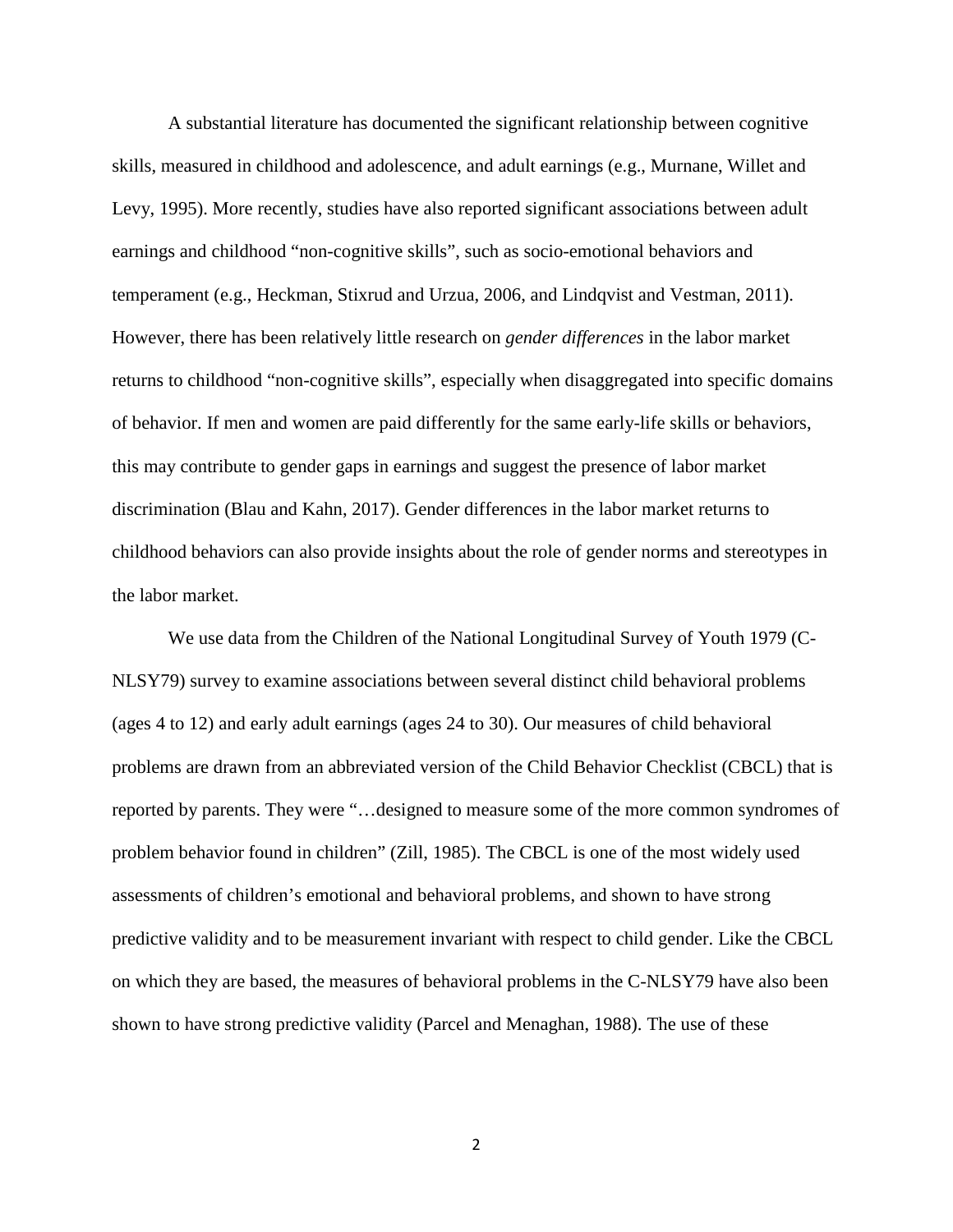disaggregated categories of child behavior is novel and empirically important because broader constructs can obscure the heterogeneous relationships of individual behaviors with earnings.

While our study is unique in examining gender differences in the relationship between child behavior and labor market outcomes, there is a large literature that examines the relationship between *adult* personality and labor market outcomes, as well as the gender differences in these relationships.<sup>[1](#page-3-0)</sup> However, it is important to distinguish between the labor market returns to behaviors observed in childhood vs. self-reported personality traits measured in adulthood. First, these are conceptually different psychological constructs, and as we show later, they are not very highly correlated. Second, our measures are not subject to the biases of selfreports. Third, and perhaps most important, is the possibility of reverse causality in analyses that correlate contemporaneous measures of earnings and personality. Our information on child behavior was collected at an early age, long before labor market entry and before schooling is completed. We also present some evidence suggesting that our estimates are not confounded by other background characteristics. However, since we cannot rule this out altogether, we are careful throughout this article to refer to the relationships between child behaviors and adult outcomes as associations

We also explore whether gender differences in the returns to child behavioral problems are mediated by educational attainment, health, marriage, children, as well as adult personality. Through these analyses, we also add to an existing literature that examines the relationship between child behavior problems and educational attainment.<sup>[2](#page-3-1)</sup> Furthermore, our study contributes to the developmental psychology literature focused on the relationship between

l

<span id="page-3-0"></span><sup>&</sup>lt;sup>1</sup> See Mueller and Plug, 2006; Heinek and Anger, 2010; Cobb-Clark and Tan, 2011; Heinek, 2011; Judge,

Livingston, and Hurst, 2012; Nyhus and Pons, 2012; Fletcher, 2013; Gensowski 2018

<span id="page-3-1"></span><sup>2</sup> See Hinshaw, 1992; Segal, 2008; Diprete and Jennings 2011; Kristoffersen et al. 2015; Owens, 2016; Papageorge, Ronda, and Zheng, 2019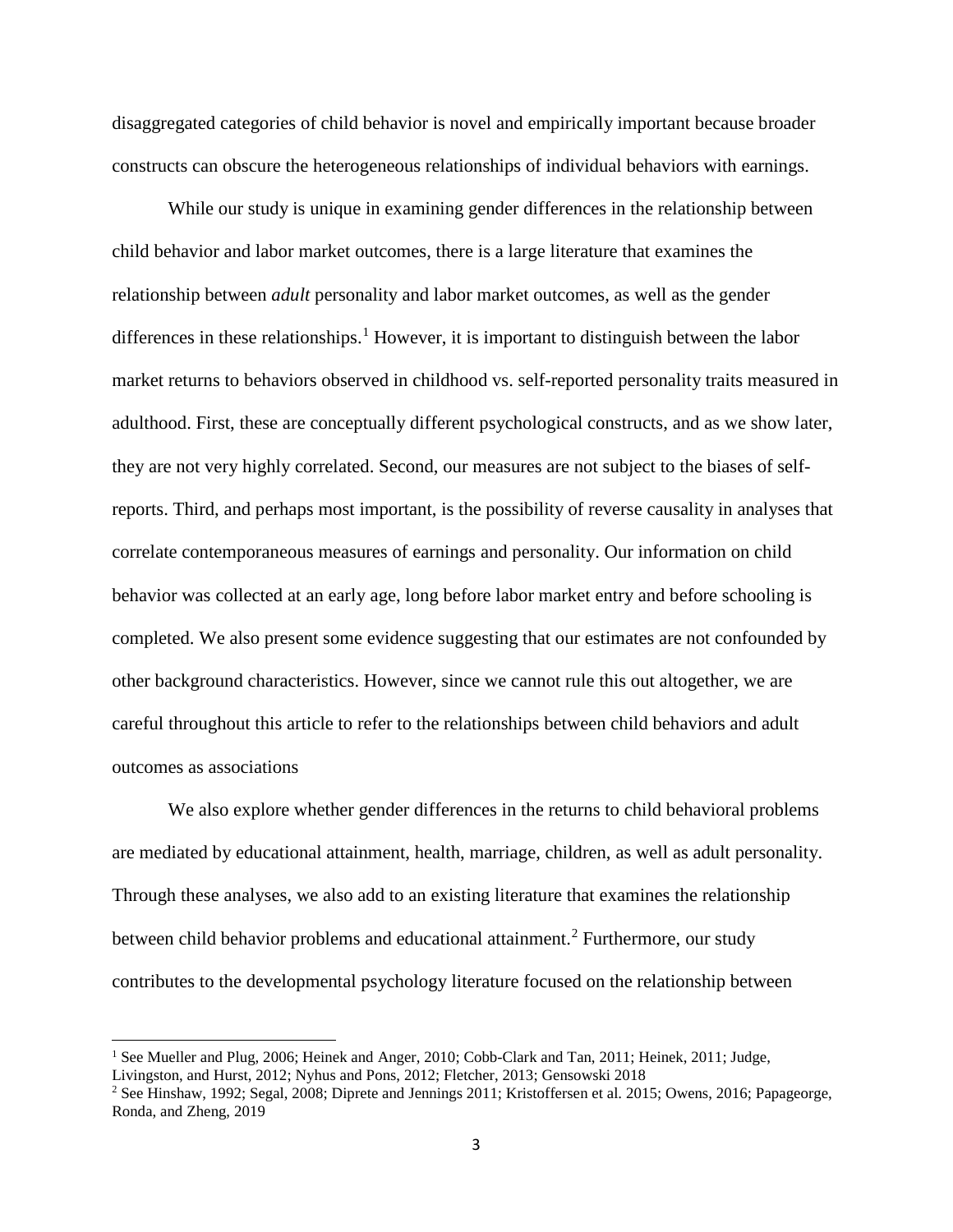childhood behavior and adult personality (Caspi et al. 2005; Donnellan et al. 2015) by estimating these associations for a large, recent cohort of US children that, to our knowledge, has not been previously examined. Finally, our research is also related to the effects of attentiondeficit/hyperactive disorder (ADHD) on educational attainment and labor market outcomes (Currie and Stabile, 2006; Fletcher and Wolfe, 2008, 2009; Fletcher, 2014).

The remainder of the article proceeds as follows. The next section describes our measures of child behavior and summarizes the gender differences in behavior for our sample. We then report our estimates of the associations between earnings and these behaviors by gender. Following that, we consider the associations of child behavior with other outcomes and explore potential mechanisms which may explain our results. Finally, we summarize our findings and discuss the limitations of our analyses and avenues for further research.

### **Background**

#### *Measures of child behavioral problems in the C-NLSY79*

The measures of child behavioral problems available in the C-NLSY79 are derived from an abbreviated version of the Child Behavior Checklist (CBCL) that is one of the most widely used assessment of children's emotional and behavior problems. The items that comprise these measures "were selected because they were not too rare in the general child population; had a demonstrated ability to discriminate children who had received clinical treatment from those who had not; and tapped some of the more common behavior syndromes in young people" (Zill, 1990). The full set of items in this abbreviated version of the CBCL are commonly referred to as the Behavior Problems Index (BPI). However, in accordance with the CBCL, they were also designed to identify specific behavioral syndromes in children.

4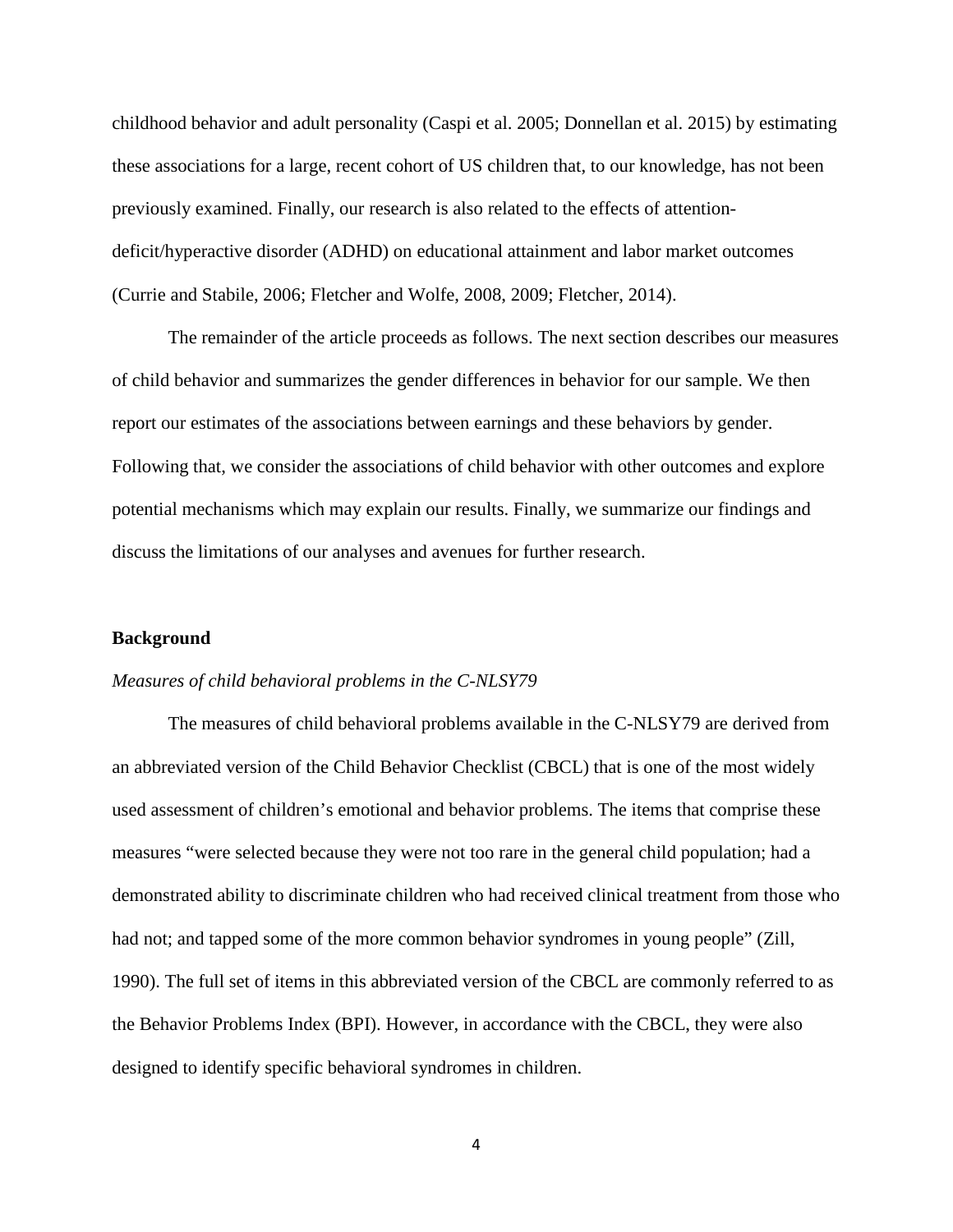The specific behavioral syndromes identified by Zill (1985, 1990) and recorded in the C-NLSY79 are referred to as (a) antisocial behavior, (b) anxiety/depressed mood, (c) headstrong behavior, (d) hyperactive behavior, (e) dependent behavior, and (f) peer conflict. Appendix Table 1 lists the questions that comprise these distinct behavior problem subscales along with their associated syndromes. We also describe the items used to construct the headstrong and dependent subscales below because, as we show later, they are the ones associated with significant gender differences in earnings. Children score high on the headstrong subscale when their caregiver reports that he or she (i) argues too much, (ii) has strong temper and loses it easily (iii) is disobedient at home, (iv) is stubborn, sullen, or irritable, and (v) is rather high strung, tense, and nervous. Children score high on the dependent subscale when their mother reports that he or she (i) demands a lot of attention, (ii) clings to adults, (iii) cries too much, and (iv) is too dependent on others.

The behavioral problem measures in the C-NLSY79 are based on maternal reports of children between the ages of 4 and 12. The response categories for these questions are "often true," "sometimes true," and "not true". The scores for the behavioral syndromes are produced by summing across the dichotomized responses to the relevant subset of items (whereby each item answered "often" or "sometimes true" is given a value of one). We average the scores across all surveys for which the child is present between ages 4 and 12 in order to improve reliability.<sup>[3](#page-5-0)</sup> However, our findings are unchanged if we use measures of behavioral problems assessed at early ages (4-6) or later ages (8-12), which is consistent with the fairly stable pattern

l

<span id="page-5-0"></span> $3$  Approximately 86% of the sample of children were present for 4 or 5 survey waves, which represent the maximum number of possible surveys to be present given that surveys were fielded every two years. We assessed whether controlling for the number of surveys present affected estimates and there was virtually no change in our results.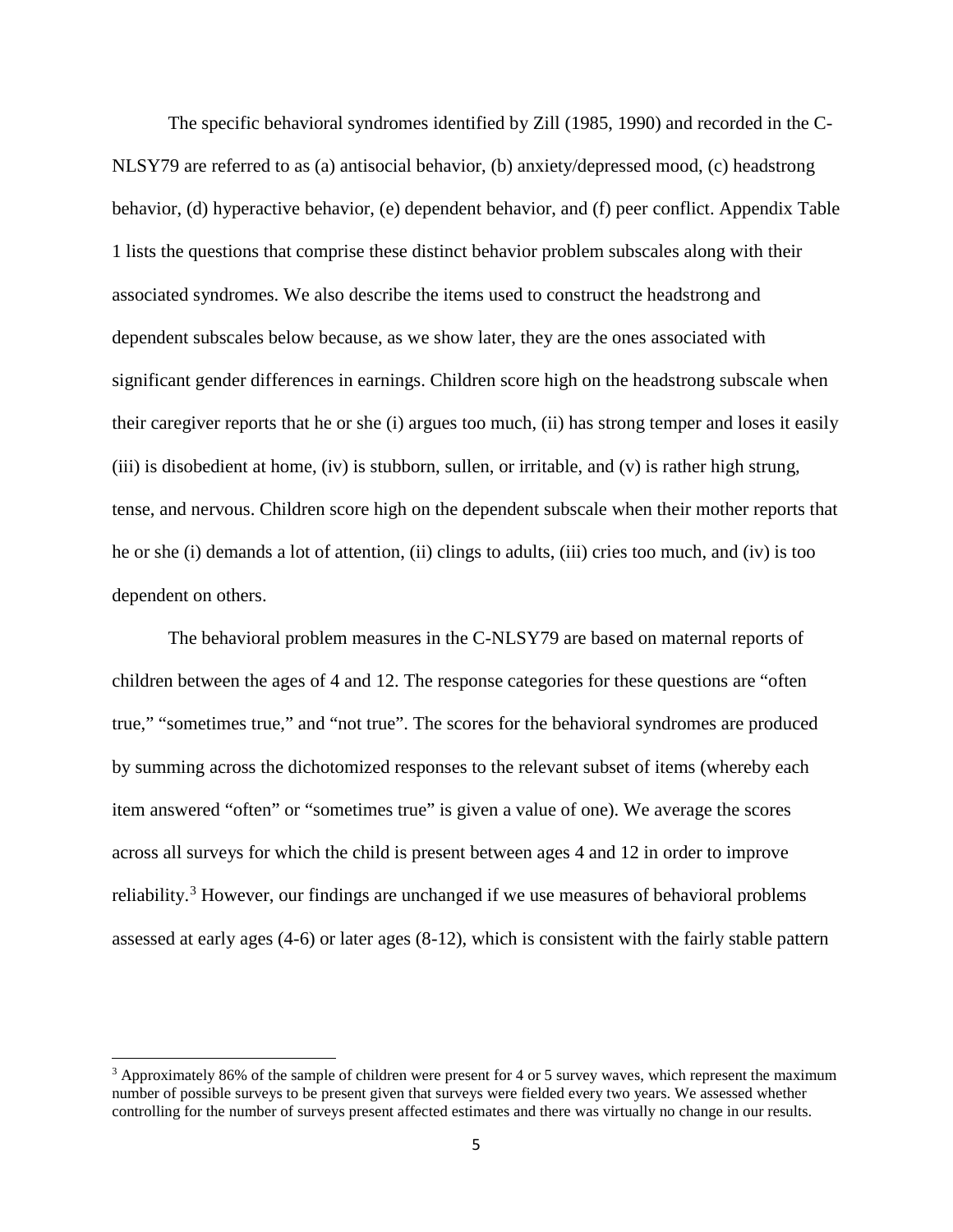of gender differences in these child behaviors between ages 4 and 12 (see Appendix Figure 1, where blue lines represent boys and orange lines represent girls).

#### *The validity of behavioral problem measures*

The behavioral problem measures in the C-NLSY79 have been extensively analyzed and validated across different populations. Zill (1985) uses principal components analysis to verify that the clusters of items designed to identify these behavior syndromes represented separable dimensions with common underlying factors using the 1981 Child Health Supplement to the National Health Interview Survey (NHIS). Parcel and Menaghan (1988) correlate the behavioral problem measures with a variety of social and demographic variables in the C-NLSY79 to provide evidence of construct validity. The CBCL, which is the primary source for the behavioral measures used in the study, has been subject to even more extensive validation to confirm that it identifies specific behavioral syndromes and discriminates between children referred and non-referred to treatment across different populations (e.g. Edlebrock and Costello 1988; Jensen et al. 1993; Chen et al. 1994; Drotar et al. 1995; Kasius et al. 1997; Greenbaum et al. 2004; Seligmman et al. 2004; Ivanova et al. 2007; Ferdinand 2008; Nakumra et al. 2009; Ebustani et al. 2010; and Ivanova et al. 2019).

One issue that merits discussion is the possibility of gender bias in mothers' assessments of child behavioral problems. Using the full set of items in the CBCL, Konold et al. (2004) show that the general form and factor loadings of child behavior problems are measurement invariant (i.e., unbiased) with respect to the child's gender and across mother's and father's assessments. The measurement invariance by child gender is further confirmed by van der Sluis (2017) for a large clinical sample.

6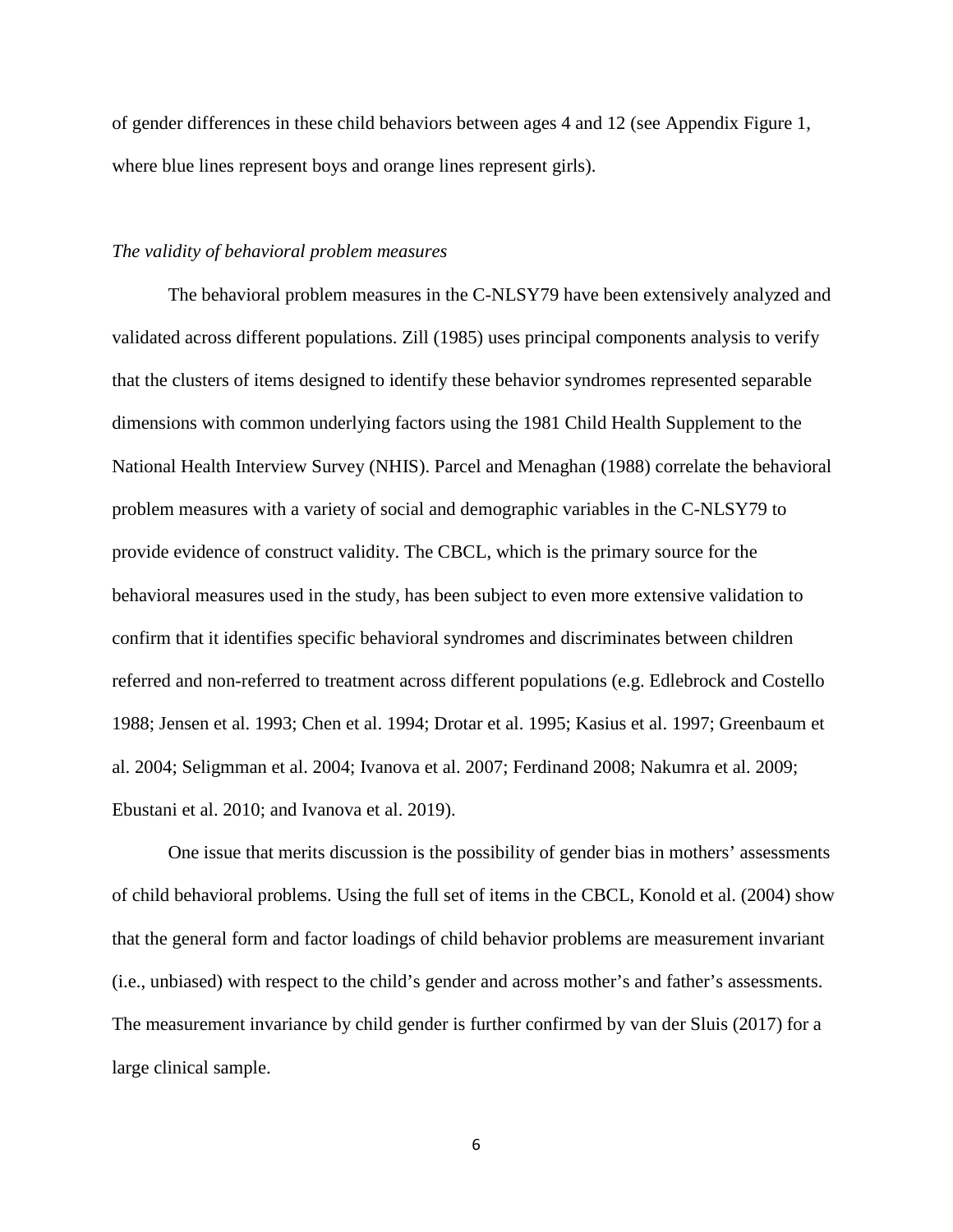Despite the evidence that the CBCL is measurement invariant with respect to gender, we also assessed whether it is a potential issue for our sample. Accordingly, we re-estimated the models for our primary outcome of earnings using gender-specific, standardized measures of behaviors, as suggested by van der Slius (2017) and others. Results from this analysis were virtually identical to those reported below that uses the common measures. We also examined whether one particular question in the dependent subscale—does the child cry too much—had a particularly strong influence on results related to the dependent subscale.<sup>[4](#page-7-0)</sup> It did not. Finally, we also address this issue by showing that our results are robust to controlling for an extensive set of mothers' characteristics. Overall, there is substantial evidence that the behavioral subscales are measuring the same constructs for males and females, and that the results reported below are not an artifact of measurement problems.

#### *Gender differences in behavior, skills, and other covariates*

l

Differences in child behavior and skills by gender are well known and have been described in prior work (McLeod and Kaiser, 2004; Else-Quest, et al. 2006; Halpern et al. 2007; Duncan and Magnuson, 2011; Owens 2016; Autor et al. 2019). However, we briefly describe the gender differences for our sample of children who were born between 1981 and 1990 and observed as adults between the ages of 24 to 30 (i.e., between 2006 and 2014).<sup>[5](#page-7-1)</sup> As shown in Table 1, boys have significantly higher rates of hyperactive, anti-social, headstrong and peer

<span id="page-7-0"></span><sup>4</sup> This question about crying too much has been mentioned as one that may not be measurement invariant by child gender (van der Slius, 2017). Indeed, Yarnell et al. (2013) reported that the question cries too much was not measurement invariant in a sample of children from Mauritius. To assess whether this specific component is a problem in our sample, we reconstructed the dependent subscale omitting this question and re-estimated the models reported below. Our results were essentially unchanged.

<span id="page-7-1"></span><sup>5</sup> The sample consists of 3,477 unique children whom we observe 7283 times as adults: 1,052 are observed once; 1,163 are observed 2 times; 1,143 are observed 3 times; and 119 are observed 4 times.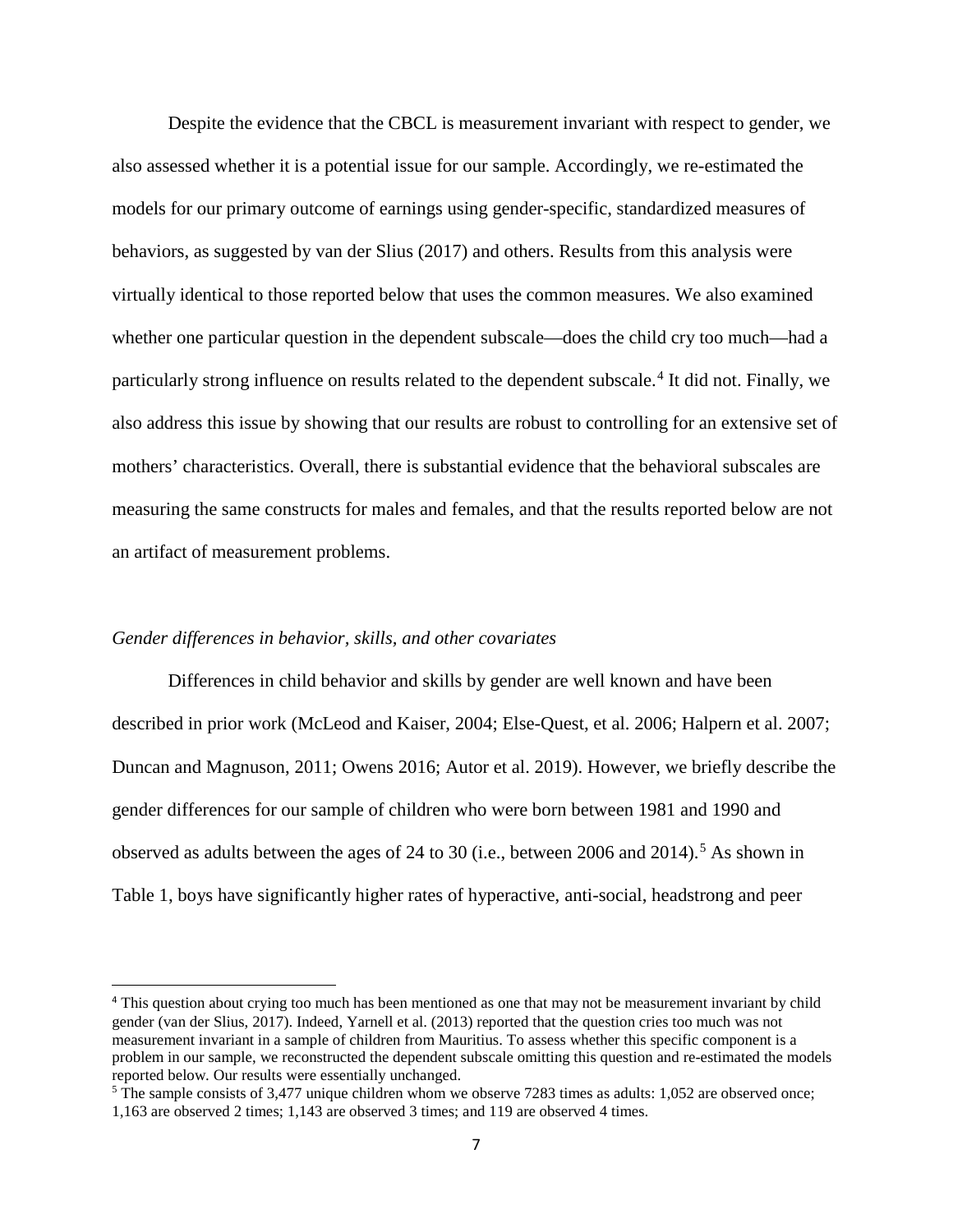conflict behavior while girls have significantly higher rates of dependent behavior. The gender differences in behavior are quite similar over childhood years, as seen Appendix Figure 1.

The C-NLSY79 measured math and reading skills between the ages of 5 and 13 using the Peabody Individual Achievement Test (PIAT) in Mathematics, Reading Recognition, and Reading Comprehension. Table 1 indicates that math scores are almost identical for boys and girls while reading scores are about 0.1 standard deviations higher for girls than boys.

Finally, the C-NLSY79 also provides extensive information about the child's family background characteristics, including mother's education, her Armed Forces Qualification Test (AFQT) score, marital status at birth, self-esteem, internal-external locus of control and indicators for whether the household had magazines, newspapers and a library card. As shown in Table 1, most of these background characteristics are not substantially different by gender, although there are small differences in mother's marital status and age at birth, and whether the household had a library card. Additional evidence related to selection on family background factors is provided in Appendix Table 2. This table presents regression estimates of the gender differences in the relationship between several maternal characteristics and our six child behaviors of interest. Of the 36 estimates shown, only three differ significantly by gender.

### **Labor market returns to child behavior**

l

Earnings are our primary outcome and defined as self-reported annual earnings in the previous year.<sup>[6](#page-8-0)</sup> The goal of our study is to estimate the associations between several distinct child behavioral problems and adult earnings, and to assess whether there are gender differences

<span id="page-8-0"></span> $6$  The sample consists of those with valid earnings including zeros. Earnings information is missing (i.e., with an invalid response) for approximately 11% of the sample. None of the child behaviors are significantly related to the probability of being in the sample.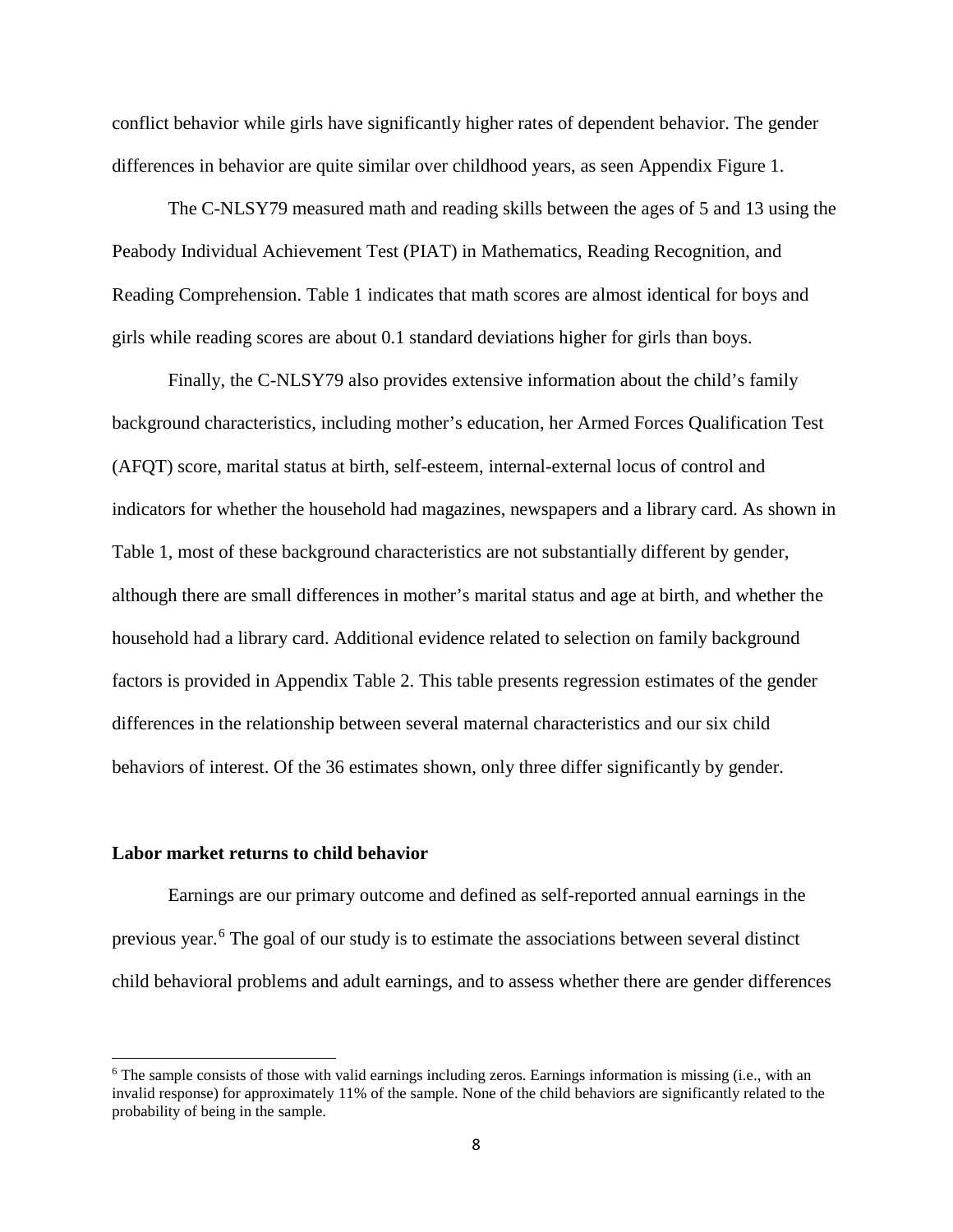in those associations. We estimate a series of OLS regression models to obtain these estimates. As described in the previous section, we focus on continuous measures of child behavior based on dichotomized responses to the underlying items, as constructed in the C-NLSY79. However, we standardize these measures to have mean 0 and a standard deviation of 1 to facilitate comparisons of the magnitudes of the coefficients.

All of our regression models include controls for child race/ethnicity (non-Hispanic white, non-Hispanic Black, Hispanic), birth order, each year of age at time of interview, and each birth year. Thus, we compare children assessed at similar ages and from similar birth cohorts. We also include math and reading achievement test scores and controls for mother characteristics to address potential confounding factors and differences in reporting, allowing for differential effects of all variables by gender.<sup>[7](#page-9-0)</sup> The standard errors of the regression estimates allow for nonindependence between multiple observations per person.

Table 2 presents results from these regressions. The first two columns show estimates for the full sample of men and women respectively. We observe large and significant earnings penalties for men who exhibited more dependent behavior in childhood. A one standard deviation (1σ) increase in dependent behavior is associated with a \$1632, or 6 percent, decline in earnings. In contrast, there are no penalties for women characterized as dependent; indeed, the coefficient is positive, albeit small (\$431) and statistically insignificant. We also observe large and significant earnings penalties for women who exhibited more headstrong behavior in childhood. A 1σ increase in headstrong behavior is associated with a \$2092, or 10 percent, decline in earnings. There are no penalties for men characterized as headstrong; again, the

l

<span id="page-9-0"></span><sup>7</sup> Mother's covariates include dummy variables for each age at birth; dummy variables for education (LTHS, HS some college, BA or more); AFQT score and its square; marital status at birth (married, never married, other); dummy variables for quartile of self-esteem scale; dummy variables for quartile of Rotter scale; and dummy variables indicating whether household of child had magazines, newspapers and a library card.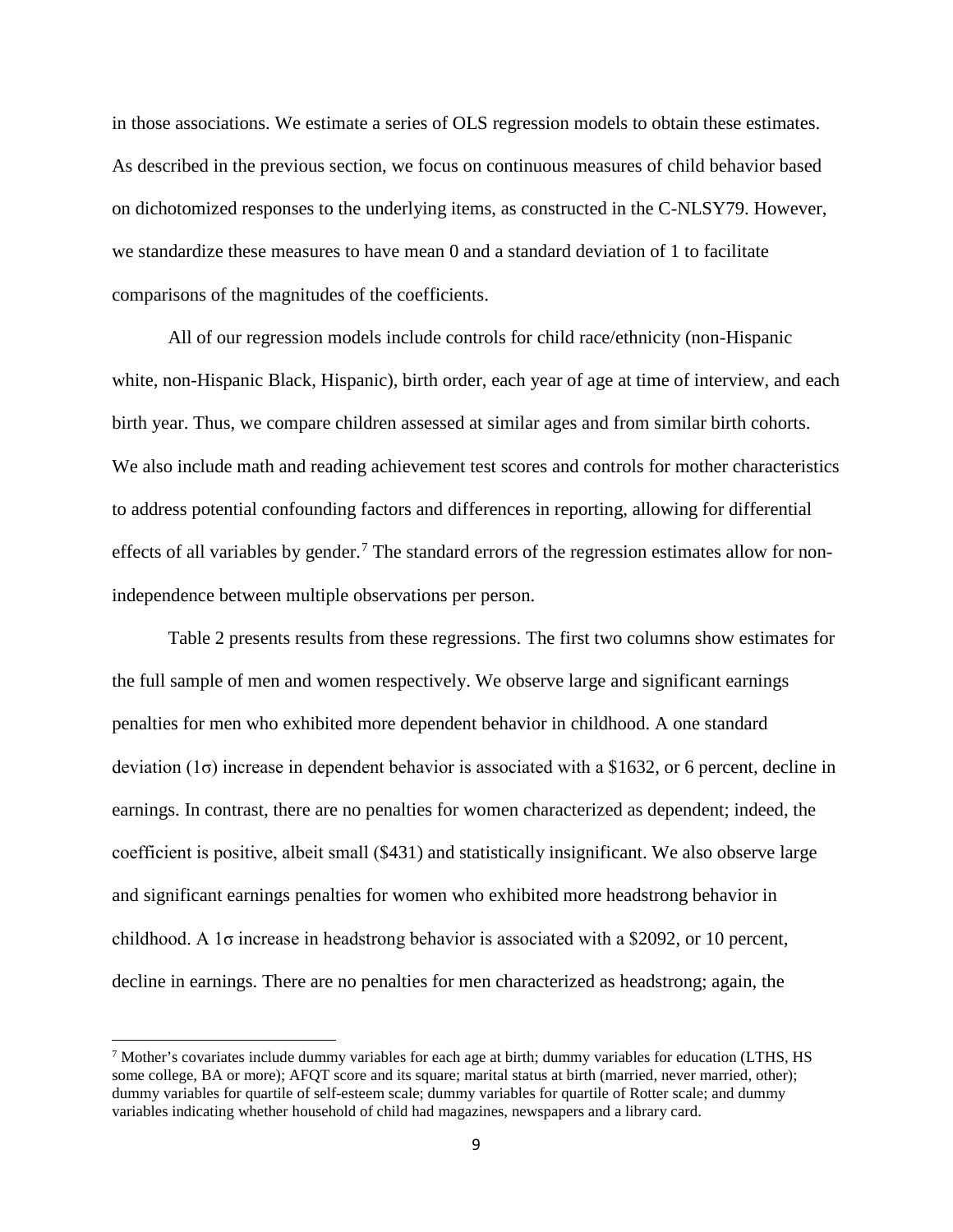coefficient is positive, but small (\$339) and insignificant. The third column, which is effectively the difference of columns one and two, confirms that the association of dependent and headstrong behavior with earnings is significantly different between males and females.

In the next three columns, we confirm that our results are robust to an alternative specification using the natural logarithm (log) of earnings in the sample of working men and women (i.e., those who worked in the last year and had non-zero earnings). Estimates indicate that a 1σ increase in dependent behavior is associated with an 8.5 percent decline in earnings for men; the corresponding increase of 3.6 percent earnings for women is economically meaningful, but not statistically significant. We also observe that a 1σ increase in headstrong behavior is associated with a 9.9 percent decline in earnings for women; the increase of 3.5 percent earnings for women is again economically meaningful, but statistically insignificant. The final column shows that the labor market returns to being dependent or headstrong are significantly different by gender. The similar pattern of estimates in analyses of earnings using the full sample including those not working and for the sample of those working with positive (log) earnings implies that child behavior problems are not strongly related to employment.

While other child behaviors are also associated with labor market earnings, their associations are generally weaker, less consistent across models, and not significantly different by gender. For example, both men and women suffer earnings penalties for being relatively more hyperactive, anti-social and having more peer conflict, but the gender differences in these associations are not significant and much smaller than those for dependent and headstrong behavior. Similarly, both men and women who are relatively more anxious/depressed as children have higher earnings, but the gender difference is not significant. Note that we did not find significant gender differences in the returns to the overall measure of child behavior problems

10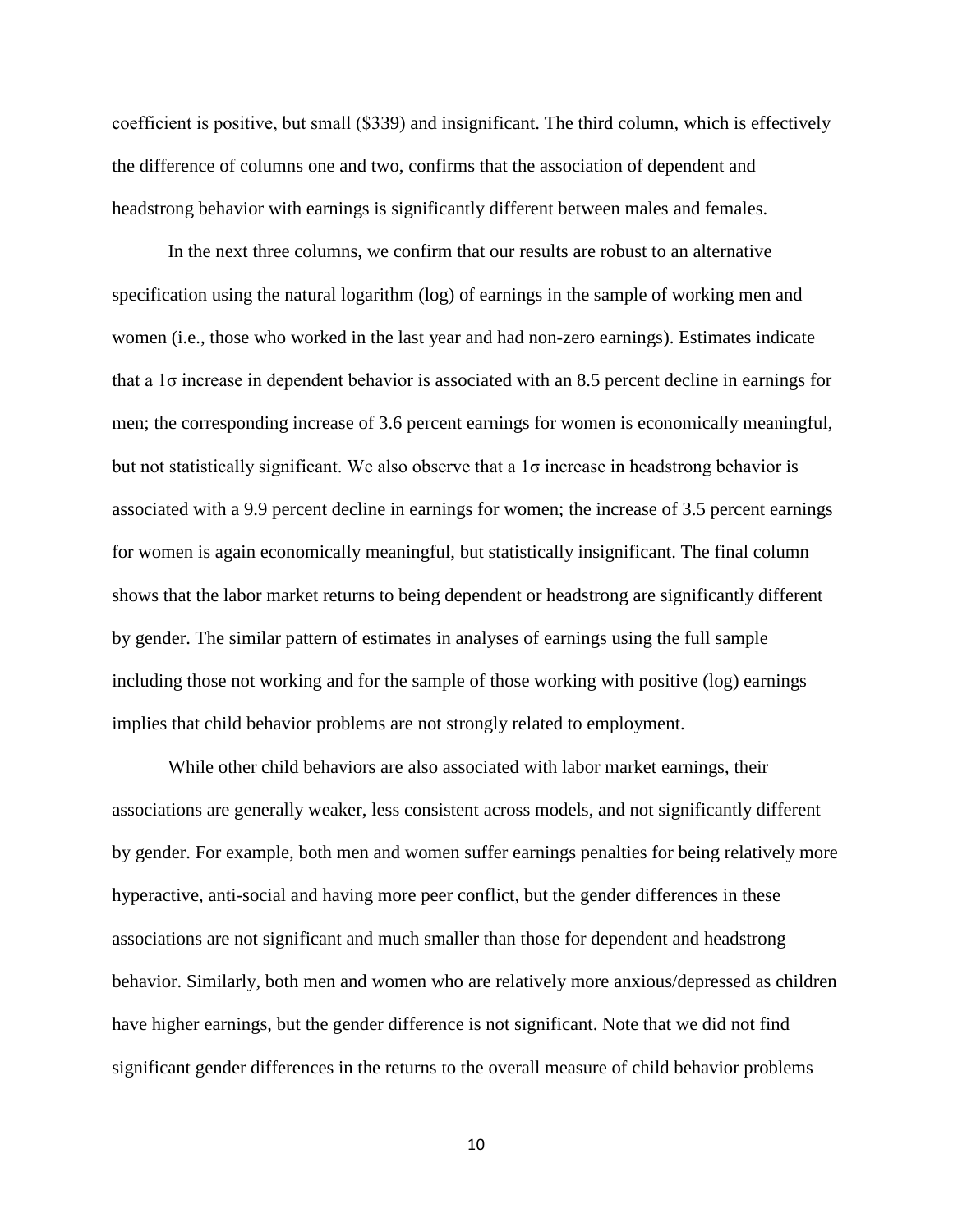(i.e., the BPI), or for externalizing and internalizing behavior. As noted earlier, these results suggest that using the overall measure of behavior problems obscures the effects associated with specific behavior syndromes.

The gender differences in Table 2 are robust to alternative regression specifications, as shown in Appendix Table  $3<sup>8</sup>$  $3<sup>8</sup>$  $3<sup>8</sup>$  First, estimates are similar if we restrict the effects of mother/family characteristics on earnings to be the same by gender. This finding, together with the fact that there are few differences in mother/family characteristics by gender, suggests that the estimates in Table 2 are unlikely to be confounded by omitted mother/family factors, or by biases related to maternal reporting of behaviors. The estimates are also qualitatively similar when restricted to earlier (born 1981-84) and later (born 1985-90) cohorts of children, although we lose precision because of the smaller sample sizes. Our results also hold if restrict the sample to observations of earnings from 2010 onwards, after the initial years of the subprime crisis. Finally, our main findings remain unchanged when we include only dependent and headstrong measures omitting other behavioral measures, and when we omit mother and family background characteristics.<sup>[9](#page-11-1)</sup>

We also consider the possibility of multiple testing bias for our "family" of hypotheses related to the gender differences in associations between earnings and our six child behaviors of interest. To the extent that our analysis is exploratory—it is the first to examine gender differences the associations between earnings and these behaviors—it is not clear whether it is necessary to adjust for multiple testing bias because doing so raises the likelihood of a false

 $\overline{\phantom{a}}$ 

<span id="page-11-1"></span><span id="page-11-0"></span><sup>8</sup> Our findings are also robust to using continuous measures of math and reading achievement, excluding measures of math and reading achievement, and using categorical measures of child behaviors instead of continuous measures.<br><sup>9</sup> We also examined the effects on low- and high-earnings defined using the 25th and 75th percentiles of p (across genders) earnings. Results from these analyses are consistent with the results with our main analysis of earnings suggesting that the gender differences are apparent throughout the earnings distribution.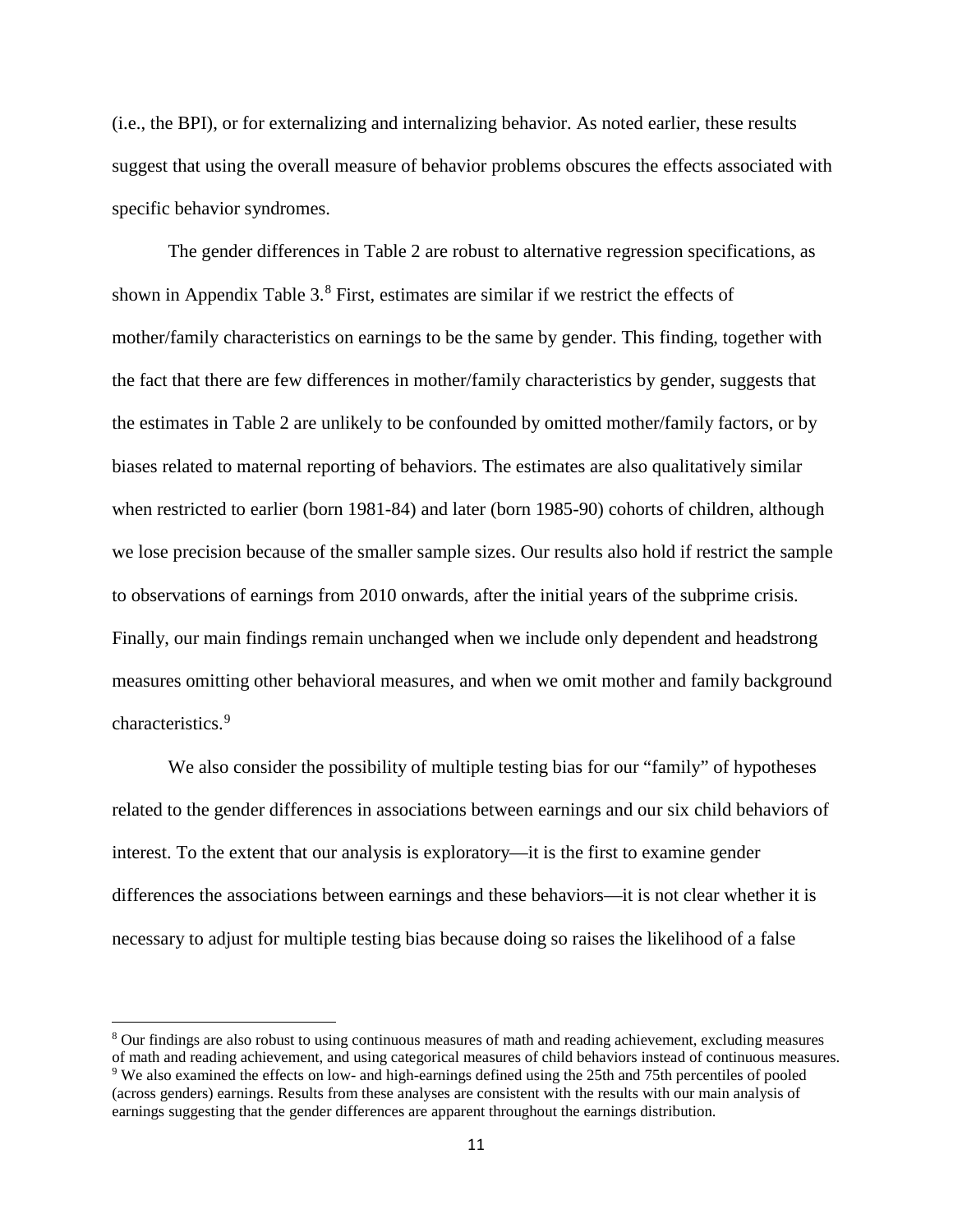negative finding (Wason et al. 2014; Guowei et al. 2017). Moreover, the behaviors we study are distinct, and a finding about the association between earnings and one behavior does not have any bearing on the inference and conclusions regarding the relationship between earnings and another behavior (Proschan and Waclawiw 2000).<sup>[10](#page-12-0)</sup>

Nevertheless, to provide some evidence on this issue of multiple testing bias, we adjust the level of significance of our six estimates of gender differences in associations between earnings and child behaviors using the Holm-Bonferroni correction. The p-value associated with the estimate of the gender difference related to dependent behavior (\$2063) is 0.014, which after adjustment for six hypotheses (i.e., multiplying p-value by six) is 0.084. While not significant at the conventional 0.05 level, it is close and incorporates a severe penalty for the possibility of any type I error. A similar adjustment applied to the p-value of the estimate for the gender related to headstrong behavior is 0.19. Moreover, these adjustments yield even lower p-values when applied to the estimates from the log earnings specification. Thus, even if we adopt a stringent adjustment for multiple comparison bias, such as the Holm-Bonferroni, the significance levels of estimates of gender differences in associations between earnings and dependent and headstrong behaviors are not far from conventional levels of significance.

### **Potential mechanisms**

l

What explains the gender differences in the association of child behavior with early adult earnings? To address this question, we first examine the gender differences in the associations of child behaviors with potentially mediating factors that have been shown to affect earnings such

<span id="page-12-0"></span> $10$  In contrast, if we were interested in inferring whether childhood behaviors broadly construed were associated with earnings, then it would be more important to adjust for multiple testing bias.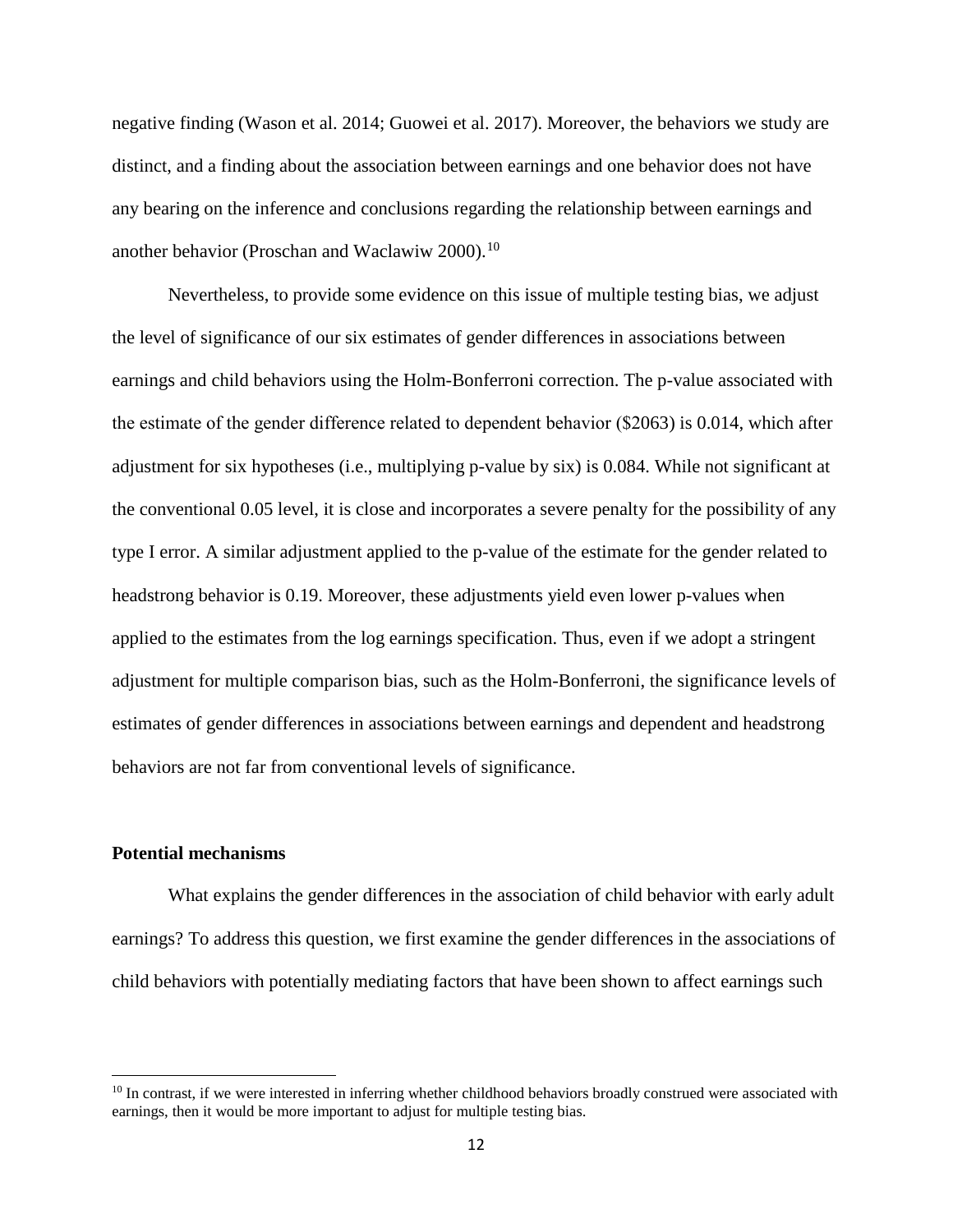as employment, educational attainment, marriage, fertility, health, and personality.<sup>[11](#page-13-0)</sup> Second, we examine whether our estimates of the associations of child behaviors and earnings are moderated by factors that determine workplace settings and may, in turn, relate to prejudice in the workplace.

## *Mediating Factors*

l

Table 3 presents gender differences in the associations of child behaviors with employment, educational attainment, marriage, fertility, health using the analogous regression models and the same sample as used in Table 2 (the corresponding associations *by gender* are relegated to Appendix Table 4). The first two columns examine whether these gender differences might be driven by employment and work hours. While the gender difference in the associations of headstrong behavior with employment is marginally significant, driven by a 3.6 percentage point reduction in employment for headstrong women shown in Appendix Table 4, it is not sufficient to explain the large earnings differences we observed in Table 2. This fact is evidenced by the estimates of gender differences for headstrong behavior and (log) earnings, which is limited to those working. Moreover, there are no significant gender differences in the association of work hours with either headstrong or dependent behavior.

The next two columns of Table 3 examine educational attainment, measured as years of completed education and attainment of a bachelor's degree. Here, the gender difference in the association of dependent behavior with years of schooling is marginally significant, but again

<span id="page-13-0"></span> $<sup>11</sup>$  There are extensive literatures documenting the independent effect of education, marriage, and health on earnings.</sup> See, e.g., Card (1999) for education, Ginther and Zavodny (2001) for marriage, and Prinz et al. (2018) for health. We chose to explore potential mechanisms in this manner rather than adding mediators to the earnings regression model because it avoids the "bad control" problem.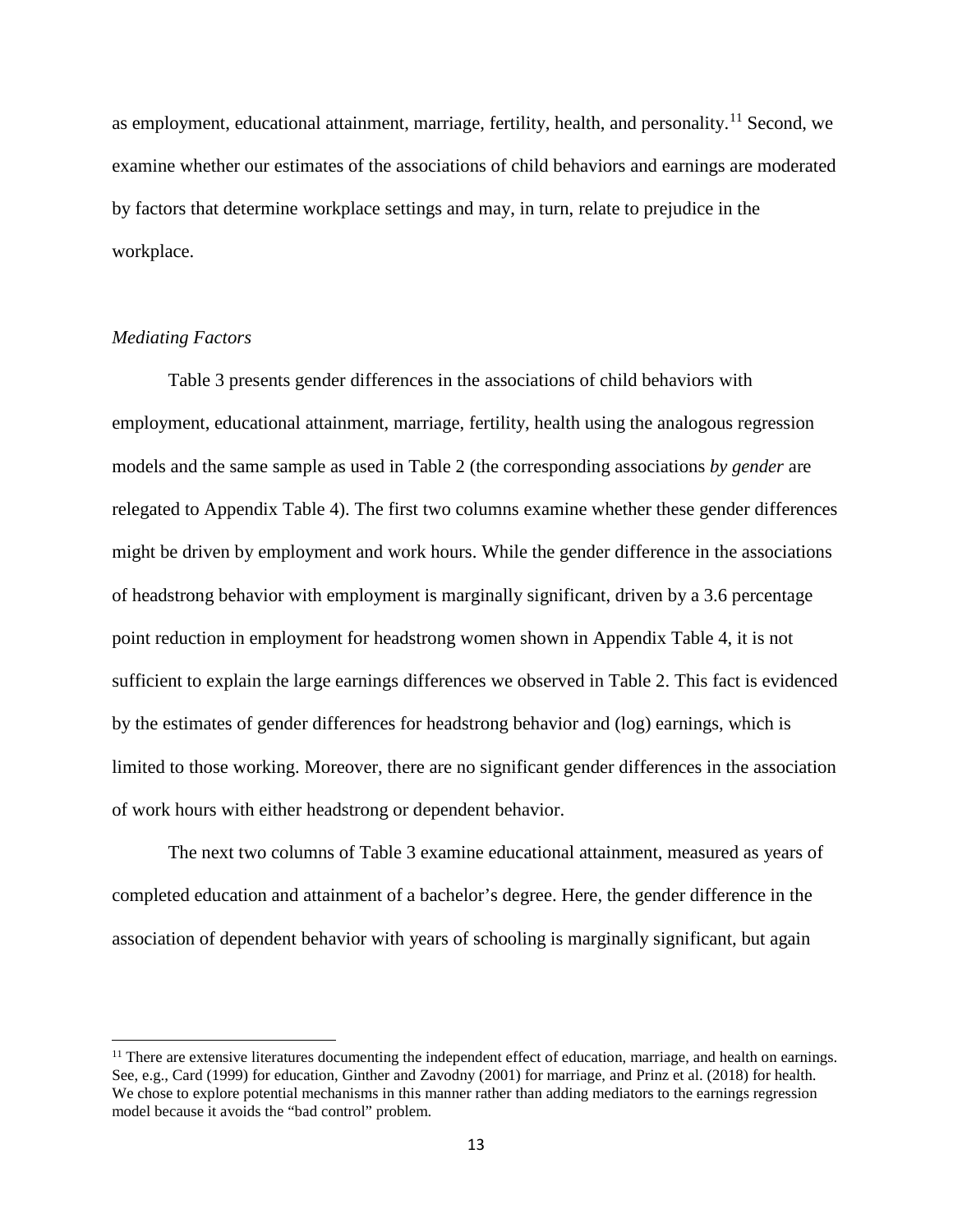insufficient to explain the large earnings difference we observed in Table  $2<sup>12</sup>$  Moreover, there are not significant gender differences in the association of college completion with either headstrong or dependent behavior. Neither do the following two columns of Table 3 reveal any significant associations between child behavior and the likelihood of marriage or number of children.

The final two columns of Table 3 show large gender differences in the associations of dependent and headstrong behavior with the self-reported likelihood of being in poor health. Indeed, the patterns in Appendix Table 4 indicate that men are 3.2 percentage points more likely to report that they are in poor health with a 1σ increase in dependent behavior. However, it seems unlikely that health represents a potential pathway for explaining the gender differences in how child behavior affects earnings because there are relatively few people in poor health and health often affects earnings through employment (on which we find little effect). Furthermore, we do not observe any significant differences by gender in the likelihood of being in good health.

We also examine the associations of child behavior with measures of depression, self-esteem, mastery, and the Big-5 personality traits in early adulthood.<sup>[13](#page-14-1)</sup> Table 4 presents estimates for the gender differences in the associations of child behavior and scores on these psychological outcomes (with the main effects provided in Appendix Table 5). For our research question, the most important finding revealed by the estimates in Table 4 is the relatively few significant gender differences (only 3 out of a possible 48). Thus, the gender differences in the associations

 $\overline{\phantom{a}}$ 

<span id="page-14-0"></span> $12$  Assuming a 10% increase in earnings for each year of schooling, the gender difference in schooling between dependent women and men would only result in a 1.5% difference in earnings (approximately one fifth of the gender difference in earnings in Table 2).<br><sup>13</sup> Depression is measured using the Center for Epidemiologic Studies Depression (CES-D) scale; mastery is

<span id="page-14-1"></span>measured using the Pearlin Mastery scale. These variables are measured between ages 18 and 23 in the C-NLSY.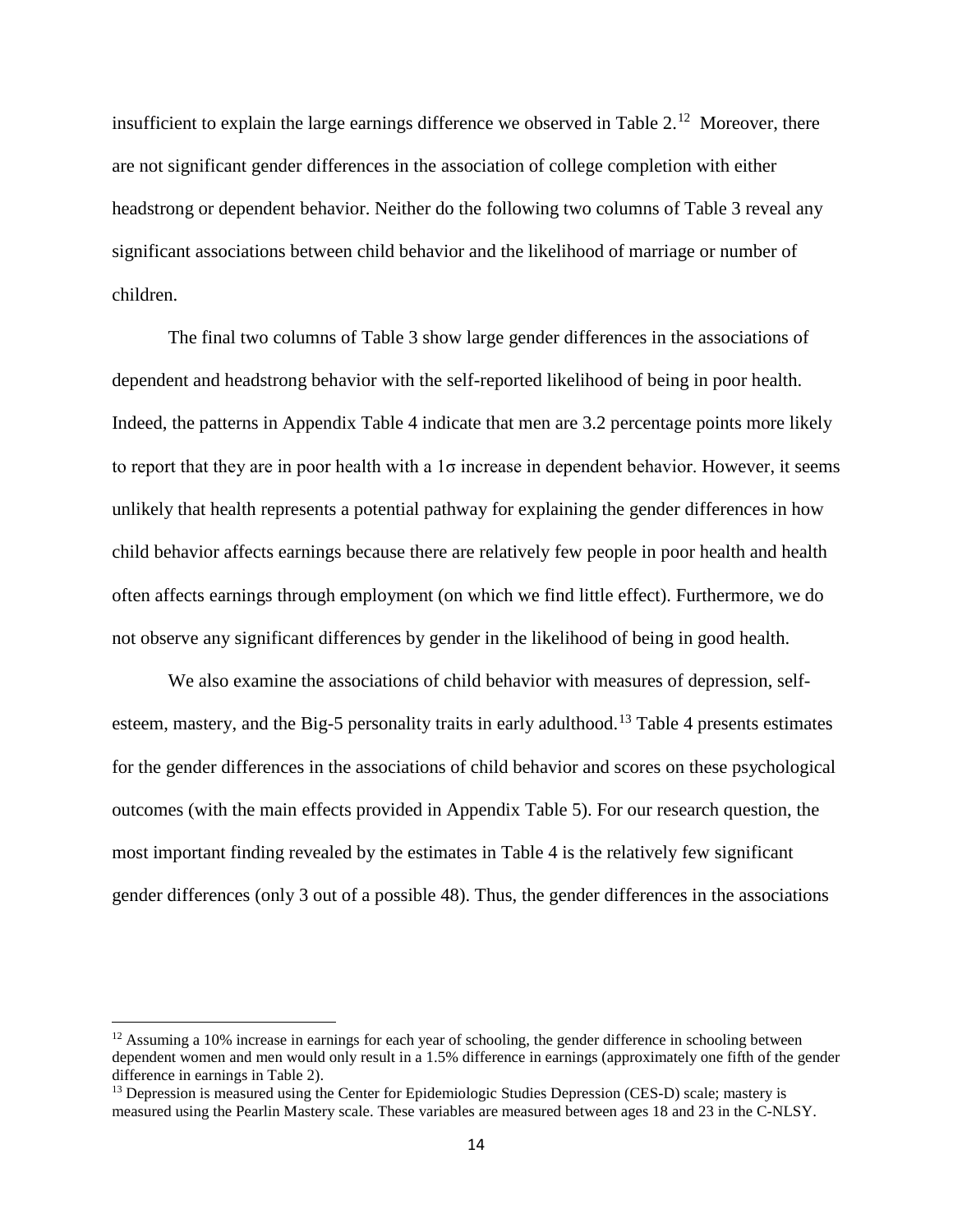between childhood behavior and earnings do not appear to be mediated by depression, selfesteem, or adult personality.

It is notable that the estimates in Appendix Table 5 do not reveal many strong associations between child behaviors and adult personality traits. This finding contributes to the developmental psychology literature that studies the life course linkages between child temperament and adult personality (e.g., Caspi et al. 2005; Shiner and DeYoung 2013). In contrast to some previous findings, our novel estimates from a large and recent U.S. cohort of children indicate relatively little correlation between child behavioral problems (at ages 4 to 12) and personality traits (at ages 24 to 30).

Finally, in Table 5, we examine the mediating role of occupation (at the 3-digit level) directly, which is a variable that does not lend itself to an analysis similar to that in Table 2. This analysis explores whether occupational sorting mediates the gender differences in associations between headstrong and dependent behavior and earnings. Estimates in Table 5 indicate that adding controls for education and occupation does not appear to affect the estimates of gender differences in the returns to headstrong behavior, although it does reduce the magnitude of the gender differences in the returns to dependent behavior by 30-40 percent. Including other mediators has almost no additional effect. We recognize that any analysis which conditions on education and occupation and other variables reflecting personal choices may introduce bias if these variables are also affected by child behavior differentially by gender or are influenced by earnings (reverse causality). This potential problem also applies when these variables are used as dependent variables, as in Tables 3 and 4. Nevertheless, it does not appear to be the case that our results are explained by occupation or by differences in education and other choices. In other

15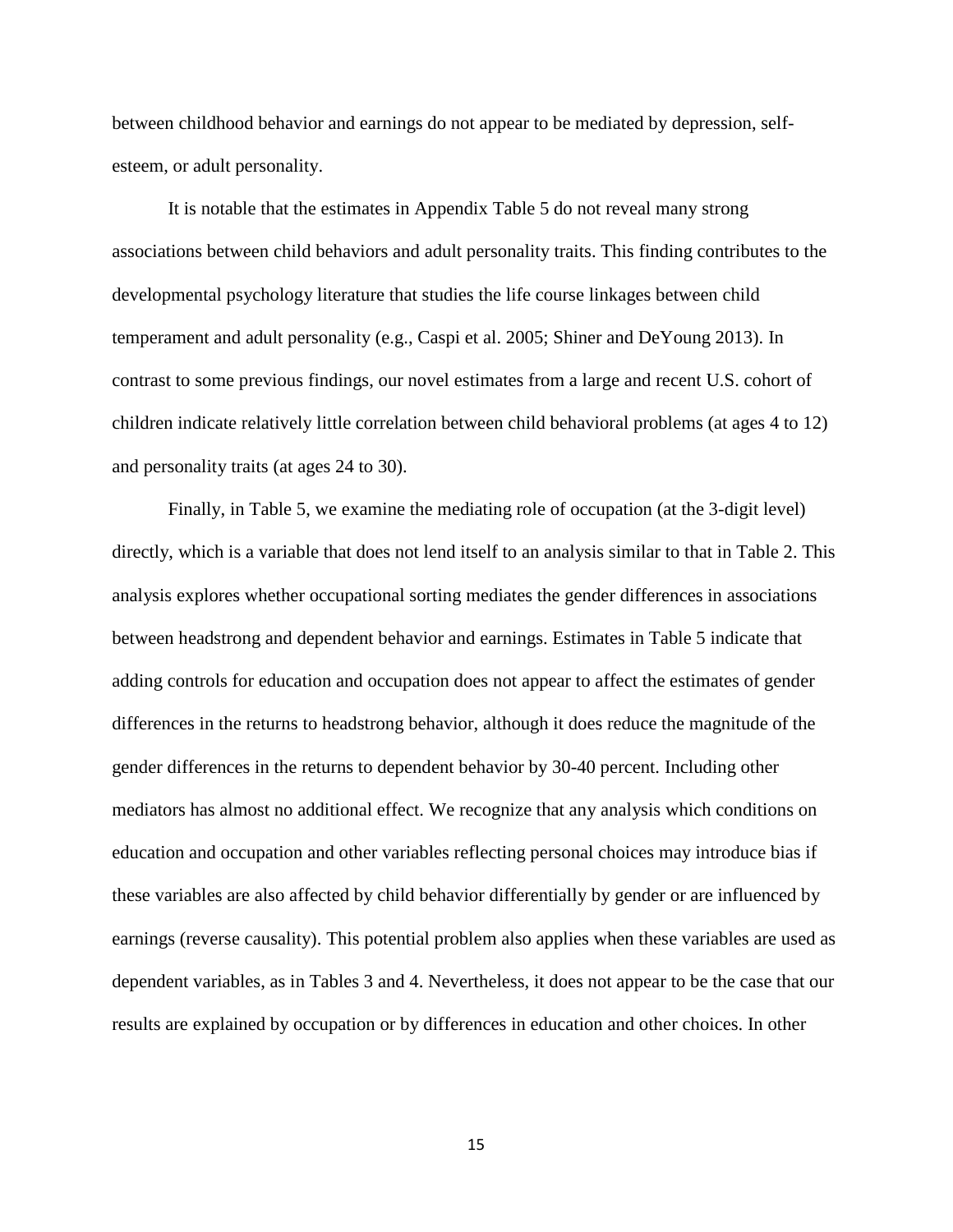words, to the extent that there are these gender-specific associations between behavior and earnings, it is happening within occupation and within educational levels.<sup>[14](#page-16-0)</sup>

## *Moderating Factors*

 $\overline{\phantom{a}}$ 

The absence of any evidence that gender differences in the associations between child behaviors and earnings are mediated by a relatively large set of variables known to affect earnings leaves open the question of the mechanism underlying this finding. If the character traits that underlie these child behaviors persist into adulthood, one potential explanation for the gender differences in the associations of dependent and headstrong behavior with earnings is prejudice in the workplace.[15](#page-16-1) For example, if children who exhibited behaviors that deviated from gender norms and stereotypes are subsequently penalized in the labor market. We attempt to assess this hypothesis by examining whether gender differences in the labor market returns to dependent and headstrong behaviors differ by education (less vs. more than high school) and occupation (blue-collar vs. white-collar), which are variables that reflect distinct workplace settings and may be related to different views about how behavioral traits are gender-specific.<sup>[16](#page-16-2)</sup> We also examine whether the gender differences we observe depend on whether individuals are employed in occupations that are female-dominated or not (i.e. if the fraction of women is higher than 75 percent).

<span id="page-16-0"></span><sup>&</sup>lt;sup>14</sup> We also examined whether child behaviors are related to occupational "work styles" as reported in the O\*NET database (such as "persistence", "concern for others", and "independence"). We linked this information to occupational indicators in the CNLSY and estimated regression models identical to those in Table 2 using the scores for the importance of occupational worker styles as dependent variables. The vast majority of these coefficients, reported in Appendix Table 6, are insignificant, suggesting that there is very little sorting of individuals to occupations based on these work styles, and essentially no differential sorting by gender.

<span id="page-16-1"></span><sup>&</sup>lt;sup>15</sup> Presumably, these character traits are not captured by the measures of adult personality available in the CNLSY (given that we do not find a strong correlation between child behaviors and these measures).

<span id="page-16-2"></span><sup>&</sup>lt;sup>16</sup> For example, data from Pew opinion polls in 2008 and 2014, as well as a GfK poll conducted for Eagly et al (2019), indicate that people with more than a high school education are relatively less likely to associate men with emotional/sensitive traits or women with decisive/stubborn traits as compared to less individuals with less education.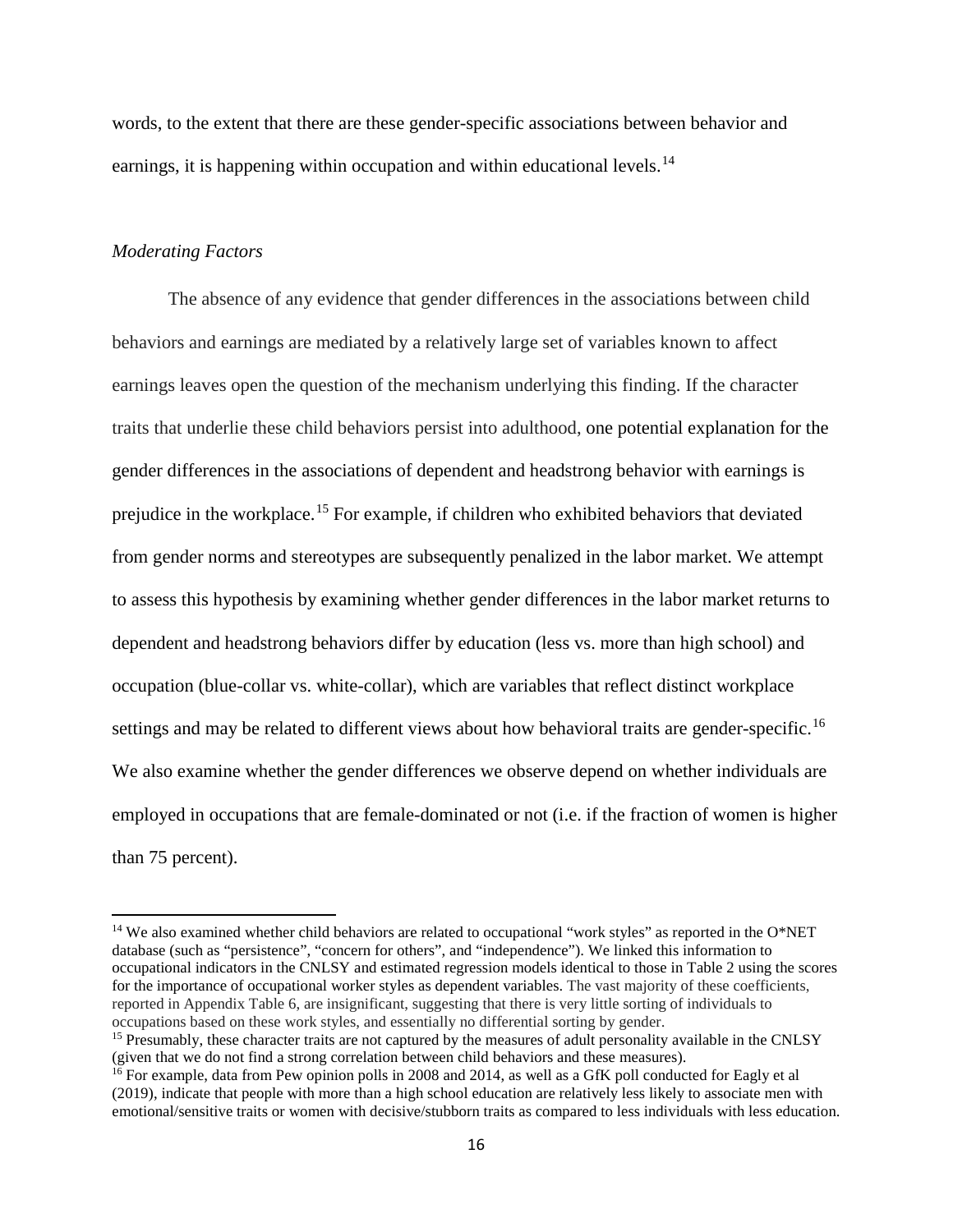Table 6 presents estimates of the associations of child behaviors with earnings stratified by education, blue vs. white-collar occupations, and female-dominated occupations. The gender differences in labor market returns to dependent and headstrong behavior are large and significant for those with less than a high school education, while substantially smaller among more educated individuals. A similar pattern for the associations between child behaviors and earnings emerges when we stratify by whether a person works in a blue-collar occupation or not: the gender differences in labor market returns to dependent and headstrong behavior are large and significant for those working in a blue-collar occupation, while substantially smaller among those in non-blue-collar jobs.<sup>[17](#page-17-0)</sup> These results provide suggestive evidence that workplace characteristics (such as workplace prejudice) may be related to our findings of gender differences in the associations of dependent and headstrong behavior with earnings. Nevertheless, gender differences do not appear qualitatively different when stratified by whether or not occupations are female-dominated.

## **Summary**

l

To summarize our main findings, we observe large and significant earnings penalties for women who exhibited more headstrong behavior, and for men who exhibited more dependent behavior, as children. There are no significant or economically meaningful penalties for men who were headstrong or for women who were dependent. While other child behavioral problems are also associated with labor market earnings, their associations are not significantly different by gender. These results are robust to alternative specifications of earnings (e.g., levels or logs)

<span id="page-17-0"></span> $17$  Interestingly, when estimating the returns to child behavior separately by gender, the earnings penalty for women characterized as headstrong is substantially larger, and only significant among the more educated or those who work in non-blue-collar occupations. The earnings penalty for men characterized as dependent is substantially larger, and only significant, among the less educated and those who work in blue-collar occupations.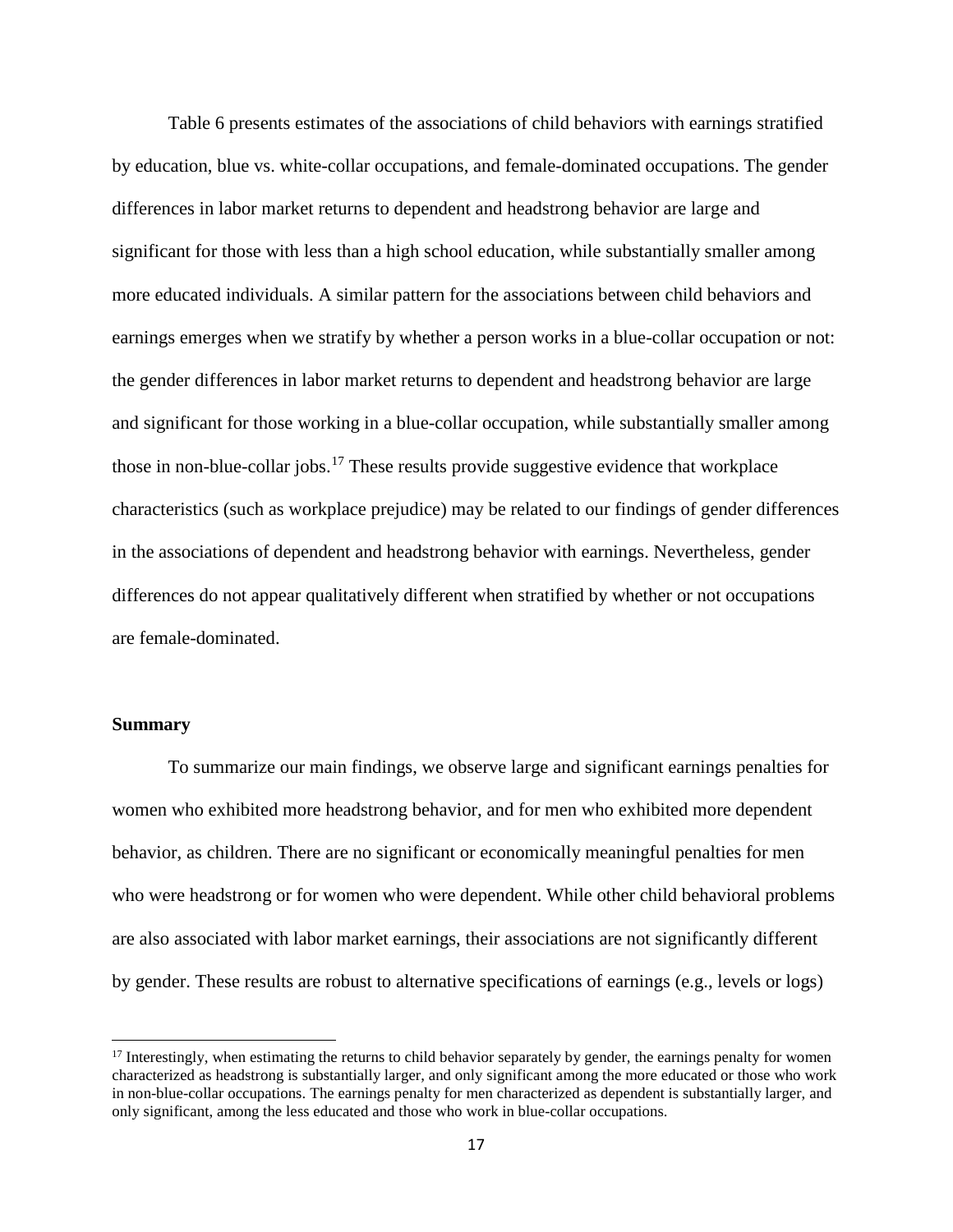and child behaviors (e.g., linear or categorical). The results are also similar with and without adjustment for differences in academic achievement or family background, and when allowing for the effect of family background to differ by gender. While we have been careful to avoid making strong causal claims about the estimated relationships, these sensitivity analyses do assess whether some of the more important potentially confounding influences due to family background are present. Results suggest they are not.<sup>[18](#page-18-0)</sup>

The differential returns to dependent and headstrong behavior by gender are not mediated by significant gender differences in the associations between child behaviors and the likelihood of employment, work hours, marriage, fertility, or self-esteem. Nor do we find gender differences in the associations between child behaviors and adult personality traits, mental health (CESD) or the probability of being in good health. While we do find that men who were characterized as dependent are significantly more likely to report being in poor health, and this association is significantly different from the corresponding one for women, these differentials are too small for health to be a significant mediator of the gender difference in the association between dependent behavior and earnings.

Notably, we find heterogeneous gender differences in the returns to headstrong and dependent behavior by education and occupation. This heterogeneity is suggestive of the role of workplace settings, and perhaps workplace prejudice, in explaining gender differences between these child behaviors and early adult earnings. Thus, one potential explanation of our findings is

 $\overline{\phantom{a}}$ 

<span id="page-18-0"></span><sup>&</sup>lt;sup>18</sup> Unfortunately, we don't believe there are any feasible quasi-experimental approaches that can isolate exogenous variation in these specific child behaviors, similar to other related studies such as Attanasio, Blundell, Conti, and Mason (2020) Hinshaw (1992), Segal (2008), Diprete and Jennings (2011), Kristoffersen et al. (2015), Owens (2016), and Papageorge, Ronda, and Zheng (2019).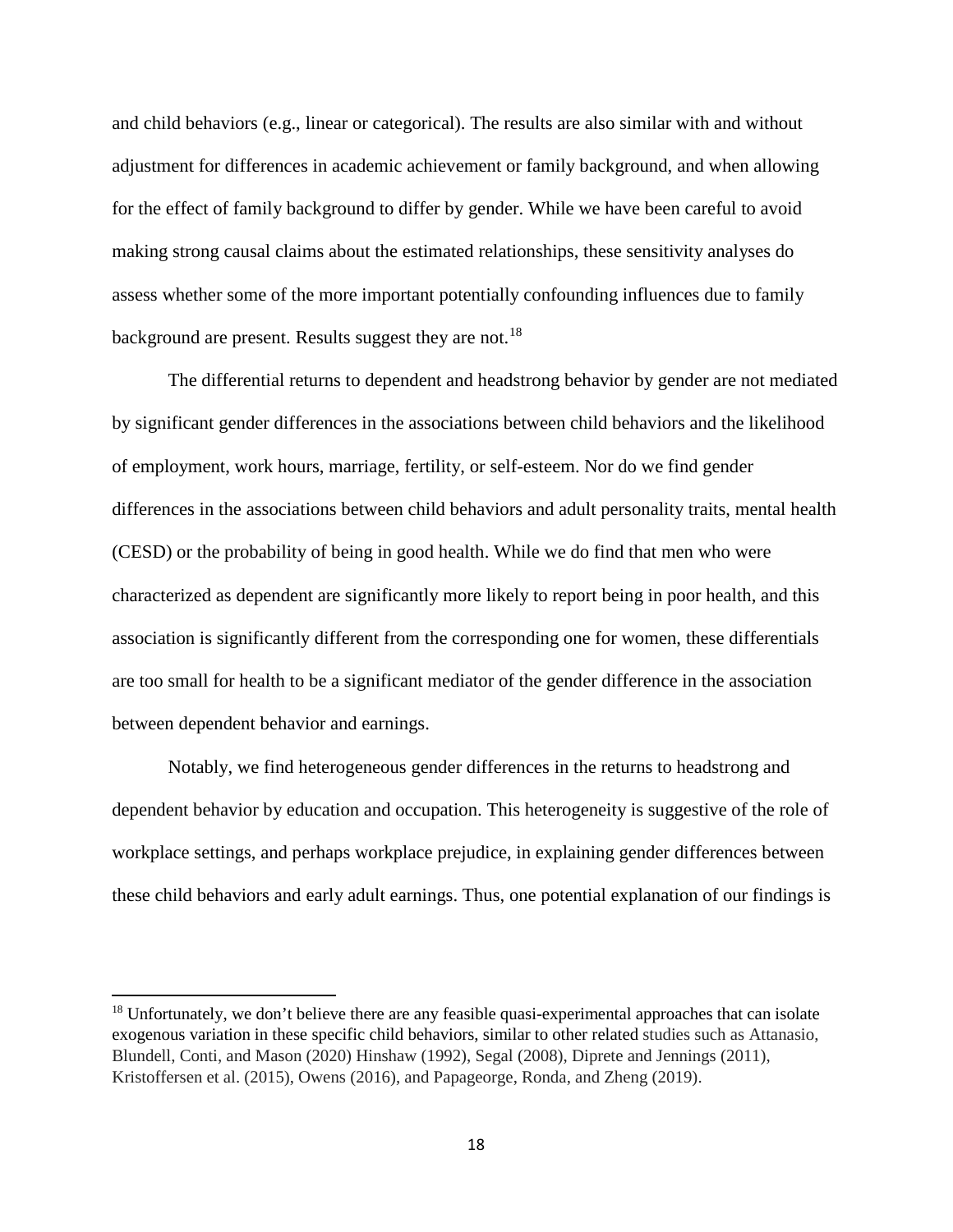that children who exhibit behaviors that deviate from gender norms and stereotypes may be penalized in the labor market.<sup>19</sup>

In our setting, dependent behavior is more prevalent among girls than boys while headstrong behavior (along with other child behaviors) is more prevalent among boys than girls. At the same time, numerous public opinion surveys suggest that certain traits, such as stubbornness and decisiveness, are more associated with males while other behaviors, such as sensitivity and being emotional, are more associated with females (Eagly et al. 2019). This hypothesis is consistent with the role congruity theory of prejudice, which posits that men and women who behave in ways that are contrary to expected behaviors are often subject to prejudice (Eagly and Karau, 2002; Eagly and Koenig, 2008).[20](#page-19-1) Indeed, men and women who do not conform to gender norms and stereotypes in the labor market have been shown to suffer social and economic sanctions (Akerlof and Kranton 2000; Rudman and Glick, 2001; Brescoll and Uhlmann, 2008).

## **Conclusion**

l

This article adds to the literature on the long-term effects of several distinct child behaviors. We contribute to this literature by describing gender differences in the associations of child behaviors with earnings for a recent national cohort of children in the U.S. Our results are novel. We find that two child behaviors, headstrong and dependent behaviors, have significantly different associations with early adult earnings by gender. The gender differences are large. The labor market returns to a  $1\sigma$  increase in headstrong behavior during childhood differed by -\$2431

<span id="page-19-0"></span><sup>&</sup>lt;sup>19</sup> Gender norms have also been shown to affect female attachment to paid work, and the choice of field of study and occupation (e.g., Senik and Friedman-Sokuler, 2020).

<span id="page-19-1"></span> $^{20}$  Role congruity theory may also be applicable to prejudice against those having characteristics that deviate from gender norms, such as physical appearance (Blakemore, 2003) or names (Figlio, 2007).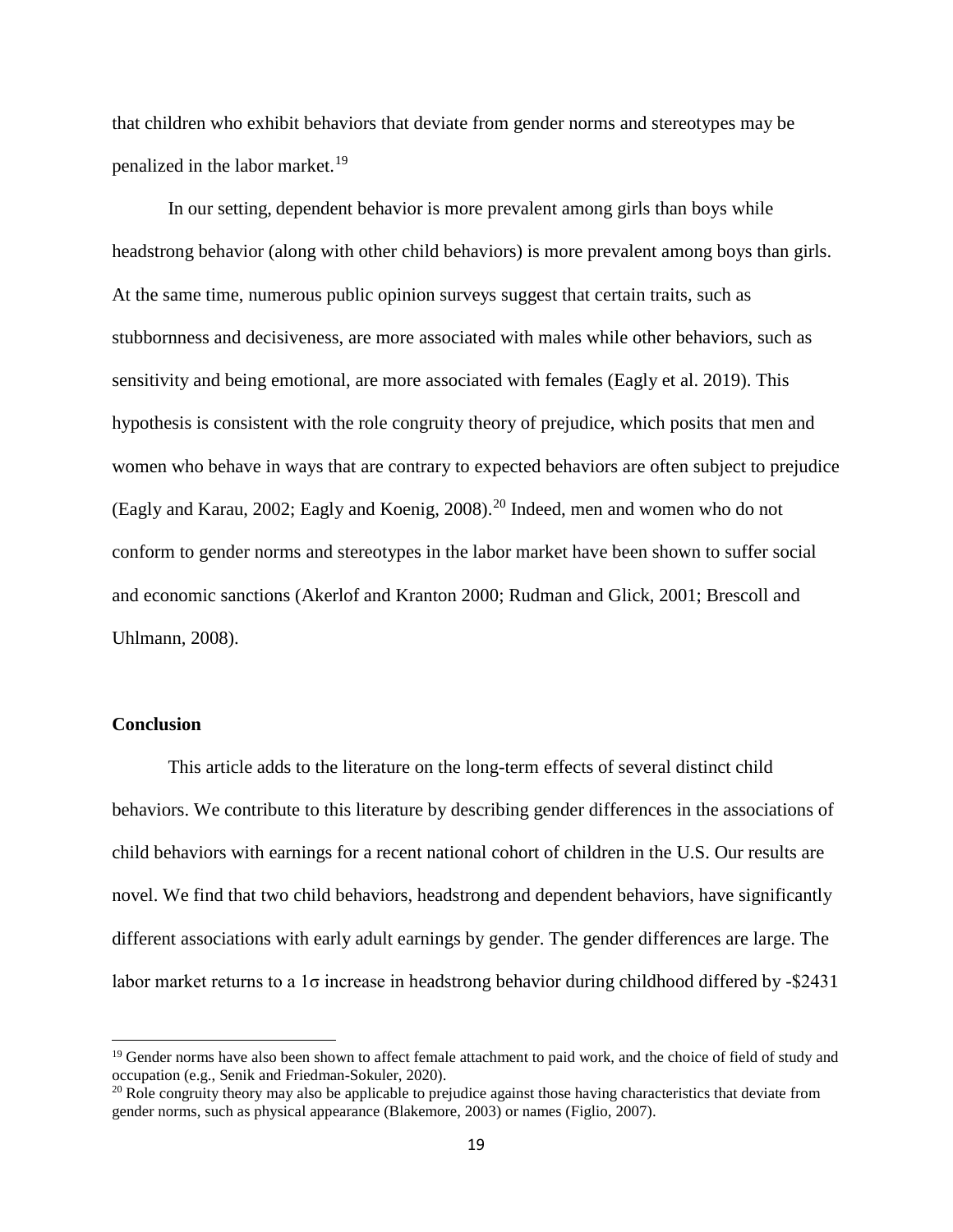(female minus male), with women characterized as headstrong suffering large earnings penalties. This figure represents approximately 40% of the gap between male and female average earnings. At the same time, the labor market returns to a  $1\sigma$  increase in dependent behavior during childhood differed by \$2036 (female minus male), with men characterized as headstrong suffering large earnings penalties. This figure represents 36% of the male-female earnings gap.

We have been careful throughout this article to refer to the relationships between child behaviors and adult outcomes as associations. They do not necessarily reflect causal relationships. However, our measures of child behavior are measured early in life, and our results are similar whether we include or omit academic achievement and family background characteristics, and whether we allow or constrain family background characteristics to have the same effects by gender. Therefore, while we cannot rule out the possibility that other unmeasured factors are confounding our estimates, the evidence presented above suggests that this may not be a serious problem. It is also important to note that we use earnings measured relatively early in adult lives and may therefore not fully capture lifecycle earnings (even though we control for age).

Our novel findings contribute to the growing literature on the potential causes of the gender wage gap (Blau and Khan  $2017$ ).<sup>[21](#page-20-0)</sup> Other studies have shown that gender differences in adult personality and the returns to those traits can explain a significant part of the gender wage gap (Filer 1983; Nyhus and Pons, 2005; Braakmann 2009; Heineck 2011; Mueller and Plug,  $2006$ .<sup>22</sup> We focus on specific child behaviors, which have not been previously examined, and

 $\overline{\phantom{a}}$ 

<span id="page-20-0"></span><sup>&</sup>lt;sup>21</sup> While we show large gender differences in associations between headstrong and dependent behavior and earnings, these differences can explain only a small amount of the gender gap in earnings because of relatively small differences between genders in these behaviors.

<span id="page-20-1"></span> $^{22}$  A related literature explores whether the gender wage gap is due to gender differences in negotiations (Babcock and Laschever, 2003), educational choices (Zafar, 2013), or because women shy away from competitions (Niederle and Vesterlund, 2007),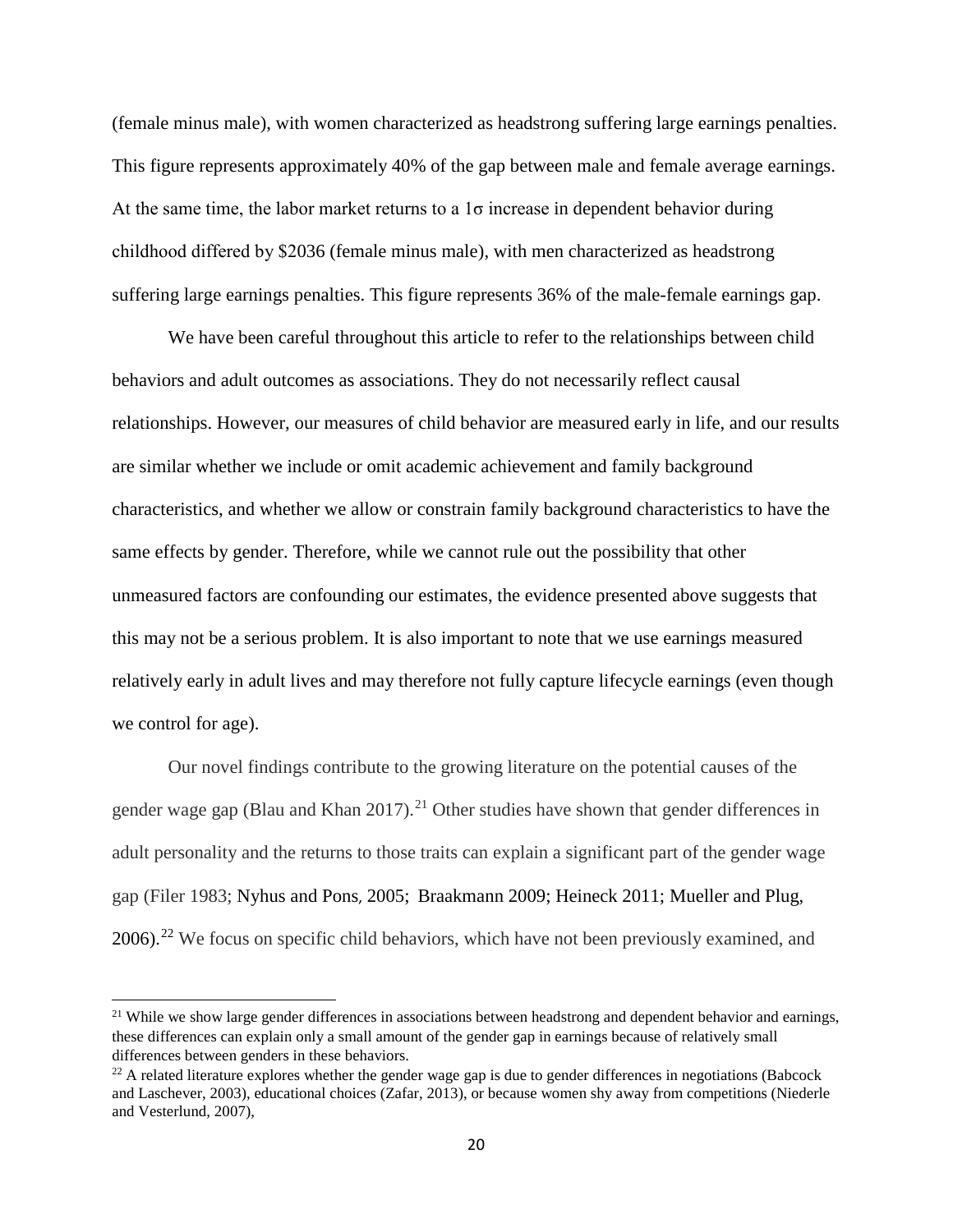how these behaviors affect early adult earnings. Moreover, we provide a set of facts to motivate future research on the underlying mechanisms for the gender differences that we do (and do not) observe. Notably, our analyses rule out several mediating pathways. It does not appear that the gender differences in the associations between these child behaviors and earnings are explained by education, marriage, depression, self-esteem, health, occupation, or adult personality traits. Moreover, our measures of child behavior are not highly correlated with the adult personality traits, suggesting that they reflect distinct attributes that affect earnings.

However, we do find that gender differences in the labor market returns to these behaviors differ markedly by education and occupation, suggesting that the workplace, and perhaps workplace prejudice, could be a potential explanation. We acknowledge that more research is necessary to distinguish this hypothesis from alternative explanations. For example, do the moderating effects of gender arise because of differences in actual productivity, or is it because colleagues and supervisors have negative perceptions of headstrong women and dependent men? The former could arise if behavior is more pronounced by gender while the latter is consistent with a bias due to non-conforming gender behaviors (Eagly and Karau, 2002; Eagly, 2004, Eagly and Koenig, 2008).

Another important question is why other child behaviors, such as hyperactive, anti-social, and peer conflict, do not differ in their associations with earnings by gender? While not as strongly correlated with earnings as headstrong behavior, these behaviors are more prevalent among boys than girls and significantly correlated with adult earnings in some specifications. So why is the moderating role of gender absent in the case of these behaviors? Perhaps these behaviors are less associated with adult gender stereotypes and therefore not perceived as gender non-conforming behaviors. Or perhaps these behaviors do not lead to negative perceptions on the

21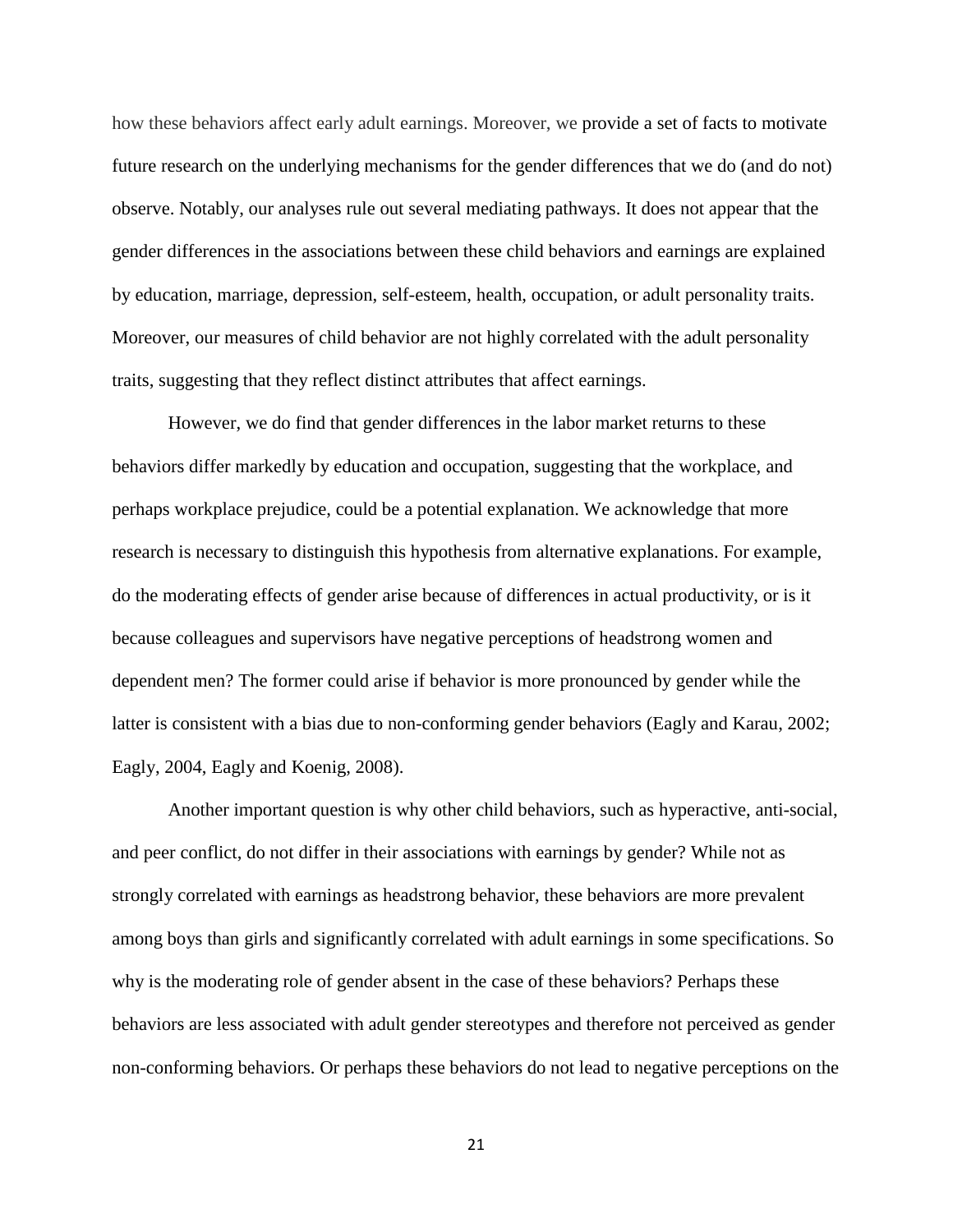job because they do not affect social interactions. Further research is needed to answer these questions as well.

Finally, as noted earlier, the child behaviors we examine are well defined in the child developmental literature, and there is a large literature discussing the biological, social and economic determinants of these and related behaviors. Children with greater behavioral problems tend to come from poorer families and behaviors are strongly associated with parenting style (Campbell 1995; Huaqing and Kaiser 2003). While we do not know to what extent these specific child behaviors are malleable and, if so, at what ages, there is evidence that other child behavioral characteristics can be altered through interventions (such as the Becoming a Man program in Chicago) so it seems plausible that headstrong and dependent behavior are at least partially malleable and may be affected by policy.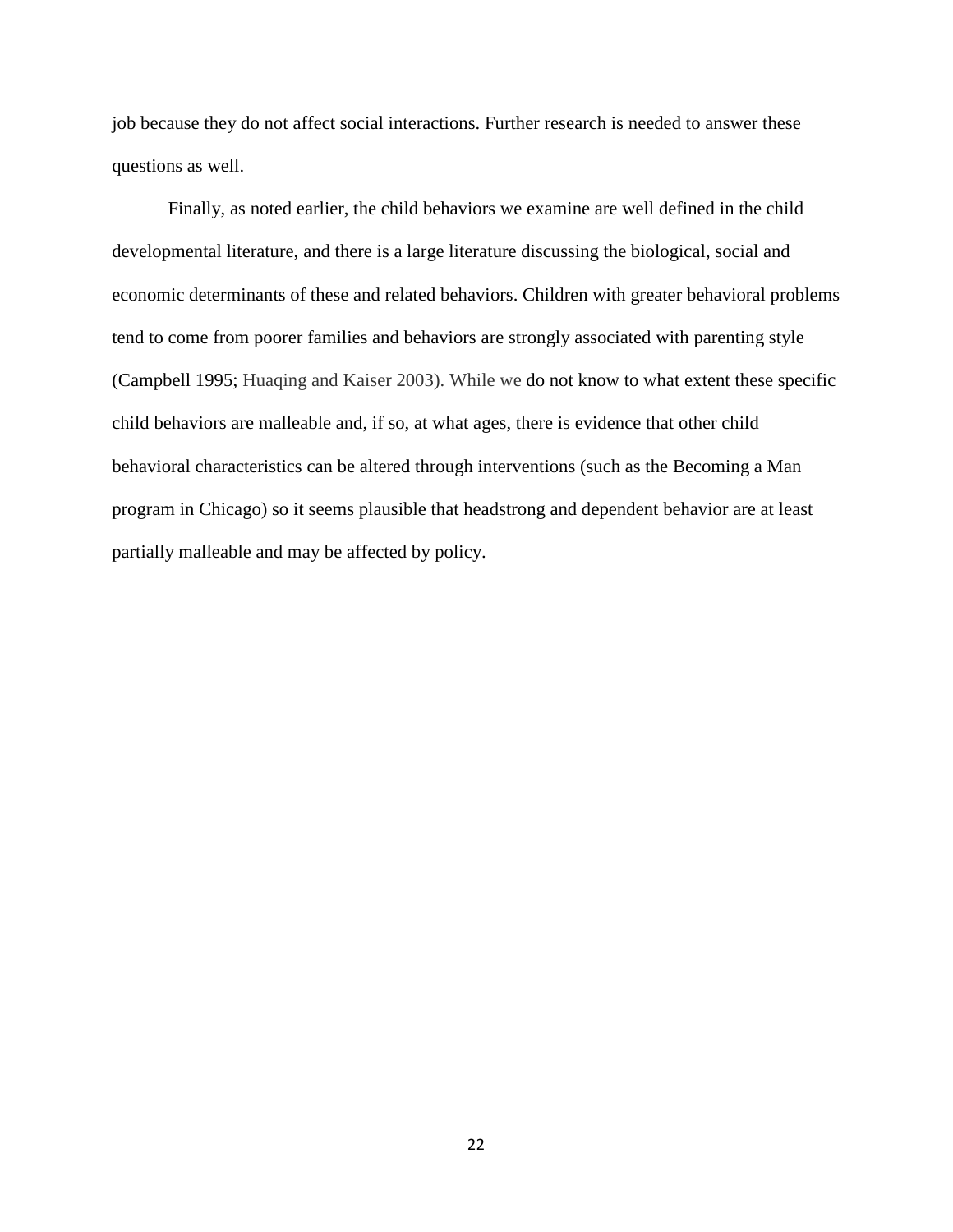# **References**

- 1. Achenbach, Thomas, and Craig Edelbrock. 1981. Behavioral problems and competencies reported by parents of normal and disturbed children aged four through sixteen. *Monographs of the Society for Research in Child Development*, 46(1): 1-82.
- 2. Akerlof, George, and Rachel Kranton. 2000. Economics and Identity. *The Quarterly Journal of Economics*, 115(3): 715-753.
- 3. Attanasio, Orazio, Richard Blundell, Gabriella Conti, and Giacomo Mason. 2020. Inequality in socio-emotional skills: A cross-cohort comparison. *Journal of Public Economics*, 191: article 104171.
- 4. Autor, David, David Figlio, Krzysztof Karbownik, Jeffrey Roth, and Melanie Wasserman. 2019. Family disadvantage and the gender gap in behavioral and educational outcomes. *American Economic Journal: Applied Economics*, 11(3): 338-381.
- 5. Blau, Francine, and Lawrence Kahn. 2017. The Gender Wage Gap: Extent, Trends, and Explanations. *Journal of Economic Literature*, 55(3): 789–865.
- 6. Braakmann, Nils. 2009. The Role of Psychological Traits for the Gender Gap in Full-Time Employment and Wages: Evidence from Germany. SOEP papers on Multidisciplinary Panel Data Research 162, DIW Berlin, The German Socio-Economic Panel (SOEP).
- 7. Brescoll, Victoria, and Eric Uhlmann. 2008. Can an angry woman get ahead? Status conferral, gender, and expression of emotion in the workplace. *Psychological Science*, 19(3): 268 –275.
- 8. Campbell, Susan. 1995. Behavior Problems in Preschool Children: A Review of Recent Research. *Journal of Child Psychology and Psychiatry*, 36(1): 113-149.
- 9. Campbell, Susan. 1997. Behavior problems in preschool children. In Advances in clinical child psychology (pp. 1-26). Springer, Boston, MA.
- 10. Caspi, Avshalom, Daryl Bem, and Glen Elder Jr. 1989. Continuities and consequences of interactional styles across the life course. *Journal of Personality*, 57(2): 375-406.
- 11. Caspi, Avshalom, and Phil Silva. 1995. Temperamental Qualities at Age Three Predict Personality Traits in Young Adulthood: Longitudinal Evidence from a Birth Cohort. *Child Development*, 66(2): 486-498. doi:10.2307/1131592.
- 12. Caspi, Avshalom, Brent Roberts, and Rebecca Shiner. 2005. Personality Development: Stability and Change. *Annual Review of Psychology*, 56(1): 453–84.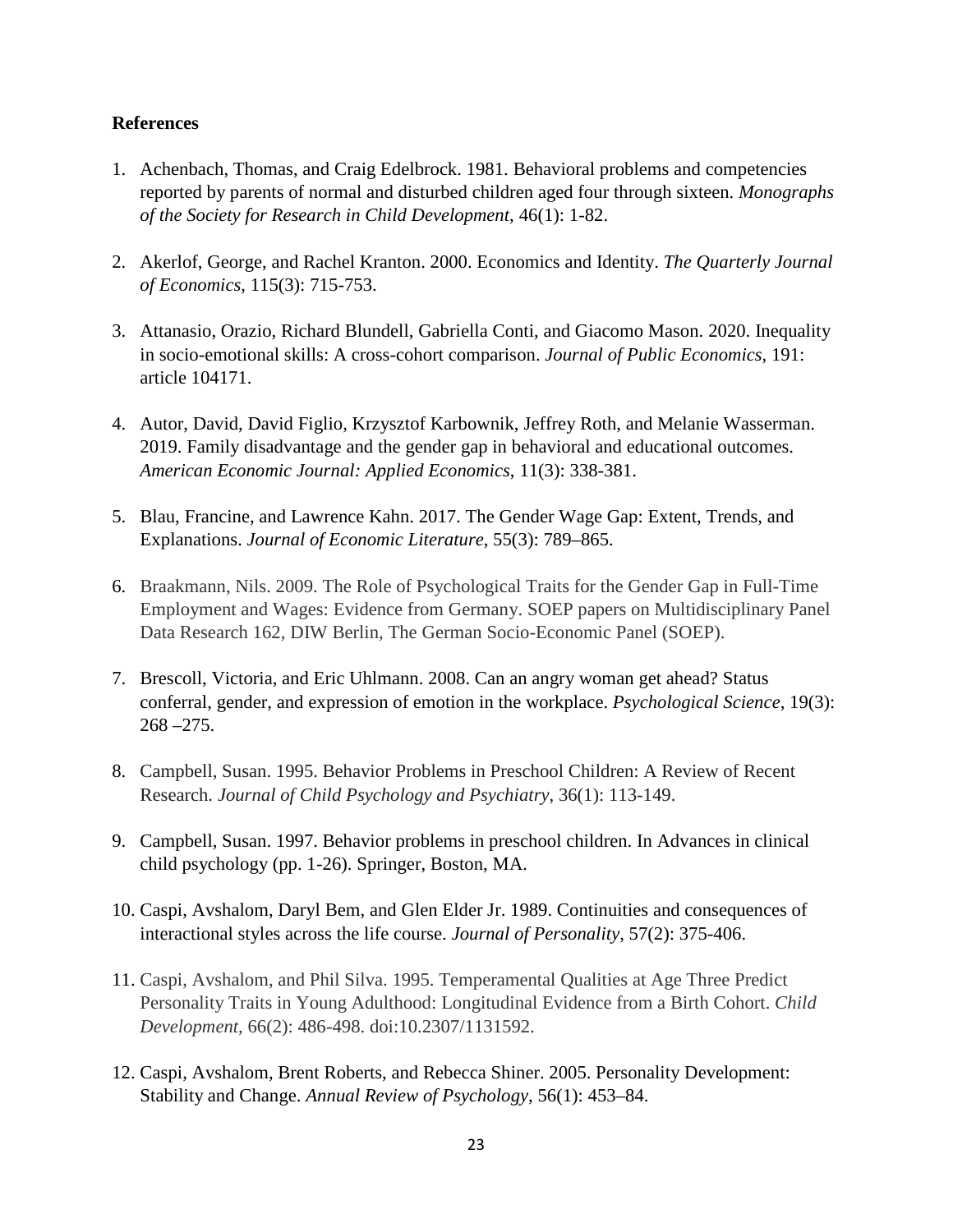- 13. Currie, Janet, and Mark Stabile. 2006. Child mental health and human capital accumulation: The case of ADHD. *Journal of Health Economics*, 25(6): 1094–111.
- 14. DiPrete, Thomas, and Jennifer Jennings. 2011. Social and Behavioral Skills and the Gender Gap in Early Educational Achievement. *Social Science Research* 41(1):1-15.
- 15. Donnellan, Brent, Patrick Hill, and Brent Roberts. 2015. Personality development across the life span: Current findings and future directions. In M. Mikulincer, P. R. Shaver, M. L. Cooper, and R. J. Larsen (Eds.), APA handbook of personality and social psychology, Vol. 4. Personality processes and individual differences (p. 107–126). American Psychological Association.
- 16. Duncan, Greg, and Katherine Magnuson. 2011. The Nature and Impact of Early Achievement Skills, Attention Skills, and Behavior Problems." In Whither Opportunity? Rising Inequality, Schools, and Children's Life Chances. Russell Sage Foundation, 47-69.
- 17. Eagly, Alice, and Steven Karau. 2002. Role congruity theory of prejudice toward female leaders. *Psychological Review*, 109(3): 573–598.
- 18. Eagly, Alice, and Anne Koenig. 2008. Gender prejudice: On the risks of occupying incongruent roles. In E. Borgida and S. T. Fiske (Eds.), Beyond common sense: Psychological science in the courtroom (pp. 63-81). Malden: Blackwell Publishing.
- 19. Eagly, Alice, Christa Nater, David Miller, Michèle Kaufmann, and Sabine Sczesny. 2019. Gender stereotypes have changed: A cross-temporal meta-analysis of U.S. public opinion polls from 1946 to 2018. *American Psychologist*, 75(3): 301-315.
- 20. Eccles, Jacquelynne, Janis Jacobs, and Rena Harold. 1990. Gender role stereotypes, expectancy effects, and parents' socialization of gender differences. *Journal of Social Issues*: 46(2): 183-201.
- 21. Ehrler, David, Gary Evans, and Ron McGhee. 1999. Extending Big-Five Theory into Childhood: A Preliminary Investigation into the Relationship between Big-Five Personality Traits and Behavior Problems in Children. *Psychology in the Schools*, 36(6): 451-58.
- 22. Else-Quest, Nicole, Janet Hyde, Hill Goldsmith, Carol Van Hulle. 2006. Gender differences in temperament: a meta-analysis. *Psychology Bulletin*, 132(1): 33-72.
- 23. Figlio, David. 2003. Boys Named Sue: Disruptive Children and Their Peers. *Education Finance and Policy*, 2(4): 376-394.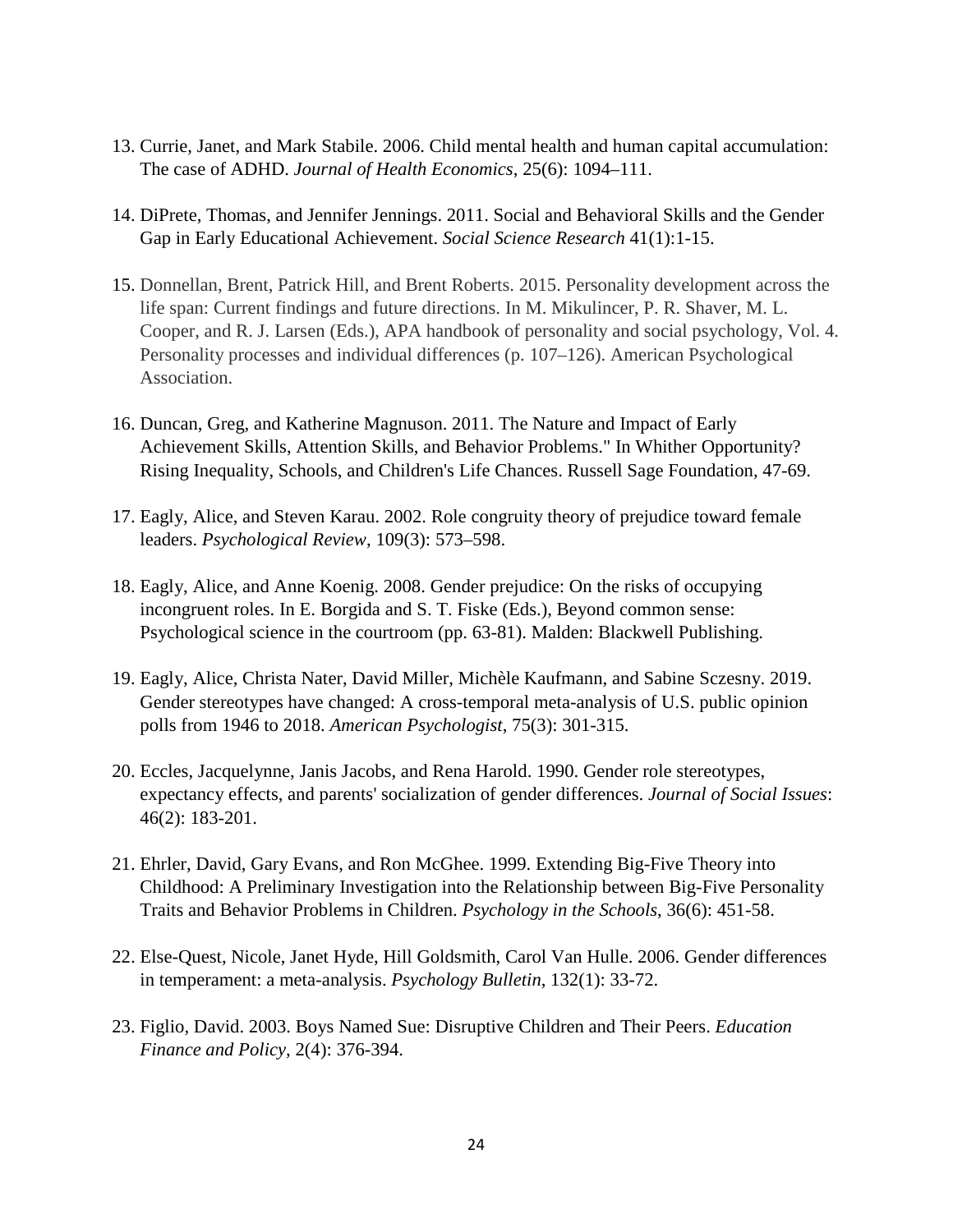- 24. Filer, Randall K. 1983. Sexual Differences in Earnings: The Role of Individual Personalities and Tastes. *The Journal of Human Resources* 18(1): 82-99.
- 25. Fletcher, Jason, and Barbara Wolfe. 2008. Child mental health and human capital accumulation: the case of ADHD revisited. *Journal of Health Economics*, 27(3): 794–800.
- 26. Fletcher, Jason, and Barbara Wolfe. 2009. Long term consequences of childhood ADHD on criminal activities. *The Journal of Mental Health Policy and Economics*, 12(3): 119–138.
- 27. Fletcher, Jason. 2013. The effects of personality traits on adult labor market outcomes: Evidence from siblings. *Journal of Economic Behavior and Organization*, 2013(89): 122- 135.
- 28. Fletcher, Jason. 2014. The effects of childhood ADHD on adult labor market outcomes. *Health Economics*, 23(2): 159-181.
- 29. Friedman-Sokuler, Naomi, and Claudia Senik. 2020. From Pink-Collar to Lab Coat: Cultural Persistence and Diffusion of Socialist Gender Norms. IZA Discussion Paper No. 13385.
- 30. Gensowski, Miriam. 2018. Personality, IQ, and lifetime earnings. *Labour Economics*, 51: 170-18.
- 31. Guowei Li, Monica Taljaard, Edwin Van den Heuvel, Mitchell Levine, Deborah Cook, George Wells, Philip Devereaux, and Lehana Thabane. 2017. An introduction to multiplicity issues in clinical trials: the what, why, when and how. *International Journal of Epidemiology*, 46(2): 746–755.
- 32. Heckman, James, Jora Stixrud, and Sergio Urzua. 2006. The effects of cognitive and noncognitive abilities on labor market outcomes and social behavior. *Journal of Labor economics*, 24(3): 411–482.
- 33. Heineck, Guido, and Silke Anger. 2010. The returns to cognitive abilities and personality traits in Germany. *Labour Economics*, 17(3): 535–546.
- 34. Heineck, Giudo. 2011 Does it pay to be nice? Personality and earnings in the UK. *Industrial and Labor Relations Review*, 64(5): 1020-1038.
- 35. Hinshaw, Stephen. 1992. Externalizing behavior problems and academic underachievement in childhood and adolescence: causal relationships and underlying mechanisms. *Psychological Bulletin*, 111(1): 127-155.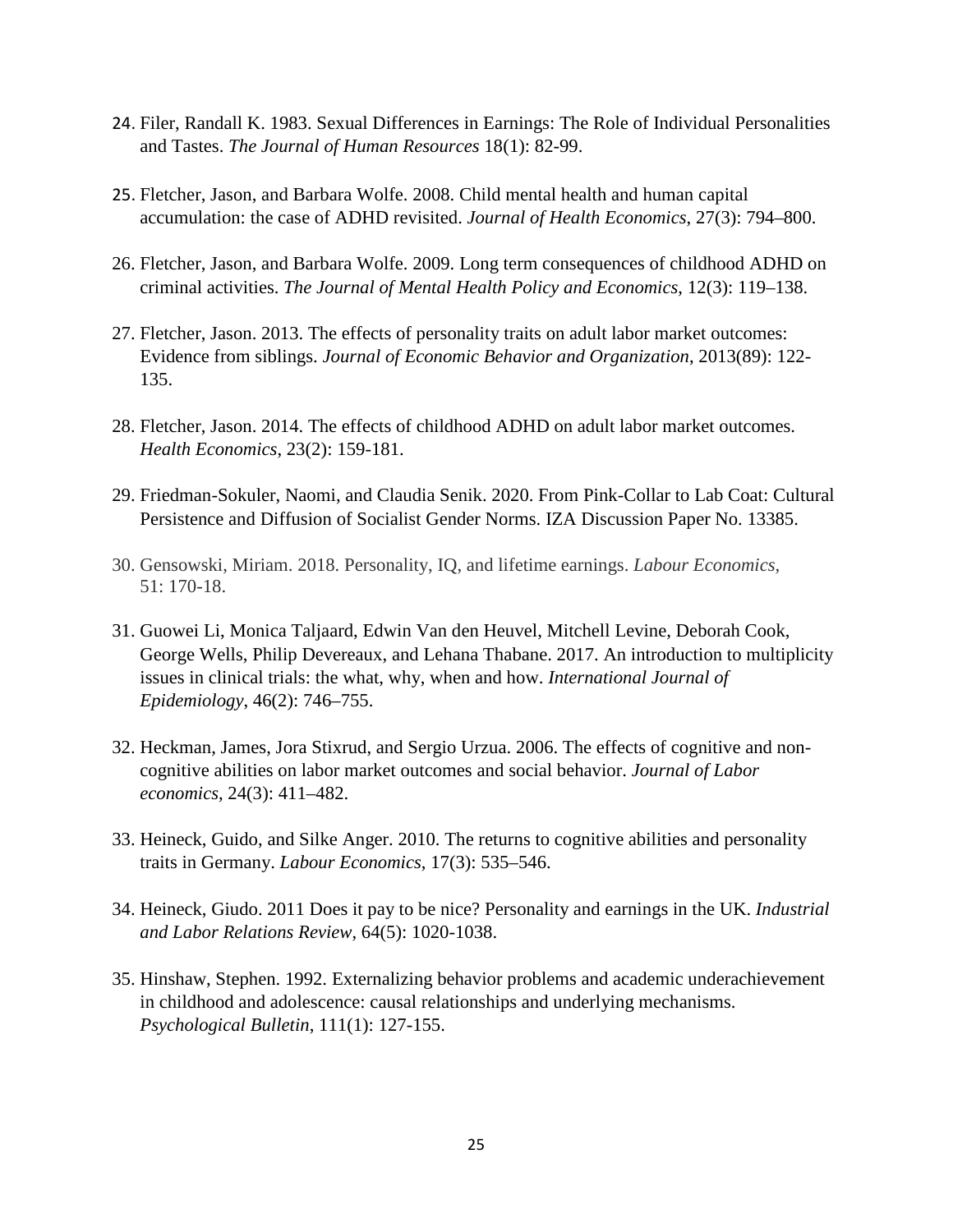- 36. Huaqing Qi, Cathy, and Ann Kaiser. 2003. Behavior Problems of Preschool Children From Low-Income Families: Review of the Literature. *Topics in Early Childhood Special Education*, 23(4): 188-216.
- 37. Hyde, Janet, and Janet Mertz. 2009. Gender, culture and mathematics performance. *Proceedings of the National Academy of Sciences*, 106(22): 8801-8807.
- 38. Judge, Timothy, Beth Livingston, and Charlice Hurst. 2012. Do Nice Guys—and Gals— Really Finish Last? The Joint Effects of Sex and Agreeableness on Income. *Journal of Personality and Social Psychology*, 102(2): 390–407.
- 39. Kristoffersen, Jannie, Carsten Obel, and Nina Smith. 2015. Gender differences in behavioral problems and school outcomes. *Journal of Economic Behavior and Organization*, 115:75-93.
- 40. McCrae, Robert, Paul Costa, Fritz Ostendorf, Alois Angleitner, Martina Hřebíčková, Maria Avia, Jesús San, Maria Sánchez-Bernardos, Ersin, Kusdil, Ruth Woodfield, Peter Saunders, and Peter Smith. 2000. Nature over nurture: Temperament, personality, and life span development. *Journal of Personality and Social Psychology*, 78(1): 173-186.
- 41. McLeod, Jane, and Karen Kaiser. 2004. Childhood Emotional and Behavioral Problems and Educational Attainment. *American Sociological Review*, 69(5): 636-658.
- 42. Mueller, Gerrit, and Erik Plug. 2006. Estimating the effect of personality on male and female earnings. *Industrial and Labor Relations Review*, 60(1): 3–22.
- 43. Murnane, Richard, John Willett, and Frank Levy. 1995. The growing importance of cognitive skills in wage determination. *The review of economics and statistics*, 77(2): 251–266.
- 44. Newman, Denise, Avshalom Caspi, Terrie Moffitt, and Phil Silva. 1997. Antecedents of Adult Interpersonal Functioning: Effects of Individual Differences in Age 3 Temperament. *Developmental Psychology*, 33(2): 206–17.
- 45. Nyhus, Ellen, and Empar Pons. 2005. The effects of personality on earnings. *Journal of Economic Psychology*, 26(3): 363–84.
- 46. Nyhus, Ellen, and Empar Pons. 2012. Personality and the gender wage gap. *Applied Economics*, 44(1): 105–18.
- 47. Owens, Jayanti. 2016. Early Childhood Behavior Problems and the Gender Gap in Educational Attainment in the United States. *Sociology of Education*, 89(3): 236-258.
- 48. Papageorge, Nicholas, Victor Ronda, and Yu Zheng. 2019. The Economic Value of Breaking Bad: Misbehavior, Schooling and the Labor Market. NBER Working Paper No. 25602.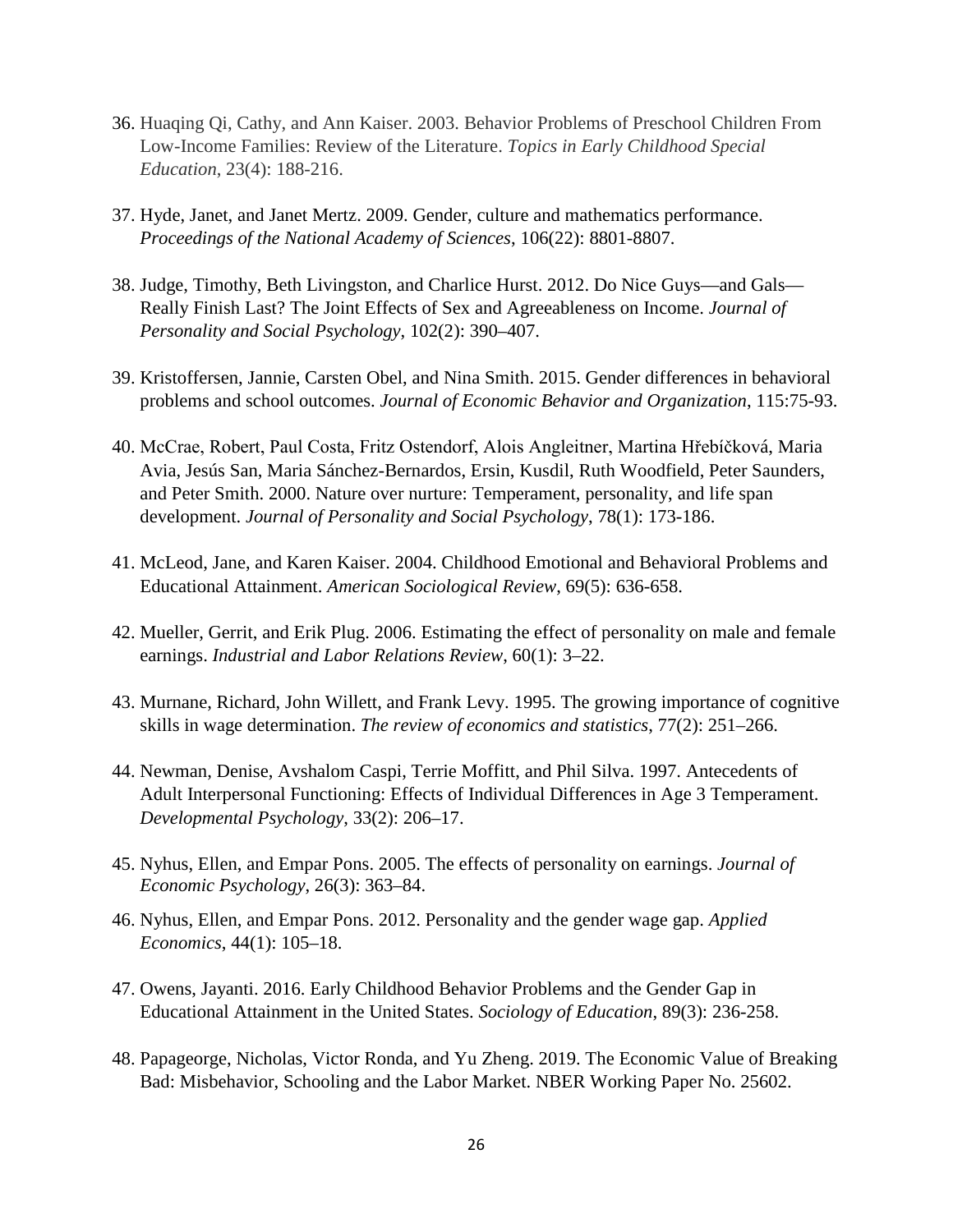- 49. Parcel, Toby, and Elizabeth Menaghan. 1988. Measuring Behavioral Problems in a Large Cross-Sectional Survey: Reliability and Validity for Children of the NLS Youth. Columbus: The Ohio State University, Department of Sociology.
- 50. Peterson, James, and Nicholas Zill. 1986. Marital disruption, parent–child relationships, and behavior problems in children. *Journal of Marriage and the Family*, 48(2), 295-307.
- 51. Prinz, Daniel, Michael Chernew, David Cutler, and Austin Frakt. 2018. Health and Economic Activity Over the Lifecycle: Literature Review. NBER Working Paper No. 24865.
- 52. Proschan, Michael, and Myron Waclawiw, 2000. Practical Guidelines for Multiplicity Adjustment in Clinical Trials. *Controlled Clinical Trials*, 21(6): 527-539.
- 53. Reuben, Ernesto, Paola Sapienza, and Luigi Zingales. 2014. How stereotypes impair women's careers in science. *Proceedings of the National Academy of Sciences*, 111(12): 4403-4408.
- 54. Roberts Brent, Avshalom Caspi, and Terrie Moffitt. 2003. Work experiences and personality development in young adulthood. *Journal of Personality and Social Psychology*. 84(3): 582– 93.
- 55. Rudman, Laurie, and Peter Glick. 2001. Prescriptive gender stereotypes and backlash toward agentic women. *Journal of Social Issues*, 57(4): 743–762.
- 56. Segal, Carmit. 2008. Classroom Behavior. *Journal of Human Resources*, 43(4): 783-814.
- 57. Shiner, Rebecca, and Colin DeYoung. 2013. The structure of temperament and personality traits: A developmental perspective. In P. Zelazo (Ed.), Oxford handbook of developmental psychology (pp. 113-141). New York: Oxford University Press.
- 58. Spencer, Steven, Claude Steele, and Diane Quinn. 1999. Stereotype threat and women's math performance. *Journal of Experimental Social Psychology*, 35(1): 4-28.
- 59. Wason, James, Lynne Stecher, and Adrian Mander. 2014. Correcting for multiple-testing in multi-arm trials: is it necessary and is it done? *Trials*, 15(1): 1-7.
- 60. Westfall, Peter, and Stanley Young. 1993. Resampling-Based Multiple Testing: Examples and Methods for p-Value Adjustment. New York: John Wiley.
- 61. Yarnell, Lisa, Marsha Sargeant, Carol Prescott, Jacqueline Tilley, Jo Farver, Sarnoff Mednick, Peter Venables, Adrian Raine, and Susan Luczak. 2013. Measurement invariance of internalizing and externalizing behavioral syndrome factors in a non‐Western sample. *Assessment*, 20(5): 642-55.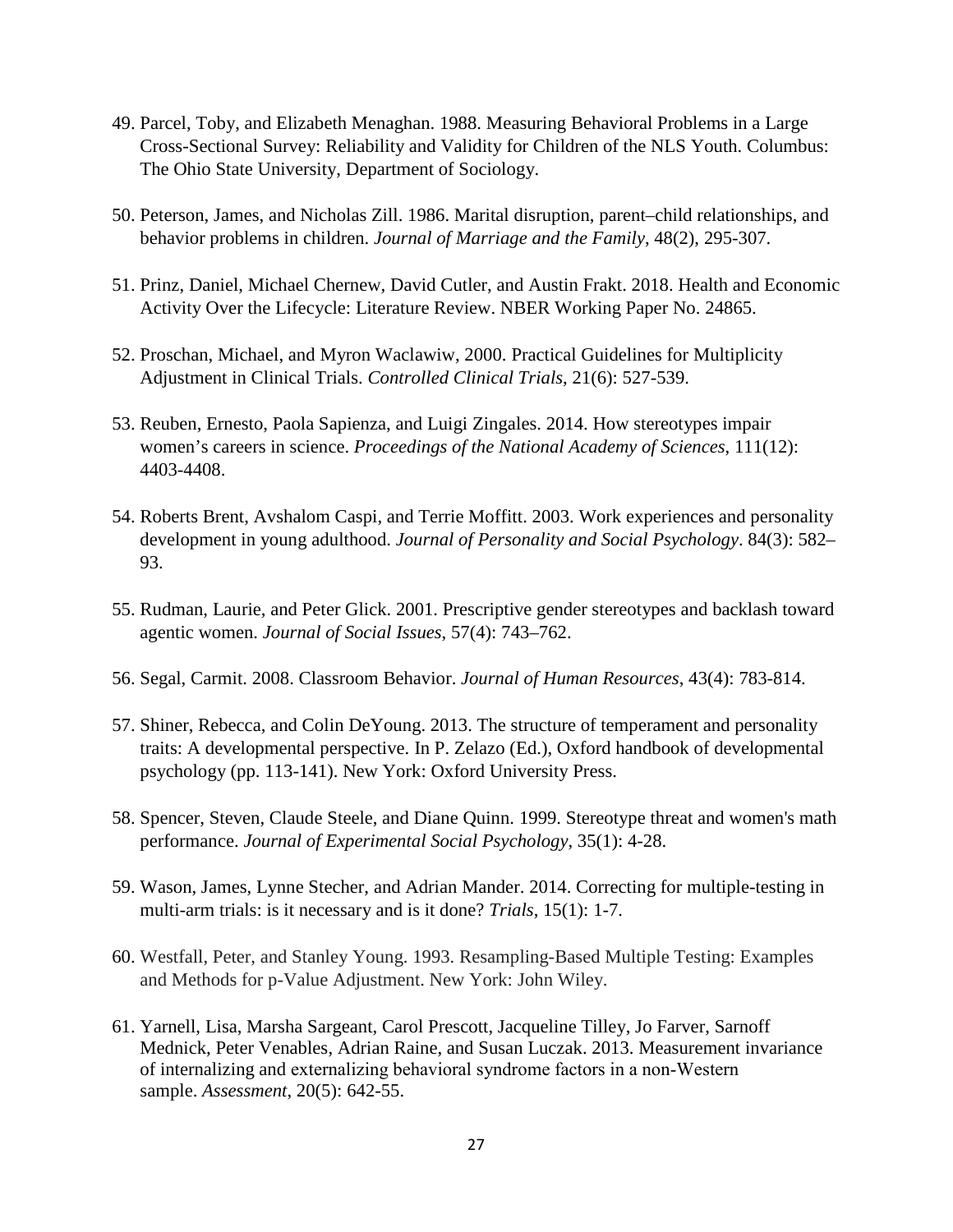- 62. Zill, Nicholas. 1985. Behavior problem scales developed from the 1981 Child Health Supplement to the National Health Interview Survey. Washington, DC: Child Trends. Retrieved from: [http://www.childtrends.org/Files/Child\\_Trends-](http://www.childtrends.org/Files/Child_Trends-1990_11_01_ES_BehaviorProb.pdf)[1990\\_11\\_01\\_ES\\_BehaviorProb.pdf](http://www.childtrends.org/Files/Child_Trends-1990_11_01_ES_BehaviorProb.pdf)
- 63. Zill, Nicholas. 1990. Behavior problems based on parent report. Washington, DC: Child. Retrieved from: [http://www.childtrends.org/Files/Child\\_Trends-](http://www.childtrends.org/Files/Child_Trends-1990_11_01_ES_BehaviorProb.pdf)[1990\\_11\\_01\\_ES\\_BehaviorProb.pdf](http://www.childtrends.org/Files/Child_Trends-1990_11_01_ES_BehaviorProb.pdf)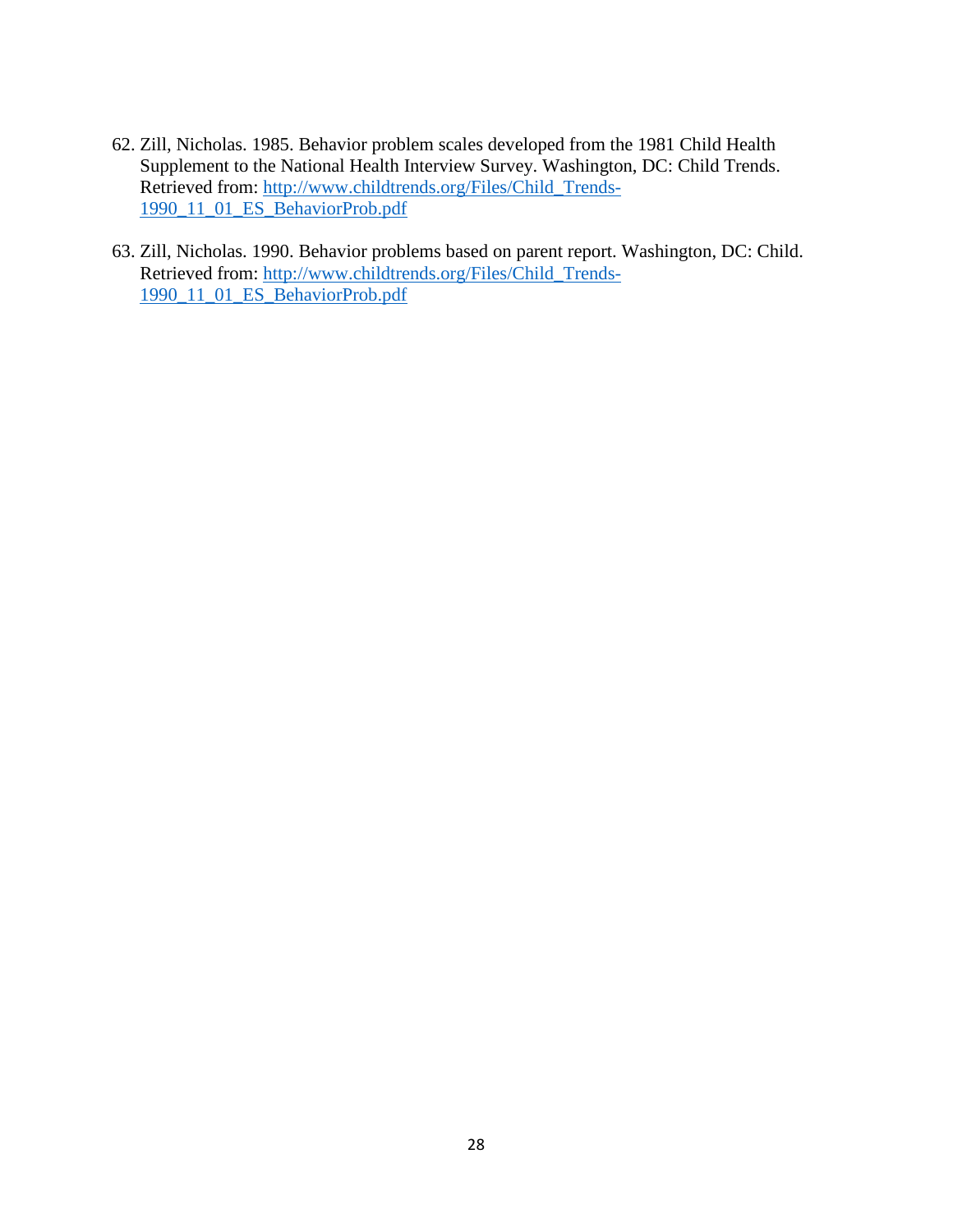|                                                         |              |              | Female-         |                   | Standardized    |
|---------------------------------------------------------|--------------|--------------|-----------------|-------------------|-----------------|
| <b>Child Characteristics</b>                            | Male         | Female       | Male            | P-value           | Difference      |
|                                                         |              |              | Difference      |                   |                 |
| Non-Hispanic Black                                      | 0.31         | 0.35         | 0.05            | $\overline{0.01}$ | 0.07            |
| Non-Hispanic White                                      | 0.46         | 0.43         | $-0.02$         | 0.24              | $-0.03$         |
| Hispanic                                                | 0.24         | 0.21         | 0.03            | 0.10              | $-0.04$         |
| <b>Birth Year</b>                                       | 1984.6       | 1984.4       | 0.19            | 0.02              | $-0.05$         |
| <b>Birth Order</b>                                      | 1.86         | 1.84         | $-0.02$         | 0.60              | 0.01            |
| Age at time of Adult Interview                          | 26.4         | 26.5         | $-0.08$         | 0.01              | 0.03            |
|                                                         |              |              |                 |                   |                 |
| <b>Behavioral Problem Subscales (avg. of ages 4-12)</b> |              |              |                 |                   |                 |
| Dependent                                               | 1.30         | 1.42         | 0.12            | 0.001             | 0.09            |
| <b>Head Strong</b>                                      | 2.50         | 2.22         | $-0.27$         | 0.001             | $-0.15$         |
| Anti-Social                                             | 1.70         | 1.26         | $-0.44$         | 0.001             | $-0.26$         |
| Anxious                                                 | 1.62         | 1.66         | 0.04            | 0.370             | 0.02            |
| Hyperactive                                             | 2.16         | 1.66         | $-0.50$         | 0.001             | $-0.29$         |
| Peer Conflict                                           | 0.55         | 0.46         | $-0.09$         | 0.001             | $-0.10$         |
|                                                         |              |              |                 |                   |                 |
| PIAT Achievement Test Scores (avg. of ages 5-13)        |              |              |                 |                   |                 |
| Math "Raw" Score                                        | 36.1         | 36.0         | $-0.08$         | 0.800             | $-0.01$         |
| Reading Comprehension "Raw" Score                       | 35.1         | 36.5         | 1.49            | 0.001             | 0.11            |
|                                                         |              |              |                 |                   |                 |
| Mother's/Family's Characteristics                       |              |              |                 |                   |                 |
| Mother's Age at Birth                                   | 23.6         | 23.3         | $-0.32$         | 0.005             | $-0.07$         |
|                                                         |              |              |                 |                   |                 |
| Mother <12 Years of Completed Education                 | 0.24         | 0.23         | 0.00            | 0.76              | $-0.01$         |
| Mother=12 Years of Completed Education                  | 0.41         | 0.40         | $-0.01$         | 0.47              | $-0.02$<br>0.04 |
| Mother 13-15 Years of Completed Education               | 0.23<br>0.11 | 0.26<br>0.11 | $-0.03$<br>0.00 | 0.13<br>0.68      | $-0.01$         |
| Mother 16 Years or More of Completed Education          | 35.4         | 34.3         | $-1.09$         | 0.26              | $-0.03$         |
| Mother's AFQT Percentile Score in 1981                  |              |              |                 |                   |                 |
| Mother Never Married in Year of Birth                   | 0.27         | 0.32         | 0.05            | 0.005             | 0.07            |
| Mother Separated Divorced in Year of Birth              | 0.08         | 0.08         | 0.00            | 0.790             | $-0.01$         |
| Mother Married in Year of Birth                         | 0.65         | 0.61         | $-0.05$         | 0.010             | $-0.07$         |
|                                                         |              |              |                 |                   |                 |
| Mother's Locus of Control Score in 1979                 | 8.9          | 9.0          | 0.13            | 0.14              | 0.04            |
| Mother's Self-esteem Score in 1980                      | 21.9         | 21.8         | $-0.08$         | 0.59              | $-0.01$         |
|                                                         |              |              |                 |                   |                 |
| Child's Household had Library Card                      | 0.66         | 0.71         | 0.05            | 0.001             | 0.08            |
| Child's Household had Magazines                         | 0.50         | 0.50         | $-0.00$         | 0.910             | $-0.00$         |
| Child's Household had Newspapers                        | 0.70         | 0.71         | 0.01            | 0.750             | 0.01            |
|                                                         |              |              |                 |                   |                 |
| Number of Observations                                  | 3557         | 3726         | 7283            |                   |                 |

: Sample includes children born between 1981 and 1990 and observed as an adult between ages of 24 to 30. Where applicable, column sums may not add to 100% because of rounding. Similarly, differences between males and females may not be exact due to rounding. The standardized difference is calculated using: [mean(M)-mean(F)]/[sqrt(var(M)+var(F))]. \*\* p-value<=0.05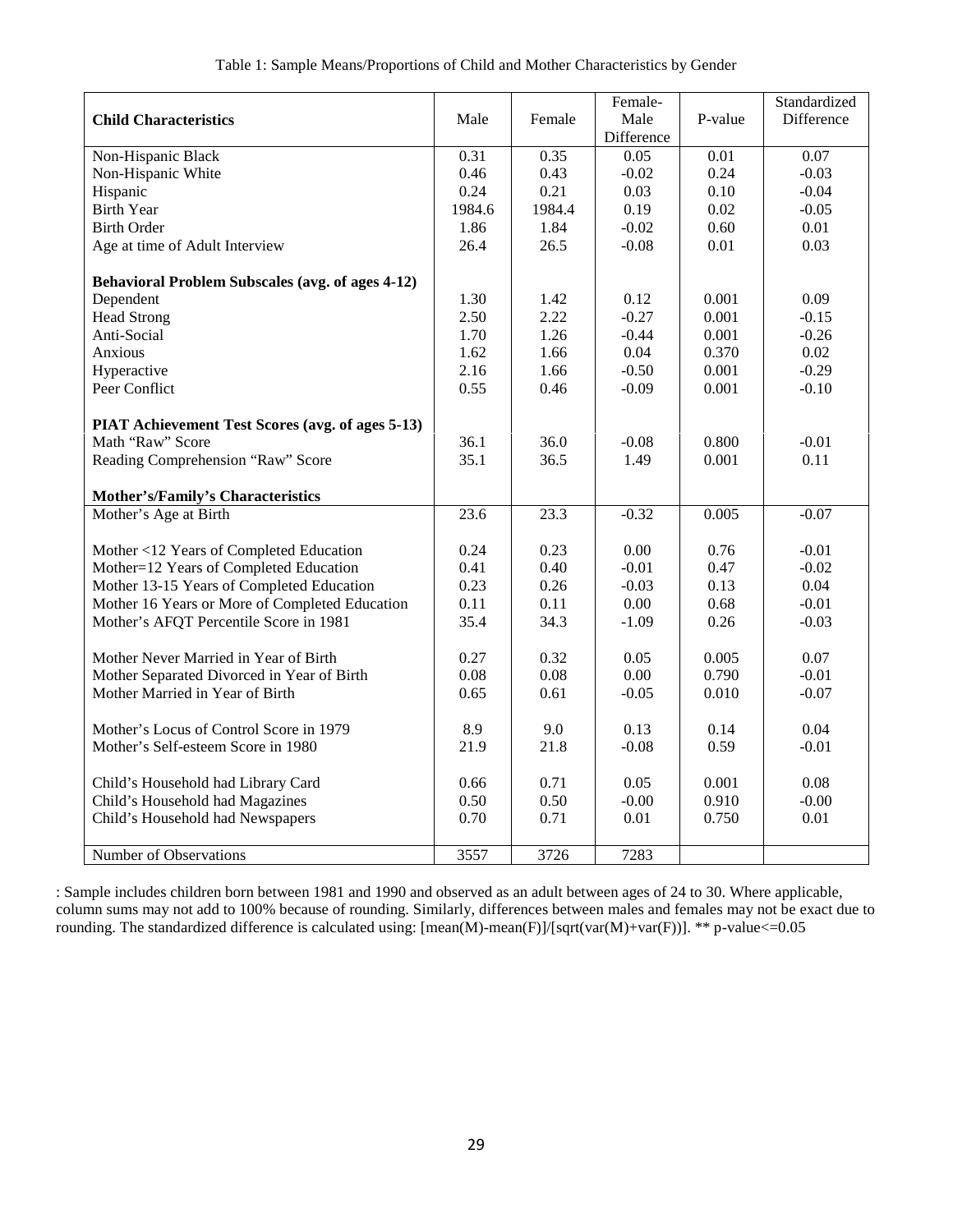|                        |           | <b>Annual Earnings</b> |             |            | Natural Logarithm Earnings (Eaarnings>0) |             |
|------------------------|-----------|------------------------|-------------|------------|------------------------------------------|-------------|
|                        | Males     | <b>Females</b>         | Female-Male | Males      | Females                                  | Female-Male |
| Dependent              | $-1632**$ | 431                    | $2063**$    | $-0.085**$ | 0.036                                    | $0.121**$   |
|                        | (662)     | (544)                  | (856)       | (0.027)    | (0.026)                                  | (0.038)     |
| Headstrong             | 339       | $-2092**$              | $-2431**$   | 0.035      | $-0.099**$                               | $-0.134**$  |
|                        | (926)     | (710)                  | (1167)      | (0.036)    | (0.034)                                  | (0.050)     |
| Antisocial             | -1034     | $-123$                 | 911         | $-0.082**$ | $-0.023$                                 | 0.059       |
|                        | (765)     | (679)                  | (1023)      | (0.033)    | (0.040)                                  | (0.052)     |
| Anxious/Depressed      | 1313      | 210                    | $-1103$     | 0.052      | $0.053*$                                 | 0.001       |
|                        | (808)     | (660)                  | (1043)      | (0.034)    | (0.031)                                  | (0.046)     |
| Hyperactive            | $-1036$   | $-925$                 | 111         | $-0.030$   | $-0.066*$                                | $-0.037$    |
|                        | (793)     | (636)                  | (1016)      | (0.033)    | (0.034)                                  | (0.048)     |
| Peer Conflict          | $-1308**$ | $-909$                 | 399         | $-0.053*$  | $-0.046$                                 | 0.007       |
|                        | (659)     | (573)                  | (874)       | (0.031)    | (0.034)                                  | (0.046)     |
|                        |           |                        |             |            |                                          |             |
| Mean of Dep. Variable  | 26746     | 20847                  |             | 10.02      | 9.81                                     |             |
| (standard deviation)   | (24388)   | (19628)                |             | (0.97)     | (0.98)                                   |             |
| Number of observations | 3557      | 3726                   | 7283        | 3053       | 3054                                     | 6107        |

Table 2: Estimates of Associations between Child Behavior and Adult Earned Income

Notes: Sample includes children born between 1981 and 1990 and observed as an adult between ages of 24 to 30. All regression models include dummy variables for child's race (white, black, Hispanic), each year of age, each birth year and each birth order, and quartiles of PIAT math and reading scores. Regressions also include mother's characteristics: dummy variables for each age at birth; dummy variables for education (LTHS, HS, some college, BA or more); AFQT score and its square; marital status at birth (married, never married, other); dummy variables for quartile of self-esteem scale; dummy variables for quartile of Rotter scale; and dummy variables indicating whether household of child had magazines, newspapers and a library card. Child behaviors are measured in standard deviation units. Robust standard errors clustered within person in parentheses. \* 0.10 <= p-value<0.05, \*\* p-value <= 0.05.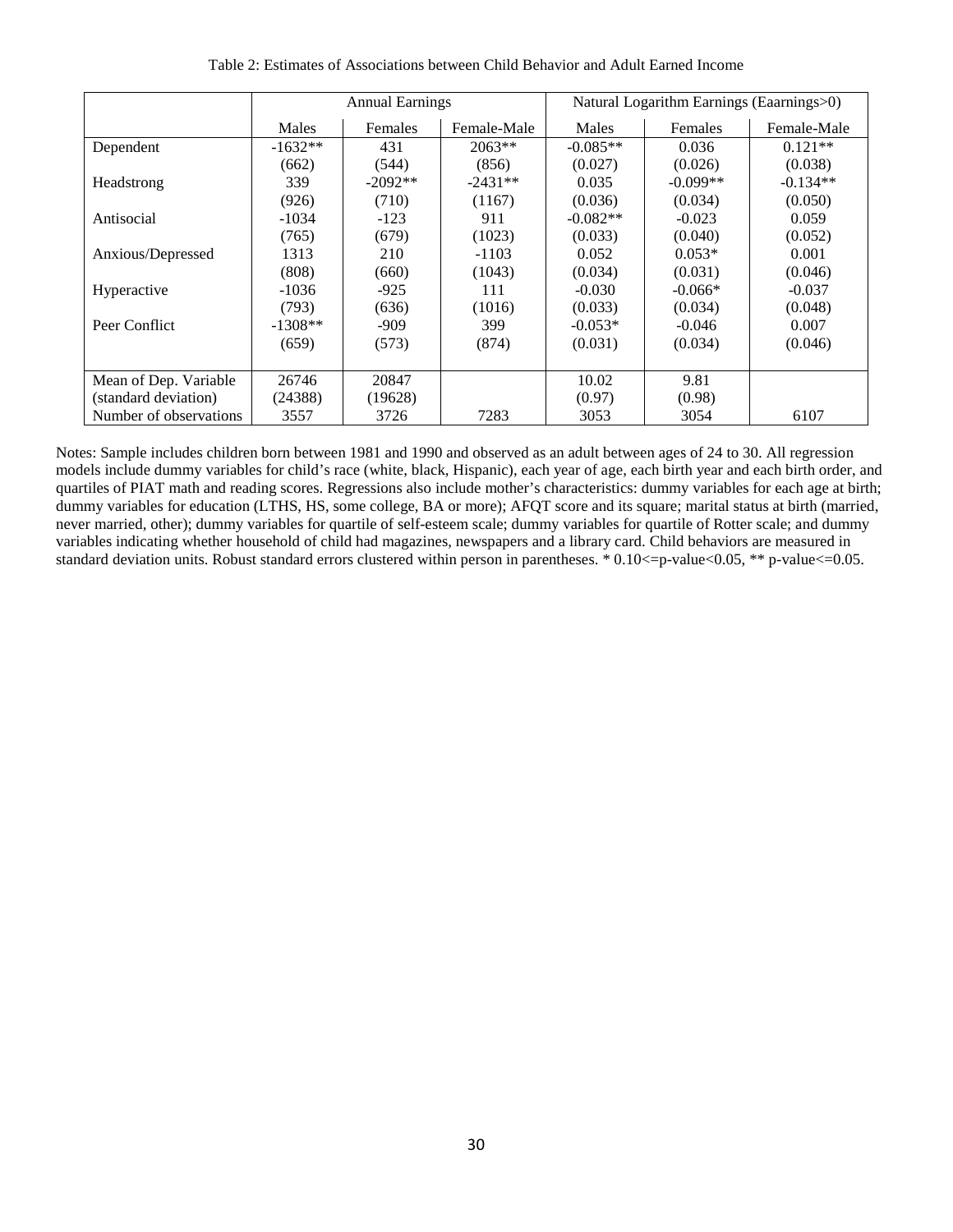|                       | Employed at<br>Time of<br>Interview | Hours of Work<br>Week of<br>Interview<br>(Hours>0) | Years of<br>Completed<br>Education | Bachelor's<br>Degree of More | Married     | Poor Health | Good Health | Number of<br>Children |
|-----------------------|-------------------------------------|----------------------------------------------------|------------------------------------|------------------------------|-------------|-------------|-------------|-----------------------|
|                       | Female-Male                         | Female-Male                                        | Female-Male                        | Female-Male                  | Female-Male | Female-Male | Female-Male | Female-Male           |
| Dependent             | 0.020                               | 0.536                                              | $0.161*$                           | 0.002                        | $-0.024$    | $-0.027**$  | 0.001       | $-0.006$              |
|                       | (0.017)                             | (0.540)                                            | (0.094)                            | (0.013)                      | (0.018)     | (0.013)     | (0.015)     | (0.049)               |
| Headstrong            | $-0.034*$                           | 0.730                                              | $-0.066$                           | $-0.011$                     | $-0.007$    | $0.027*$    | $-0.001$    | 0.067                 |
|                       | (0.021)                             | (0.676)                                            | (0.123)                            | (0.018)                      | (0.024)     | (0.016)     | (0.019)     | (0.060)               |
| Antisocial            | 0.032                               | $-1.305**$                                         | 0.083                              | $-0.001$                     | 0.025       | $-0.012$    | 0.028       | 0.004                 |
|                       | (0.021)                             | (0.649)                                            | (0.121)                            | (0.016)                      | (0.023)     | (0.018)     | (0.019)     | (0.065)               |
| Anxious/Depressed     | $-0.005$                            | $-0.712$                                           | $-0.092$                           | $-0.018$                     | 0.011       | $-0.011$    | $-0.046**$  | 0.047                 |
|                       | (0.019)                             | (0.682)                                            | (0.113)                            | (0.015)                      | (0.022)     | (0.016)     | (0.018)     | (0.058)               |
| Hyperactive           | 0.009                               | $-0.136$                                           | 0.021                              | 0.016                        | $-0.021$    | 0.000       | 0.011       | $-0.026$              |
|                       | (0.021)                             | (0.613)                                            | (0.115)                            | (0.015)                      | (0.021)     | (0.016)     | (0.018)     | (0.057)               |
| Peer Conflict         | $-0.007$                            | 0.421                                              | $-0.094$                           | $-0.011$                     | $-0.013$    | 0.024       | $-0.002$    | 0.056                 |
|                       | (0.019)                             | (0.575)                                            | (0.104)                            | (0.014)                      | (0.020)     | (0.016)     | (0.015)     | (0.053)               |
|                       |                                     |                                                    |                                    |                              |             |             |             |                       |
| Mean of Dep. Variable | 0.72                                | 40.7                                               | 11.1                               | 0.15                         | 0.26        | 0.14        | 0.20        | 0.87                  |
| (standard deviation)  |                                     | (12.5)                                             | (4.0)                              |                              |             |             |             |                       |
| Number of Obs.        | 7283                                | 5194                                               | 7283                               | 7283                         | 7283        | 7283        | 7283        | 7283                  |

Notes: Sample includes children born between 1981 and 1990 and observed as an adult between ages of 24 to 30. All regression models include dummy variables for child's race (white, black, Hispanic), each year of age, each birth year and each birth order, and quartiles of PIAT math and reading scores. Regressions also include mother's characteristics: dummy variables for each age at birth; dummy variables for education (LTHS, HS, some college, BA or more); AFQT score and its square; marital status at birth (married, never married, other); dummy variables for quartile of self-esteem scale; dummy variables for quartile of Rotter scale; and dummy variables indicating whether household of child had magazines, newspapers and a library card. Child behaviors are measured in standard deviation units. Robust standard errors clustered within person in parentheses. \* 0.10<=pvalue< $0.05$ , \*\* p-value $\leq 0.05$ .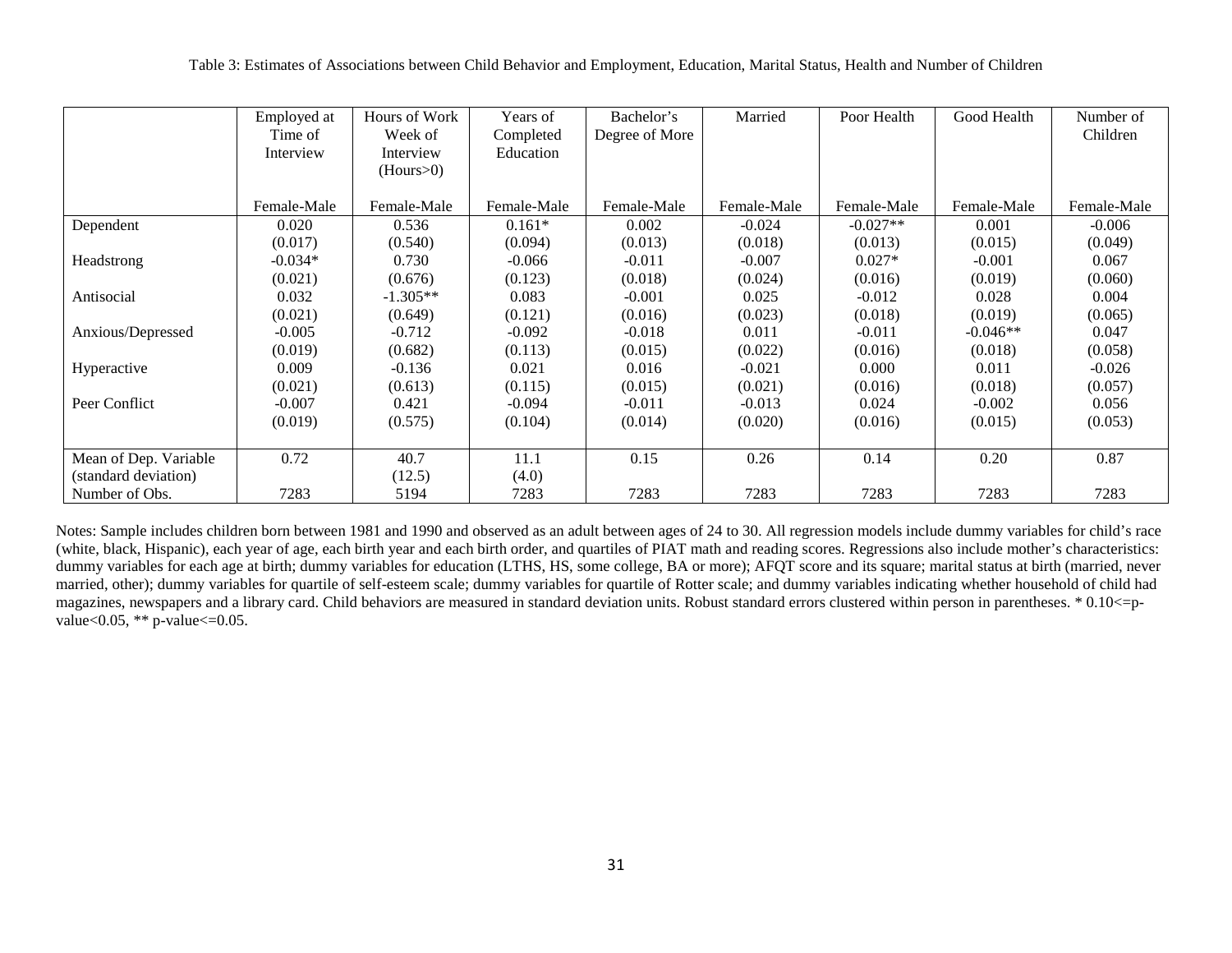|                        | Depression  | Pearlin     | Self-esteem | Extroversion | <b>Openness</b> | Agreeableness | Conscientiousness | Emotional   |
|------------------------|-------------|-------------|-------------|--------------|-----------------|---------------|-------------------|-------------|
|                        | (CESD)      | Mastery     |             |              |                 |               |                   | Stability   |
|                        | Female-Male | Female-Male | Female-Male | Female-Male  | Female-Male     | Female-Male   | Female-Male       | Female-Male |
| Dependent              | $-0.035$    | $-0.109$    | $0.340*$    | 0.048        | $-0.001$        | 0.031         | $-0.000$          | $-0.039$    |
|                        | (0.178)     | (0.129)     | (0.199)     | (0.062)      | (0.050)         | (0.050)       | (0.051)           | (0.059)     |
| Headstrong             | 0.110       | $-0.115$    | 0.123       | $-0.079$     | 0.045           | $-0.063$      | $-0.034$          | 0.072       |
|                        | (0.224)     | (0.163)     | (0.253)     | (0.078)      | (0.062)         | (0.064)       | (0.060)           | (0.071)     |
| Antisocial             | 0.032       | 0.072       | $-0.216$    | $0.163**$    | $-0.024$        | 0.040         | $-0.001$          | $-0.051$    |
|                        | (0.231)     | (0.166)     | (0.255)     | (0.078)      | (0.061)         | (0.063)       | (0.062)           | (0.075)     |
| Anxious/Depressed      | 0.155       | 0.101       | $-0.229$    | 0.088        | $-0.055$        | 0.025         | $-0.065$          | $-0.092$    |
|                        | (0.221)     | (0.157)     | (0.242)     | (0.073)      | (0.060)         | (0.059)       | (0.059)           | (0.069)     |
| Hyperactive            | 0.255       | 0.049       | $-0.107$    | $-0.059$     | $-0.006$        | $-0.084$      | 0.025             | 0.013       |
|                        | (0.221)     | (0.149)     | (0.234)     | (0.075)      | (0.059)         | (0.060)       | (0.058)           | (0.066)     |
| Peer Conflict          | $-0.358$    | 0.007       | $-0.020$    | $-0.089$     | $-0.018$        | $-0.017$      | 0.002             | $0.129**$   |
|                        | (0.218)     | (0.160)     | (0.240)     | (0.071)      | (0.054)         | (0.057)       | (0.055)           | (0.064)     |
|                        |             |             |             |              |                 |               |                   |             |
| Mean of Dep. Variable  | 4.7         | 13.3        | 32.7        | 4.6          | 5.4             | 5.1           | 5.8               | 5.1         |
| (standard deviation)   | (3.8)       | (2.8)       | (4.2)       | (1.4)        | (1.1)           | (1.2)         | (1.1)             | (1.3)       |
| Number of Observations | 3128        | 3128        | 3128        | 4103         | 4121            | 4070          | 4125              | 4120        |

Table 4: Estimates of Gender Differences in Association between Child Behavior, Math and Reading Achievement and Depression, Mastery, Self-Esteem and Personality

Notes: Sample includes children born between 1981 and 1990. For CESD, Pearlin Mastery and Self-esteem measures, respondents are between ages 18 and 23 because information on Pearlin and Self-esteem was not obtained in all survey years (available in 1998 and 2004). For measures of personality traits, information was available in 2006, 2010 and 2014 and respondent is observed as an adult between ages of 24 to 30. All regression models include dummy variables for child's race (white, black, Hispanic), each year of age, each birth year and each birth order, and quartiles of PIAT math and reading scores. Regressions also include mother's characteristics: dummy variables for each age at birth; dummy variables for education (LTHS, HS, some college, BA or more); AFQT score and its square; marital status at birth (married, never married, other); dummy variables for quartile of self-esteem scale; dummy variables for quartile of Rotter scale; and dummy variables indicating whether household of child had magazines, newspapers and a library card. Child behaviors are measured in standard deviation units. Robust standard errors clustered within person in parentheses. \* 0.10 <= p-value < 0.05, \*\* p-value < = 0.05.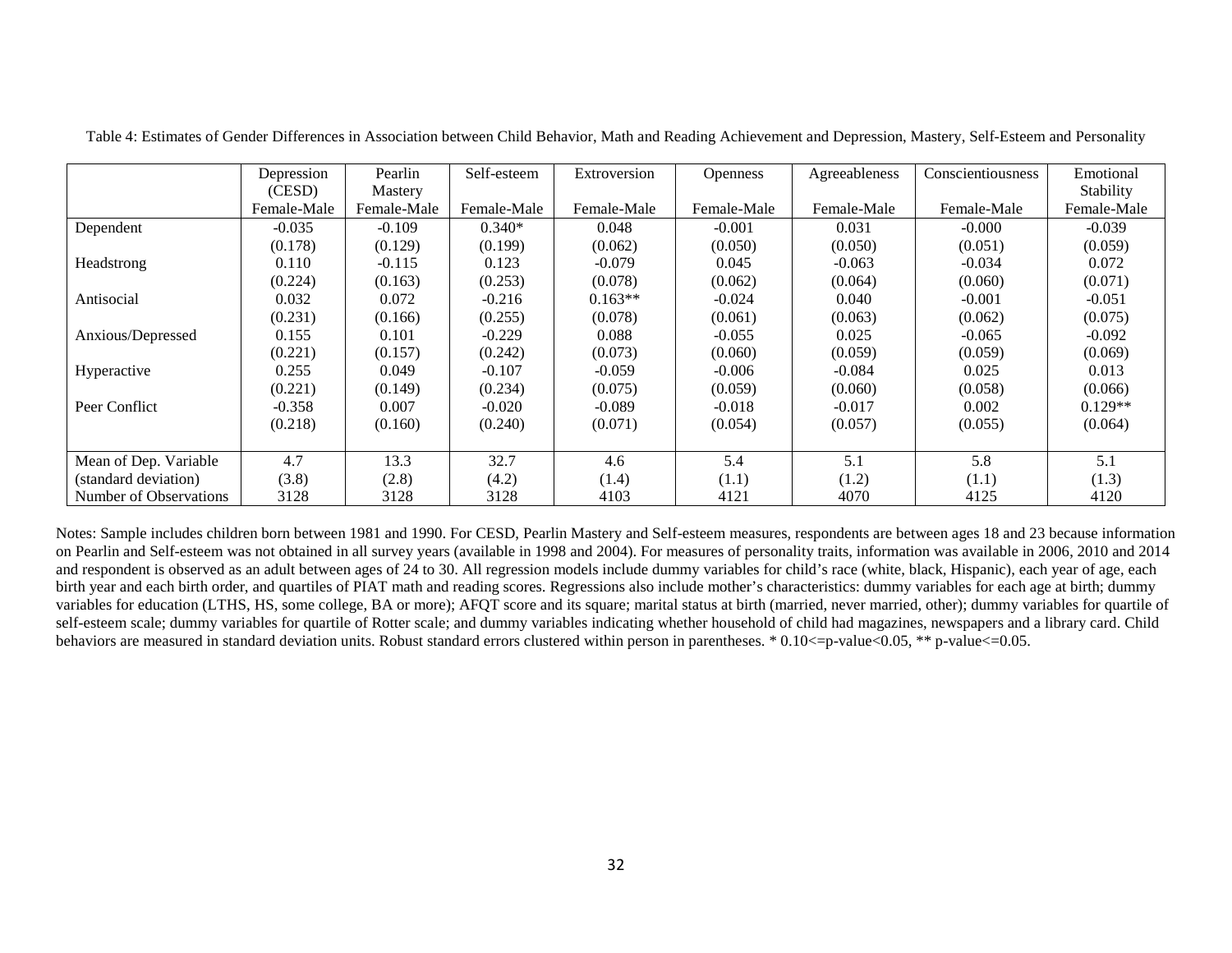#### Table 5: Mediation Analysis

Estimates of Associations between Child Behavior and Adult Earned Income Controlling for Potential Mediators

|                        | Estimate from    | Restricted to | Include     | Include Occupation | <b>Include Additional</b> |
|------------------------|------------------|---------------|-------------|--------------------|---------------------------|
|                        | Primary Analysis | Sample with   | Occupation  | and Education      | Mediators*                |
|                        |                  | Occupation    |             |                    |                           |
|                        | Female-Male      |               | Female-Male | Female-Male        | Female-Male               |
| Dependent              | $2063**$         | 1982**        | $1409*$     | 1382*              | 1201                      |
|                        | (856)            | (880)         | (814)       | (810)              | (800)                     |
| Headstrong             | $-2431**$        | $-1963$       | $-2323**$   | $-2214**$          | $-2074*$                  |
|                        | (1167)           | (1200)        | (1083)      | (1068)             | (1059)                    |
| Antisocial             | 911              | 886           | 1045        | 1208               | 1513                      |
|                        | (1023)           | (1066)        | (978)       | (967)              | (947)                     |
| Anxious/Depressed      | $-1103$          | $-1429$       | $-552$      | -598               | $-546$                    |
|                        | (1043)           | (1081)        | (990)       | (982)              | (962)                     |
| Hyperactive            | 111              | $-363$        | 56          | 121                | 104                       |
|                        | (1016)           | (1037)        | (954)       | (946)              | (932)                     |
| Peer Conflict          | 399              | 327           | 203         | 315                | 64                        |
|                        | (874)            | (895)         | (837)       | (833)              | (821)                     |
|                        |                  |               |             |                    |                           |
| Mean of Dep. Variable  | 26746            | 26103         | 26103       | 26103              | 26103                     |
| (standard deviation)   | (24388)          | (22030)       | (22030)     | (22030)            | (22030)                   |
| Number of observations | 7283             | 6469          | 6469        | 6469               | 6469                      |

Notes: Sample includes children born between 1981 and 1990 and observed as an adult between ages of 24 to 30. Unless indicated, all regression models include dummy variables for child's race (white, black, Hispanic), each year of age, each birth year and each birth order, and quartiles of PIAT math and reading scores. Regressions also include mother's characteristics: dummy variables for each age at birth; dummy variables for education (LTHS, HS, some college, BA or more); AFQT score and its square; marital status at birth (married, never married, other); dummy variables for quartile of self-esteem scale; dummy variables for quartile of Rotter scale; and dummy variables indicating whether household of child had magazines, newspapers and a library card. Child behaviors are measured in standard deviation units. Robust standard errors clustered within person in parentheses. \* 0.10 <= p-value<0.05, \*\* p-value <= 0.05.

\*Mediators include: occupation dummy variables (2-digit), education dummy variables (LTHS, HS, SC, BA), Marital Status (married, never married, other), dummy variables for number of children, and indicator of poor health.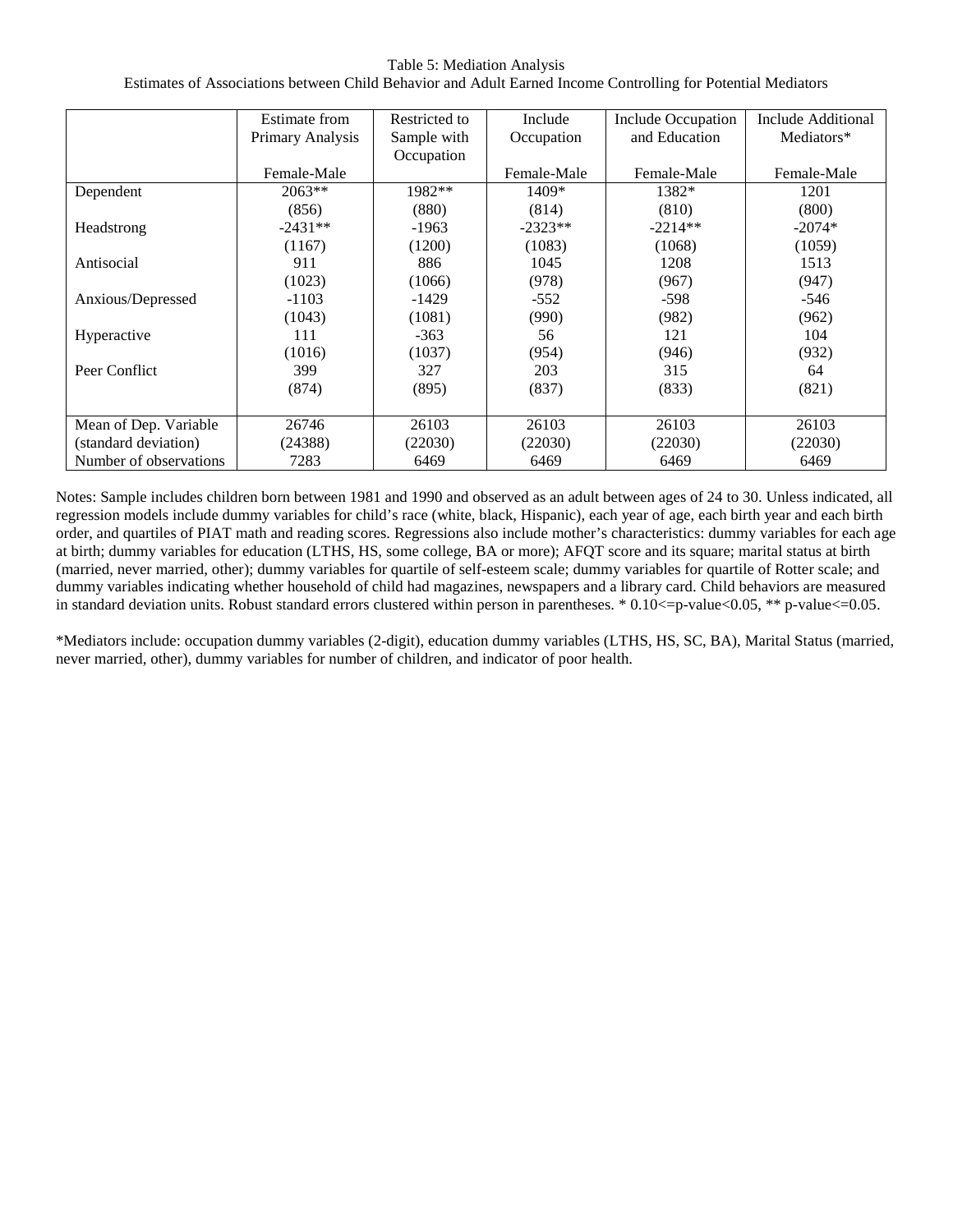Table 6: Heterogeneity (Moderation) Analysis

Estimates of Associations between Child Behavior and Adult Earned Income by Education and Occupational Characteristics

|                      | Estimates   | $<$ HS    | $>=$ HS | <b>Blue Collar</b> | Not Blue | $>=75%$     | $< 75\%$    |
|----------------------|-------------|-----------|---------|--------------------|----------|-------------|-------------|
|                      | Primary     |           |         |                    | Collar   | Female      | Female      |
|                      | Analysis    |           |         |                    |          | Occupation  | Occupation  |
|                      |             |           |         |                    |          |             |             |
|                      | Female-Male | Female-   | Female- | Female-            | Female-  | Female-Male | Female-Male |
|                      |             | Male      | Male    | Male               | Male     |             |             |
| Dependent            | $2063**$    | 3198**    | 899     | 2399**             | 1713     | 2622        | 2079*       |
|                      | (856)       | (1094)    | (1080)  | (1023)             | (1383)   | (1662)      | (1090)      |
| Headstrong           | $-2431**$   | $-3151**$ | -1498   | $-2715*$           | $-625$   | $-1772$     | $-2543*$    |
|                      | (1167)      | (1517)    | (1442)  | (1512)             | (1657)   | (1748)      | (1445)      |
| Antisocial           | 911         | 2282*     | $-62$   | 1514               | $-396$   | $-3987**$   | 2223*       |
|                      | (1023)      | (1282)    | (1293)  | (1282)             | (1563)   | (1926)      | (1300)      |
| Anxious/Depressed    | $-1103$     | $-1539$   | $-911$  | $-732$             | -1854    | 1234        | -968        |
|                      | (1043)      | (1346)    | (1271)  | (1320)             | (1478)   | (1890)      | (1336)      |
| Hyperactive          | 111         | $-793$    | 472     | 683                | $-1226$  | -1985       | $-1035$     |
|                      | (1016)      | (1289)    | (1270)  | (1291)             | (1572)   | (1936)      | (1225)      |
| Peer Conflict        | 399         | 905       | $-12$   | 1459               | 30       | 1508        | $-162$      |
|                      | (874)       | (1114)    | (1085)  | (1086)             | (1289)   | (1923)      | (1097)      |
|                      |             |           |         |                    |          |             |             |
| Mean of Dep.         | 23728       | 22611     | 24424   | 22478              | 28932    | 20994       | 27587       |
| Variable             |             |           |         |                    |          |             |             |
| (standard deviation) | (22276)     | (23170)   | (21674) | (20360)            | (22856)  | (16193)     | (23227)     |
| Number of            | 7283        | 2794      | 4489    | 2836               | 3633     | 1640        | 4773        |
| observations         |             |           |         |                    |          |             |             |

Notes: Sample includes children born between 1981 and 1990 and observed as an adult between ages of 24 to 30. All regression models include dummy variables for child's race (white, black, Hispanic), each year of age, each birth year and each birth order, and quartiles of PIAT math and reading scores. Regressions also include mother's characteristics: dummy variables for each age at birth; dummy variables for education (LTHS, HS, some college, BA or more); AFQT score and its square; marital status at birth (married, never married, other); dummy variables for quartile of self-esteem scale; dummy variables for quartile of Rotter scale; and dummy variables indicating whether household of child had magazines, newspapers and a library card. Child behaviors are measured in standard deviation units. Robust standard errors clustered within person in parentheses. \* 0.10<=p-value<0.05, \*\* p-value<=0.05.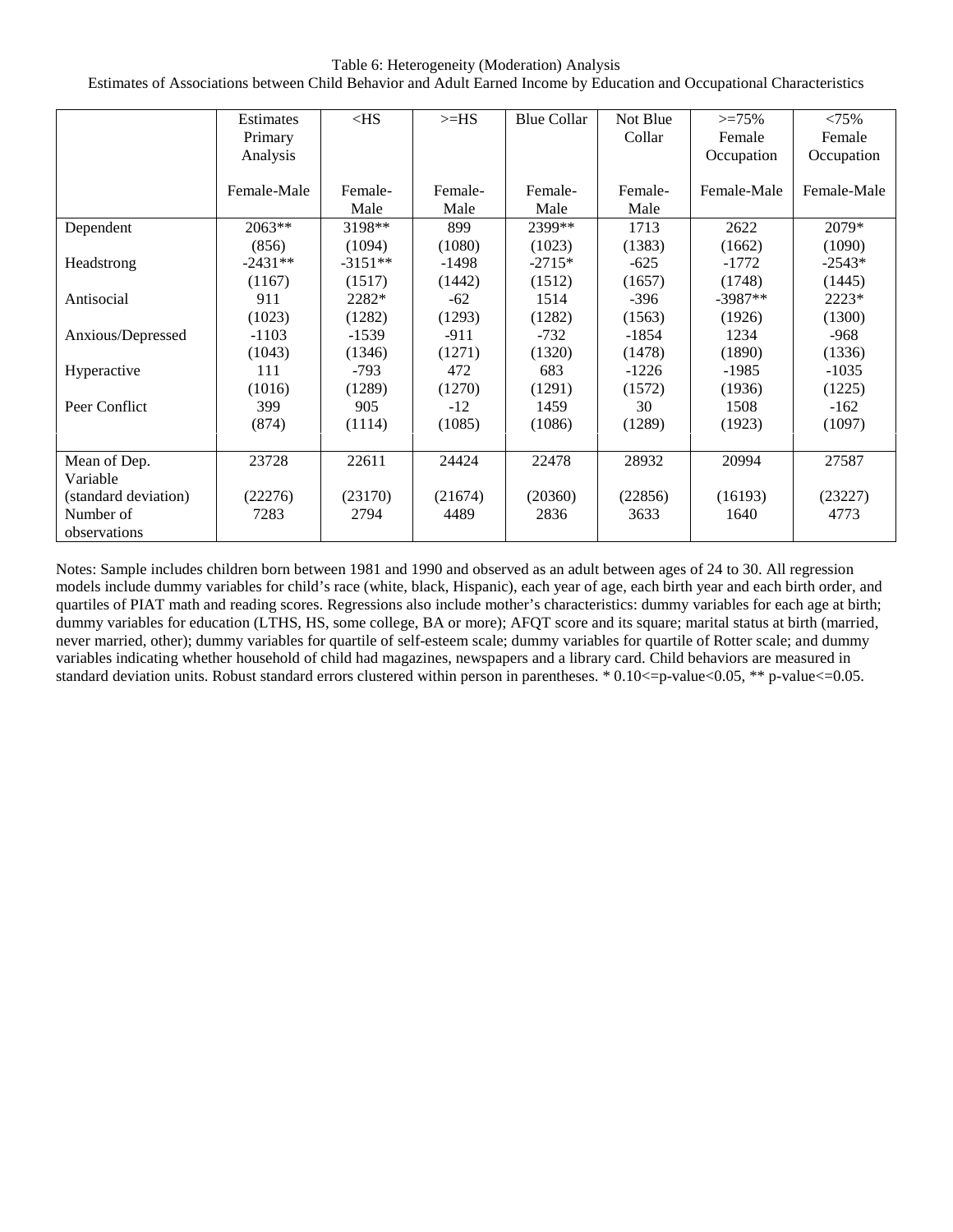Appendix Table 1: Behavior Problems Index (BPI) questions and subscales

| Question                                                     | Subscale          |
|--------------------------------------------------------------|-------------------|
| (He or She) clings to adults                                 | Dependent         |
| (He or She) cries too much                                   | Dependent         |
| (He or She) demands a lot of attention                       | Dependent         |
| (He or She) is too dependent on others                       | Dependent         |
| (He or She) is rather high strung, tense, and nervous        | Headstrong        |
| (He or She) argues too much                                  | Headstrong        |
| (He or She) is disobedient at home                           | Headstrong        |
| (He or She) is stubborn, sullen, or irritable                | Headstrong        |
| (He or She) has strong temper and loses it easily            | Headstrong        |
| (He or She) cheats or tells lies                             | Antisocial        |
| (He or She) bullies or is cruel/mean to others               | Antisocial        |
| (He or She) does not seem to feel sorry after misbehaving    | Antisocial        |
| (He or She) breaks things deliberately                       | Antisocial        |
| (He or She) is disobedient at school $(>5 \text{ yrs})$      | Antisocial        |
| (He or She) has trouble getting along with teachers (>5 yrs) | Antisocial        |
| (He or She) has sudden changes in mood or feeling            | Anxious/Depressed |
| (He or She) feels/complains no one loves him/her             | Anxious/Depressed |
| (He or She) is too fearful or anxious                        | Anxious/Depressed |
| (He or She) feels worthless or inferior                      | Anxious/Depressed |
| (He or She) is unhappy, sad, or depressed                    | Anxious/Depressed |
| (He or She) has difficulty concentrating/paying attention    | Hyperactive       |
| (He or She) is easily confused, seems in a fog               | Hyperactive       |
| (He or She) is impulsive or acts without thinking            | Hyperactive       |
| (He or She) has trouble getting mind off certain thoughts    | Hyperactive       |
| (He or She) is restless, overly active, cannot sit still     | Hyperactive       |
| (He or She) has trouble getting along with other children    | Peer Conflict     |
| (He or She) is not liked by other children                   | Peer Conflict     |
| (He or She) is withdrawn, does not get involved with others  | Peer Conflict     |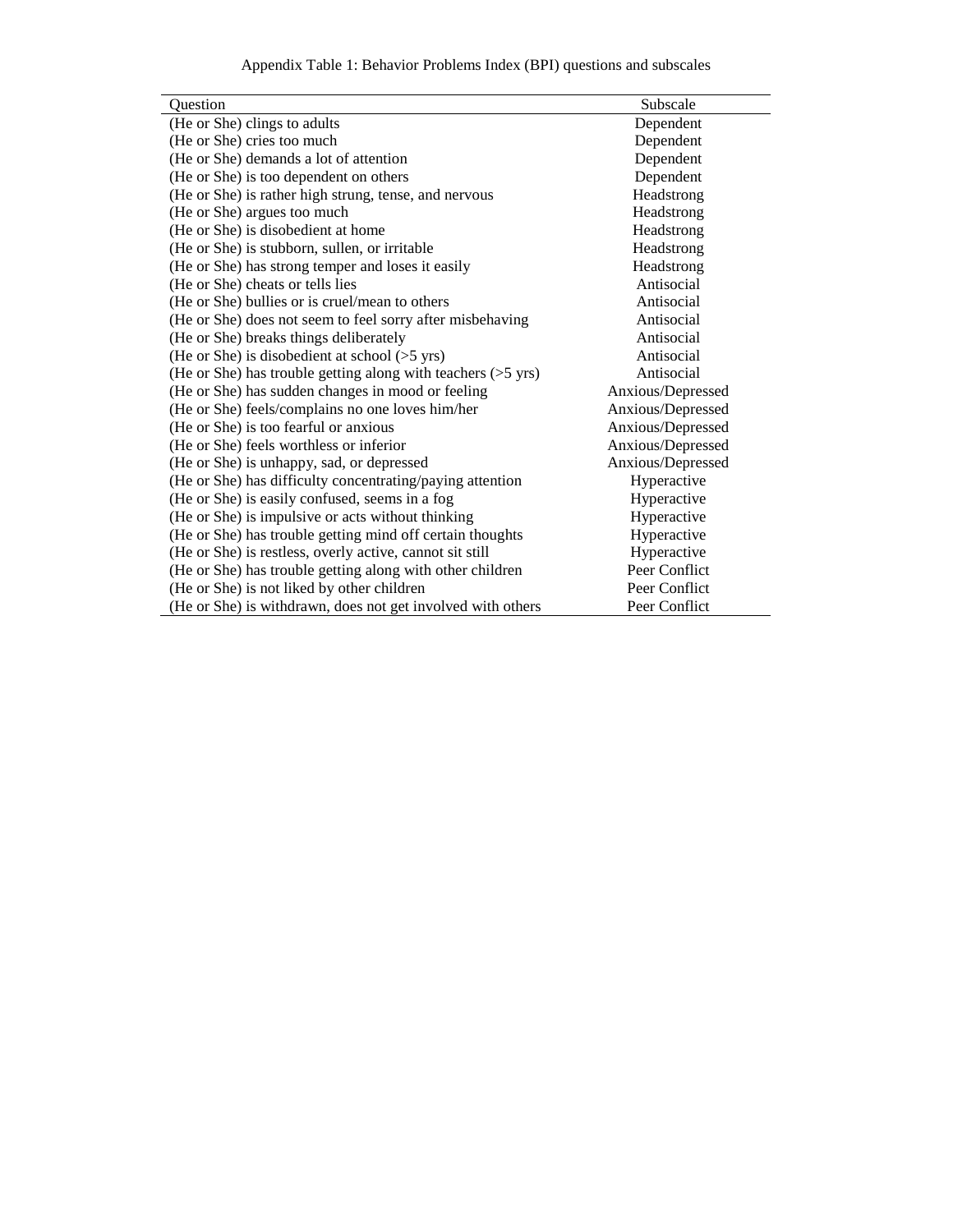|                   | Mom Age at Birth | Mom has LTHS | Mom has BA  | Mom's AFQT  | Mom Married | Mom's Locus of<br>Control |
|-------------------|------------------|--------------|-------------|-------------|-------------|---------------------------|
|                   | Female-Male      | Female-Male  | Female-Male | Female-Male | Female-Male | Female-Male               |
| Dependent         | $-0.199$         | $-0.031$     | 0.004       | 1.724       | $0.050**$   | 0.023                     |
|                   | (0.135)          | (0.019)      | (0.011)     | (1.167)     | (0.022)     | (0.114)                   |
| Headstrong        | 0.000            | 0.001        | $-0.013$    | $-0.637$    | 0.002       | 0.053                     |
|                   | (0.175)          | (0.023)      | (0.016)     | (1.466)     | (0.026)     | (0.143)                   |
| Antisocial        | 0.053            | 0.006        | $-0.013$    | $-2.502$    | $-0.038$    | $-0.041$                  |
|                   | (0.171)          | (0.025)      | (0.014)     | (1.487)     | (0.029)     | (0.134)                   |
| Anxious/Depressed | 0.255            | $-0.025$     | $0.056**$   | $3.644**$   | $-0.007$    | $-0.134$                  |
|                   | (0.164)          | (0.022)      | (0.016)     | (1.506)     | (0.026)     | (0.137)                   |
| Hyperactive       | $-0.156$         | 0.031        | $-0.008$    | $-0.606$    | $-0.009$    | 0.080                     |
|                   | (0.160)          | (0.021)      | (0.015)     | (1.396)     | (0.026)     | (0.132)                   |
| Peer Conflict     | $-0.048$         | 0.036        | $-0.022$    | $-2.294$    | 0.001       | 0.054                     |
|                   | (0.152)          | (0.022)      | (0.013)     | (1.342)     | (0.025)     | (0.130)                   |
|                   |                  |              |             |             |             |                           |
| Number of Obs.    | 6159             | 6159         | 6159        | 6159        | 6159        | 6159                      |

Appendix Table 2: Estimates of Associations between Child Behavior and Maternal characteristics

Notes: Sample includes children born between 1981 and 1990 and observed as an adult between ages of 24 to 30. Child behaviors are measured in standard deviation units. Robust standard errors clustered within person in parentheses. \*  $0.10 \le p$ -value $< 0.05$ , \*\* p-value $< 0.05$ .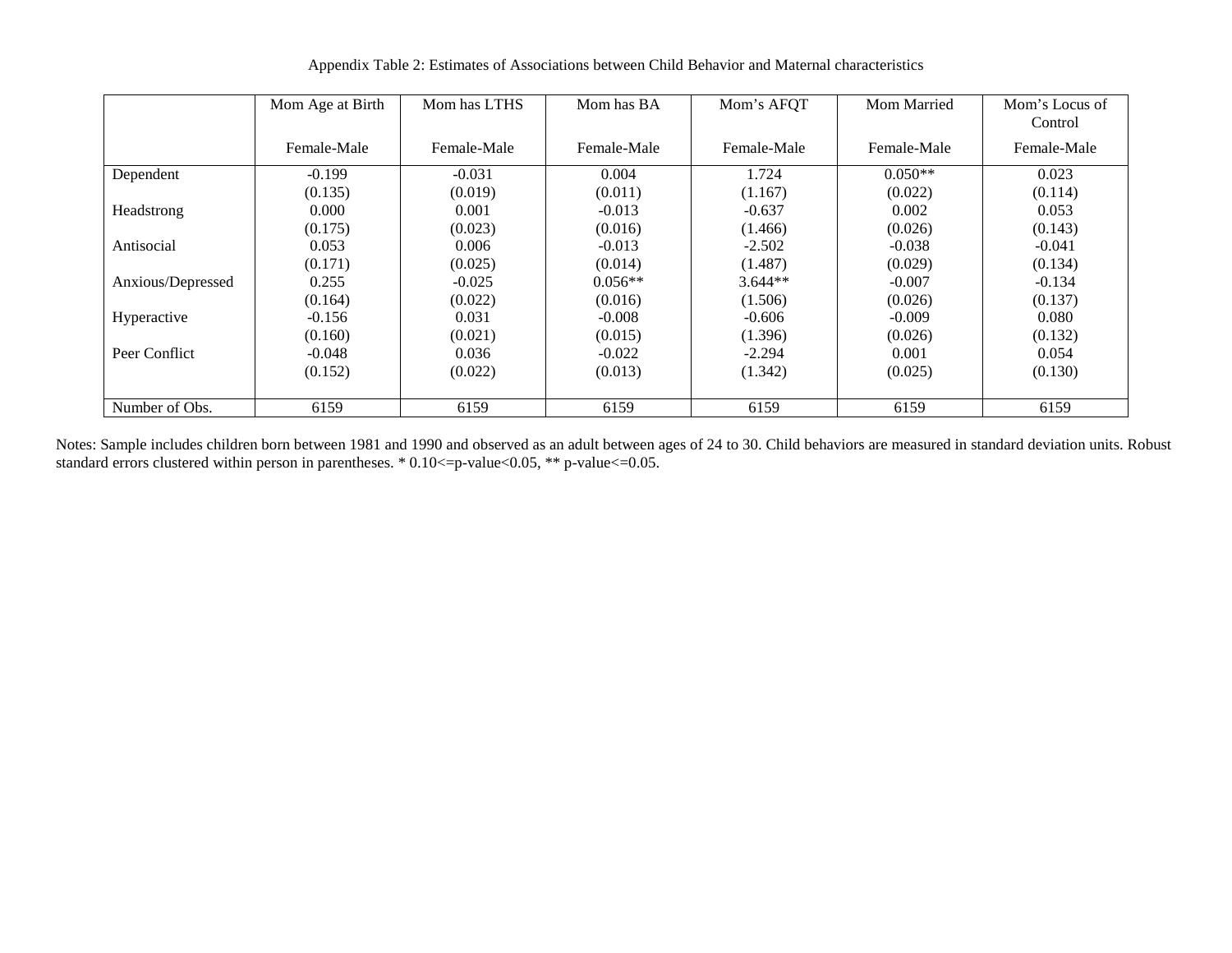Appendix Table 3. Sensitivity Analysis Estimates of Associations between Child Behavior and Adult Earned Income

|                       | Estimate  | Restrict   | Child Born | Child Born | Dependent          | No Mother  |
|-----------------------|-----------|------------|------------|------------|--------------------|------------|
|                       | Primary   | Family     | 1981-84    | 1985-90    | and Head           | or Family  |
|                       | Analysis  | Background |            |            | <b>Strong Only</b> | Background |
|                       |           |            |            |            |                    |            |
|                       | Female-   | Female-    | Female-    | Female-    | Female-            | Female-    |
|                       | Male      | Male       | Male       | Male       | Male               | Male       |
| Dependent             | 2063**    | $1955**$   | 1362       | 3491**     | $2004**$           | $2066**$   |
|                       | (856)     | (874)      | (1230)     | (1114)     | (806)              | (877)      |
| Headstrong            | $-2431**$ | $-2106*$   | $-2785*$   | $-2332$    | $-2018**$          | $-2290**$  |
|                       | (1167)    | (1144)     | (1652)     | (1636)     | (819)              | (1159)     |
| Antisocial            | 911       | 932        | 1873       | 319        |                    | 1136       |
|                       | (1023)    | (1015)     | (1463)     | (1385)     |                    | (1041)     |
| Anxious/Depressed     | $-1103$   | $-1313$    | $-448$     | $-1970$    |                    | $-1046$    |
|                       | (1043)    | (1040)     | (1585)     | (1287)     |                    | (1038)     |
| Hyperactive           | 111       | 109        | 382        | $-579$     |                    | $-67$      |
|                       | (1016)    | (1005)     | (1538)     | (1273)     |                    | (1017)     |
| Peer Conflict         | 399       | 90         | $-507$     | 1226       |                    | $-211$     |
|                       | (874)     | (883)      | (1250)     | (1150)     |                    | (891)      |
|                       |           |            |            |            |                    |            |
| Mean of Dep. Variable | 23728     | 23728      | 23695      | 23769      | 23728              | 23728      |
| (standard deviation)  | (22276)   | (22276)    | (22479)    | (22033)    | (22276)            | (22276)    |
| Number of             | 7283      | 7283       | 3973       | 3310       | 7283               | 7283       |
| observations          |           |            |            |            |                    |            |

Notes: Sample includes children born between 1981 and 1990 and observed as an adult between ages of 24 to 30. All regression models include dummy variables for child's race (white, black, Hispanic), each year of age, each birth year and each birth order, and quartiles of PIAT math and reading scores. Regressions also include mother's characteristics: dummy variables for each age at birth; dummy variables for education (LTHS, HS, some college, BA or more); AFQT score and its square; marital status at birth (married, never married, other); dummy variables for quartile of self-esteem scale; dummy variables for quartile of Rotter scale; and dummy variables indicating whether household of child had magazines, newspapers and a library card. Child behaviors are measured in standard deviation units. Robust standard errors clustered within person in parentheses. \* 0.10 <= p-value<0.05, \*\* p-value<=0.05.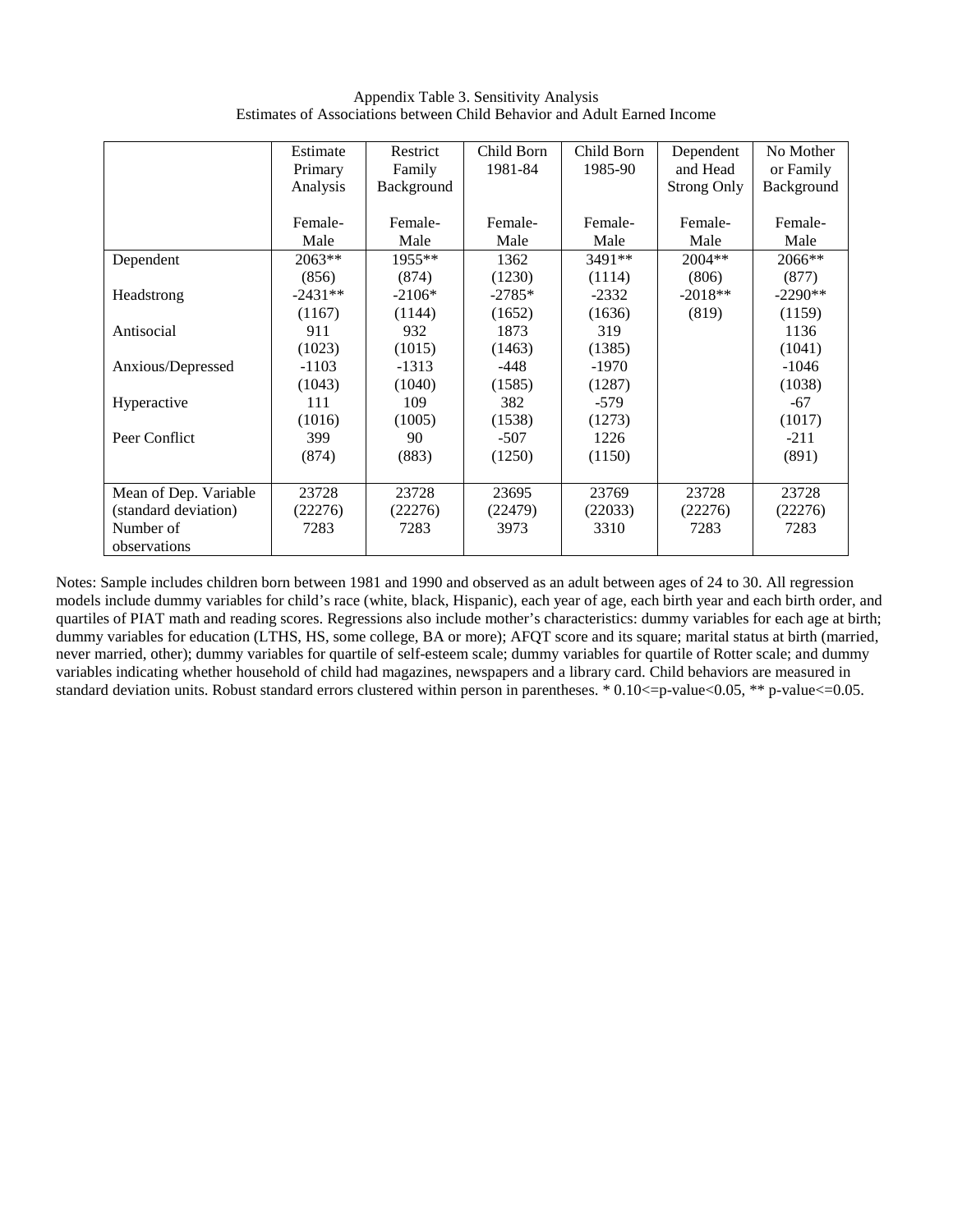|                                               |            | Employed at Time of Interview |             |            | Years of Education |             | Bachelor's Degree of More |                    |             |
|-----------------------------------------------|------------|-------------------------------|-------------|------------|--------------------|-------------|---------------------------|--------------------|-------------|
|                                               | Males      | Females                       | Female-Male | Males      | Females            | Female-Male | Males                     | Females            | Female-Male |
| Dependent                                     | $-0.005$   | 0.015                         | 0.020       | 0.055      | $0.215**$          | $0.161*$    | 0.007                     | 0.009              | 0.002       |
|                                               | (0.012)    | (0.012)                       | (0.017)     | (0.068)    | (0.065)            | (0.094)     | (0.008)                   | (0.010)            | (0.013)     |
| Headstrong                                    | $-0.002$   | $-0.036**$                    | $-0.034*$   | $-0.078$   | $-0.144*$          | $-0.066$    | $-0.008$                  | $-0.019$           | $-0.011$    |
|                                               | (0.014)    | (0.015)                       | (0.021)     | (0.089)    | (0.084)            | (0.123)     | (0.012)                   | (0.014)            | (0.018)     |
| Antisocial                                    | $-0.034**$ | $-0.002$                      | 0.032       | $-0.273**$ | $-0.190**$         | 0.083       | $-0.016*$                 | $-0.017$           | $-0.001$    |
|                                               | (0.013)    | (0.016)                       | (0.021)     | (0.083)    | (0.088)            | (0.121)     | (0.010)                   | (0.013)            | (0.016)     |
| Anxious/Depressed                             | $0.023*$   | 0.017                         | $-0.005$    | $0.147*$   | 0.056              | $-0.092$    | 0.013                     | $-0.004$           | $-0.018$    |
|                                               | (0.013)    | (0.014)                       | (0.019)     | (0.082)    | (0.079)            | (0.113)     | (0.010)                   | (0.012)            | (0.015)     |
| Hyperactive                                   | $-0.027*$  | $-0.018$                      | 0.009       | $-0.235**$ | $-0.214**$         | 0.021       | $-0.031**$                | $-0.015$           | 0.016       |
|                                               | (0.014)    | (0.016)                       | (0.021)     | (0.078)    | (0.084)            | (0.115)     | (0.010)                   | (0.012)            | (0.015)     |
| Peer Conflict                                 | $-0.013$   | $-0.021$                      | $-0.007$    | $-0.022$   | $-0.116$           | $-0.094$    | $-0.004$                  | $-0.016$           | $-0.011$    |
|                                               | (0.012)    | (0.015)                       | (0.019)     | (0.071)    | (0.075)            | (0.104)     | (0.009)                   | (0.011)            | (0.014)     |
| Mean of Dep. Variable<br>(standard deviation) | 0.72       | 0.71                          |             | 10.7       | 11.5               |             | 0.12                      | 0.17               |             |
| Number of Obs.                                | 3557       | 3726                          | 7283        | 3557       | 3726               | 7283        | 3557                      | 3726               | 7283        |
|                                               |            | Married                       |             |            | Poor Health        |             |                           | Number of Children |             |
|                                               | Males      | Females                       | Female-Male | Males      | Females            | Female-Male | Males                     | Females            | Female-Male |
| Dependent                                     | 0.011      | $-0.012$                      | $-0.024$    | $0.032**$  | 0.005              | $-0.027**$  | $-0.028$                  | $-0.034$           | $-0.006$    |
|                                               | (0.012)    | (0.013)                       | (0.018)     | (0.009)    | (0.010)            | (0.013)     | (0.033)                   | (0.036)            | (0.049)     |
| Headstrong                                    | $-0.007$   | $-0.014$                      | $-0.007$    | $-0.017$   | 0.010              | $0.027*$    | $-0.013$                  | 0.054              | 0.067       |
|                                               | (0.016)    | (0.018)                       | (0.024)     | (0.011)    | (0.012)            | (0.016)     | (0.039)                   | (0.046)            | (0.060)     |
| Antisocial                                    | 0.000      | 0.025                         | 0.025       | $-0.002$   | $-0.014$           | $-0.012$    | $0.145**$                 | $0.149**$          | 0.004       |
|                                               | (0.014)    | (0.018)                       | (0.023)     | (0.011)    | (0.014)            | (0.018)     | (0.037)                   | (0.053)            | (0.065)     |
| Anxious/Depressed                             | 0.008      | 0.019                         | 0.011       | 0.016      | 0.005              | $-0.011$    | $-0.045$                  | 0.002              | 0.047       |
|                                               | (0.014)    | (0.017)                       | (0.022)     | (0.012)    | (0.011)            | (0.016)     | (0.038)                   | (0.043)            | (0.058)     |
| Hyperactive                                   | $-0.002$   | $-0.023$                      | $-0.021$    | 0.012      | 0.012              | 0.000       | 0.007                     | $-0.019$           | $-0.026$    |
|                                               | (0.014)    | (0.015)                       | (0.021)     | (0.011)    | (0.012)            | (0.016)     | (0.033)                   | (0.046)            | (0.057)     |
| Peer Conflict                                 | $-0.020$   | $-0.032**$                    | $-0.013$    | $-0.000$   | $0.023*$           | 0.024       | $-0.088**$                | $-0.032$           | 0.056       |
|                                               | (0.013)    | (0.016)                       | (0.020)     | (0.011)    | (0.012)            | (0.016)     | (0.031)                   | (0.043)            | (0.053)     |
| Mean of Dep. Variable<br>(standard deviation) | 0.23       | 0.29                          |             | 0.13       | 0.15               |             | 0.67                      | 1.1                |             |
| Number of Obs.                                | 3557       | 3726                          | 7283        | 3557       | 3726               | 7283        | 3557                      | 3726               | 7283        |

Appendix Table 4: Estimates of Associations between Child Behavior and Employment, Education, Marital Status, Health and Number of Children

See notes to Table 3 in text.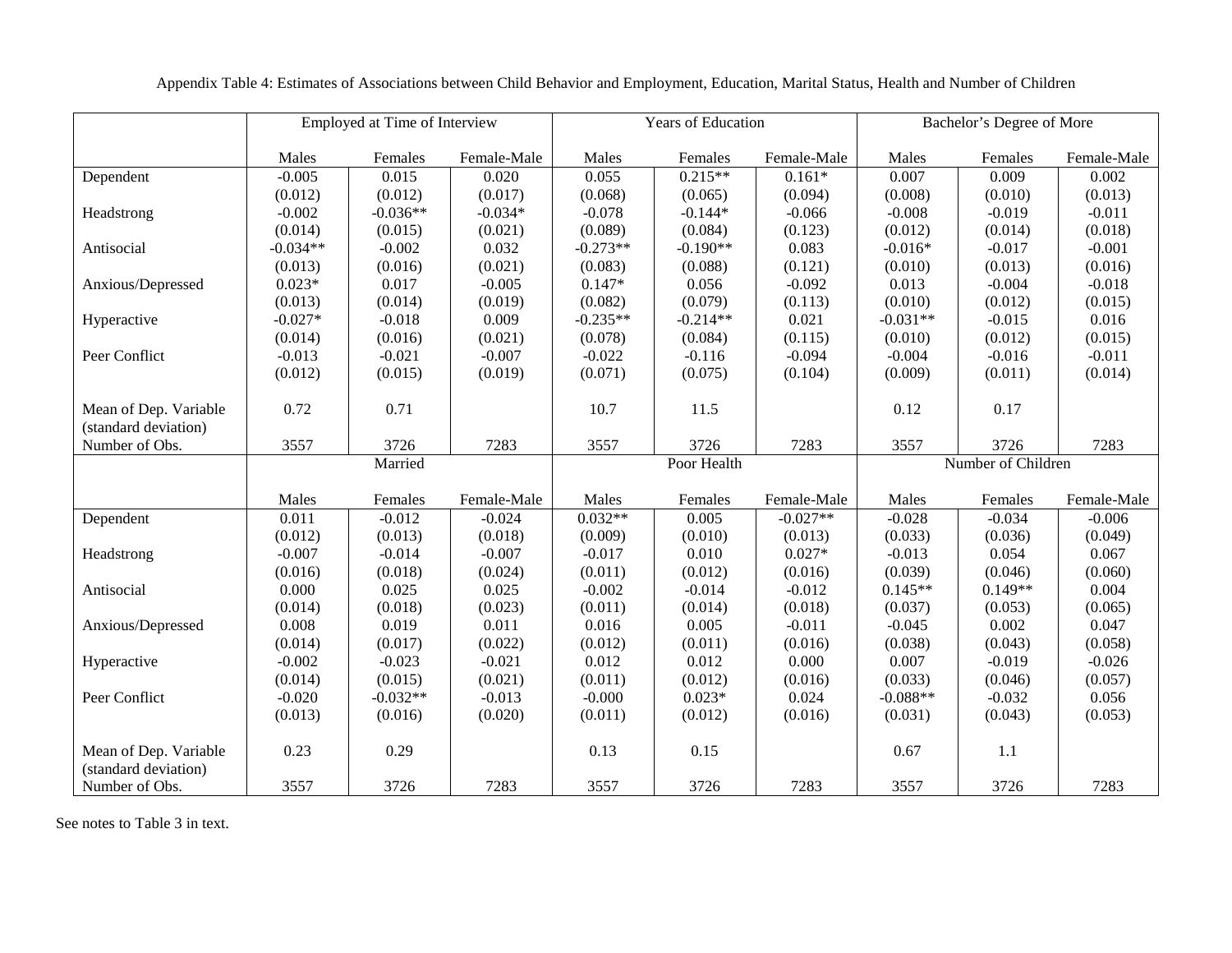|                                        |               | Depression (CESD) |             |               | Pearlin Mastery |             | Self-Esteem   |               |             |
|----------------------------------------|---------------|-------------------|-------------|---------------|-----------------|-------------|---------------|---------------|-------------|
|                                        | Males         | Females           | Female-Male | Males         | Females         | Female-Male | Males         | Females       | Female-Male |
| Dependent                              | $-0.047$      | $-0.082$          | $-0.035$    | 0.021         | $-0.088$        | $-0.109$    | $-0.040$      | $0.301**$     | $0.340*$    |
|                                        | (0.117)       | (0.134)           | (0.178)     | (0.093)       | (0.090)         | (0.129)     | (0.144)       | (0.138)       | (0.199)     |
| Headstrong                             | 0.000         | 0.110             | 0.110       | 0.057         | $-0.059$        | $-0.115$    | $-0.035$      | 0.088         | 0.123       |
|                                        | (0.154)       | (0.162)           | (0.224)     | (0.116)       | (0.115)         | (0.163)     | (0.181)       | (0.176)       | (0.253)     |
| Antisocial                             | $-0.121$      | $-0.089$          | 0.032       | $-0.071$      | 0.001           | 0.072       | 0.186         | $-0.029$      | $-0.216$    |
|                                        | (0.139)       | (0.185)           | (0.231)     | (0.107)       | (0.127)         | (0.166)     | (0.163)       | (0.196)       | (0.255)     |
| Anxious/Depressed                      | 0.126         | $0.281*$          | 0.155       | 0.007         | 0.108           | 0.101       | $-0.027$      | $-0.256$      | $-0.229$    |
|                                        | (0.144)       | (0.168)           | (0.221)     | (0.113)       | (0.109)         | (0.157)     | (0.166)       | (0.176)       | (0.242)     |
| Hyperactive                            | 0.182         | $0.437**$         | 0.255       | $0.299**$     | $0.348**$       | 0.049       | $-0.322**$    | $-0.429**$    | $-0.107$    |
|                                        | (0.138)       | (0.173)           | (0.221)     | (0.104)       | (0.107)         | (0.149)     | (0.161)       | (0.171)       | (0.234)     |
| Peer Conflict                          | $0.293**$     | $-0.065$          | $-0.358$    | 0.138         | 0.145           | 0.007       | $-0.318**$    | $-0.338*$     | $-0.020$    |
|                                        | (0.134)       | (0.172)           | (0.218)     | (0.108)       | (0.118)         | (0.160)     | (0.162)       | (0.177)       | (0.240)     |
|                                        |               |                   |             |               |                 |             |               |               |             |
| Mean of Dep. Variable                  | 4.3           | 5.1               |             | 13.2          | 13.4            |             | 32.9          | 32.6          |             |
| (standard deviation)                   | (3.4)         | (4.0)             |             | (2.8)         | (2.8)           |             | (4.2)         | (4.3)         |             |
| Number of Obs.                         | 1529          | 1599              | 3128        | 1529          | 1599            | 3128        | 1529          | 1599          | 3128        |
|                                        |               | Extroversion      |             |               | <b>Openness</b> |             |               | Agreeableness |             |
|                                        | Males         | Females           | Female-Male | Males         | Females         | Female-Male | Males         | Females       | Female-Male |
| Dependent                              | $-0.033$      | 0.016             | 0.048       | $-0.029$      | $-0.030$        | $-0.001$    | $-0.010$      | 0.021         | 0.031       |
|                                        | (0.046)       | (0.041)           | (0.062)     | (0.037)       | (0.034)         | (0.050)     | (0.036)       | (0.034)       | (0.050)     |
| Headstrong                             | $0.127**$     | 0.048             | $-0.079$    | 0.044         | $0.089**$       | 0.045       | $-0.010$      | $-0.073*$     | $-0.063$    |
|                                        | (0.055)       | (0.055)           | (0.078)     | (0.047)       | (0.041)         | (0.062)     | (0.047)       | (0.044)       | (0.064)     |
| Antisocial                             | 0.055         | $0.218**$         | $0.163**$   | $0.084**$     | 0.061           | $-0.024$    | $-0.059$      | $-0.019$      | 0.040       |
|                                        |               |                   |             |               |                 |             |               |               |             |
|                                        | (0.052)       | (0.058)           | (0.078)     | (0.040)       | (0.046)         | (0.061)     | (0.041)       | (0.048)       | (0.063)     |
| Anxious/Depressed                      | $-0.134**$    | $-0.046$          | 0.088       | $-0.058$      | $-0.113**$      | $-0.055$    | $-0.034$      | $-0.009$      | 0.025       |
|                                        | (0.052)       | (0.051)           | (0.073)     | (0.045)       | (0.040)         | (0.060)     | (0.041)       | (0.043)       | (0.059)     |
| Hyperactive                            | 0.003         | $-0.055$          | $-0.059$    | $-0.039$      | $-0.045$        | $-0.006$    | 0.053         | $-0.031$      | $-0.084$    |
|                                        | (0.053)       | (0.053)           | (0.075)     | (0.042)       | (0.042)         | (0.059)     | (0.042)       | (0.042)       | (0.060)     |
| Peer Conflict                          | $-0.096**$    | $-0.184**$        | $-0.089$    | 0.012         | $-0.006$        | $-0.018$    | 0.025         | 0.009         | $-0.017$    |
|                                        | (0.047)       | (0.053)           | (0.071)     | (0.037)       | (0.039)         | (0.054)     | (0.038)       | (0.043)       | (0.057)     |
|                                        |               |                   |             |               |                 |             |               |               |             |
| Mean of Dep. Variable                  | 4.5           | 4.7               |             | 5.4           | 5.4             |             | 4.8           | 5.3           |             |
| (standard deviation)<br>Number of Obs. | (1.4)<br>2028 | (1.4)<br>2075     | 4103        | (1.2)<br>2035 | (1.1)<br>2086   | 4121        | (1.2)<br>2011 | (1.1)<br>2059 | 4070        |

Appendix Table 5: Estimates of Associations between Child Behavior, Math and Reading Achievement and Education, Marital Status, and Health

See notes to Table 4 in text.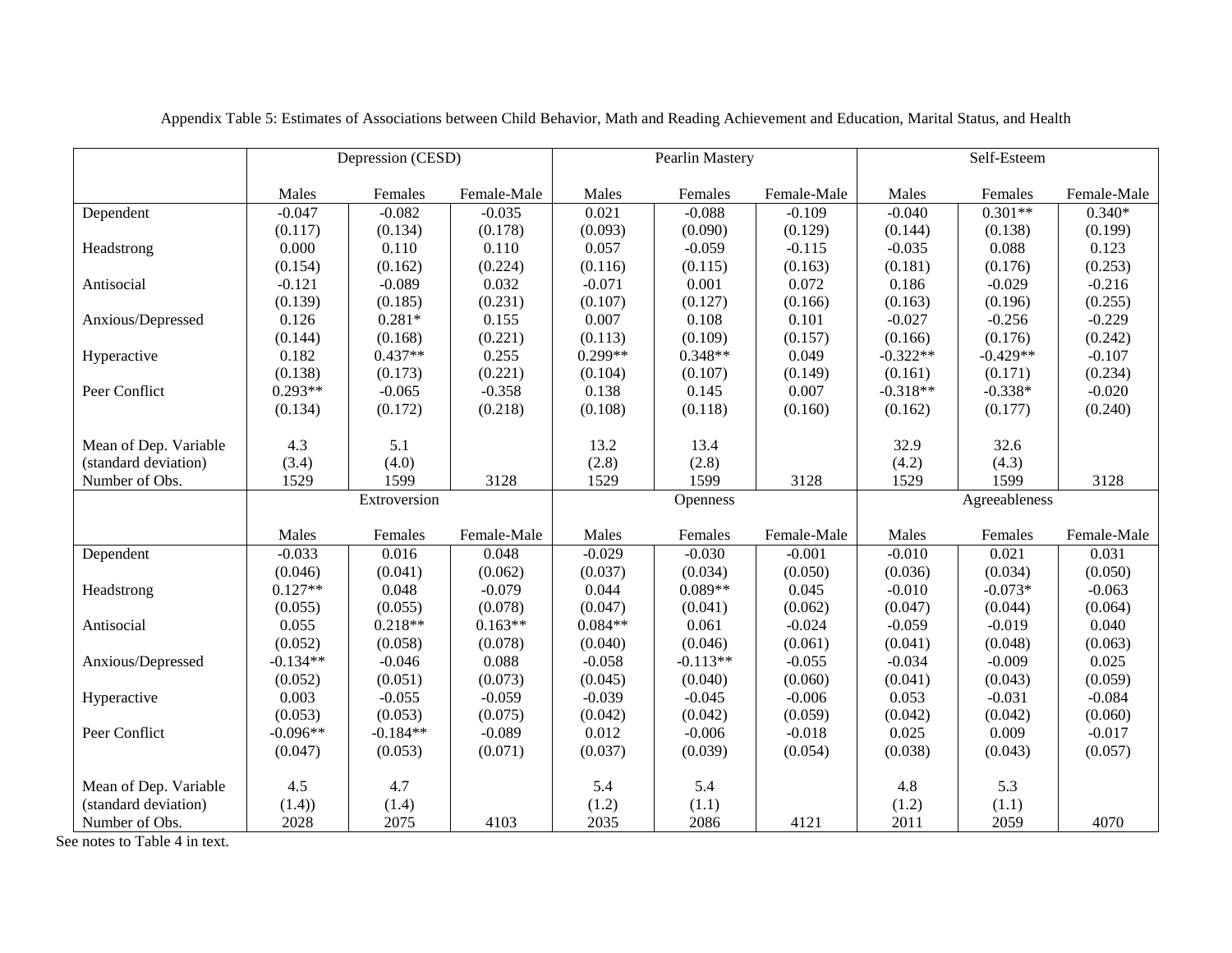|                            |            | Conscientiousness |          | <b>Emotional Stability</b> |            |           |  |
|----------------------------|------------|-------------------|----------|----------------------------|------------|-----------|--|
|                            |            |                   | Female-  |                            |            | Female-   |  |
|                            | Males      | Females           | Male     | Males                      | Females    | Male      |  |
| Dependent                  | $-0.001$   | $-0.001$          | $-0.000$ | 0.002                      | $-0.037$   | $-0.039$  |  |
|                            | (0.036)    | (0.036)           | (0.051)  | (0.042)                    | (0.041)    | (0.059)   |  |
| Headstrong                 | 0.067      | 0.034             | $-0.034$ | $-0.077$                   | $-0.005$   | 0.072     |  |
|                            | (0.045)    | (0.040)           | (0.060)  | (0.049)                    | (0.052)    | (0.071)   |  |
| Antisocial                 | 0.031      | 0.030             | $-0.001$ | 0.059                      | 0.008      | $-0.051$  |  |
|                            | (0.040)    | (0.047)           | (0.062)  | (0.045)                    | (0.059)    | (0.075)   |  |
| Anxious/Depressed          | 0.007      | $-0.058$          | $-0.065$ | $-0.012$                   | $-0.104**$ | $-0.092$  |  |
|                            | (0.042)    | (0.041)           | (0.059)  | (0.047)                    | (0.050)    | (0.069)   |  |
| Hyperactive                | $-0.168**$ | $-0.143**$        | 0.025    | $-0.029$                   | $-0.015$   | 0.013     |  |
|                            | (0.040)    | (0.042)           | (0.058)  | (0.044)                    | (0.050)    | (0.066)   |  |
| Peer Conflict              | $-0.010$   | $-0.008$          | 0.002    | $-0.155**$                 | $-0.026$   | $0.129**$ |  |
|                            | (0.037)    | (0.041)           | (0.055)  | (0.041)                    | (0.049)    | (0.064)   |  |
| Mean of Dependent Variable | 5.7        | 5.9               |          | 5.3                        | 5.0        |           |  |
| (standard deviation)       | (1.1)      | (1.1)             |          | (1.3)                      | (1.3)      |           |  |
| Number of Observations     | 2040       | 2085              | 4125     | 2033                       | 2087       | 4120      |  |

Appendix Table 5, Continued

See notes to Table 4 in text.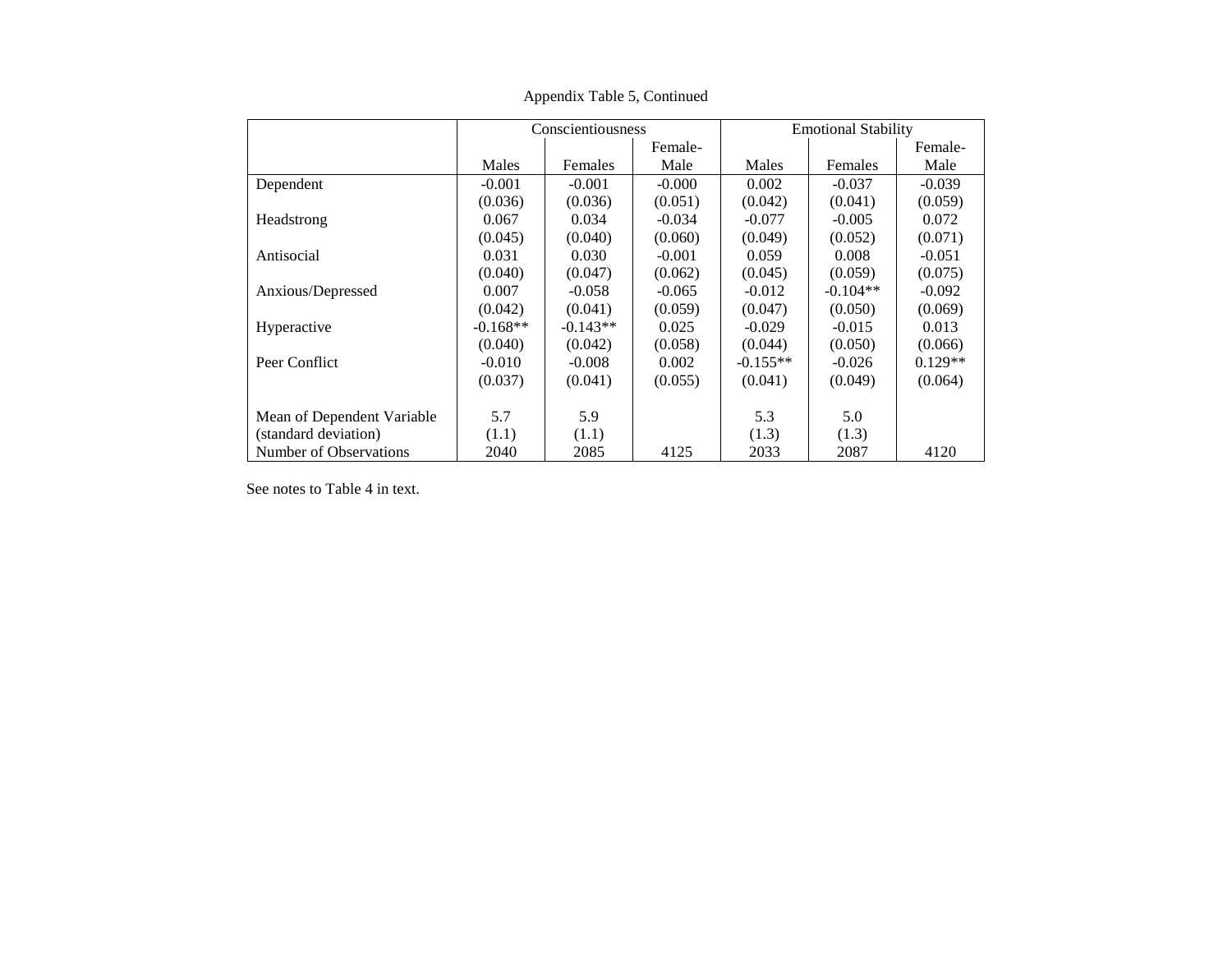|                   | Achievement | Persistence | Initiative  | Leadership  | Cooperation | Concern for | Social      | Self-Control |
|-------------------|-------------|-------------|-------------|-------------|-------------|-------------|-------------|--------------|
|                   | /Effort     |             |             |             |             | Others      | Orientation |              |
|                   | Female-Male | Female-Male | Female-Male | Female-Male | Female-Male | Female-Male | Female-Male | Female-Male  |
| Dependent         | $-0.004$    | $-0.017$    | 0.001       | 0.003       | $-0.012$    | $-0.016$    | 0.003       | 0.002        |
|                   | (0.01)      | (0.01)      | (0.02)      | (0.01)      | (0.02)      | (0.01)      | (0.01)      | (0.01)       |
| Headstrong        | $-0.009$    | 0.016       | 0.015       | $-0.003$    | 0.004       | 0.014       | $-0.002$    | 0.008        |
|                   | (0.02)      | (0.02)      | (0.03)      | (0.01)      | (0.02)      | (0.02)      | (0.01)      | (0.01)       |
| Antisocial        | 0.001       | $-0.013$    | $-0.015$    | $-0.006$    | $-0.02$     | $-0.008$    | $-0.004$    | $-0.002$     |
|                   | (0.02)      | (0.02)      | (0.02)      | (0.01)      | (0.02)      | (0.01)      | (0.01)      | (0.01)       |
| Anxious/Depressed | $-0.021$    | $-0.021$    | $-0.035$    | $-0.005$    | $-0.015$    | $-0.014$    | $-0.008$    | $-0.003$     |
|                   | (0.02)      | (0.02)      | (0.02)      | (0.01)      | (0.02)      | (0.01)      | (0.01)      | (0.01)       |
| Hyperactive       | 0.003       | 0.003       | $-0.012$    | $-0.004$    | 0.016       | 0.012       | 0.006       | $-0.012$     |
|                   | (0.02)      | (0.02)      | (0.02)      | (0.01)      | (0.02)      | (0.01)      | (0.01)      | (0.01)       |
| Peer Conflict     | 0.021       | 0.019       | 0.013       | $0.019*$    | 0.011       | 0.009       | 0.008       | 0.007        |
|                   | (0.01)      | (0.02)      | (0.02)      | (0.01)      | (0.02)      | (0.01)      | (0.01)      | (0.01)       |
|                   |             |             |             |             |             |             |             |              |
| Number of Obs.    | 6159        | 6159        | 6159        | 6159        | 6159        | 6159        | 6159        | 6159         |

Appendix Table 6: Estimates of Associations between Child Behavior and Work Styles

Notes: Sample includes children born between 1981 and 1990 and observed as an adult between ages of 24 to 30. All regression models include dummy variables for child's race (white, black, Hispanic), each year of age, each birth year and each birth order, and quartiles of PIAT math and reading scores. Regressions also include mother's characteristics: dummy variables for each age at birth; dummy variables for education (LTHS, HS, some college, BA or more); AFQT score and its square; marital status at birth (married, never married, other); dummy variables for quartile of self-esteem scale; dummy variables for quartile of Rotter scale; and dummy variables indicating whether household of child had magazines, newspapers and a library card. Child behaviors are measured in standard deviation units. Robust standard errors clustered within person in parentheses. \* 0.10<=pvalue< $0.05$ , \*\* p-value $\leq 0.05$ .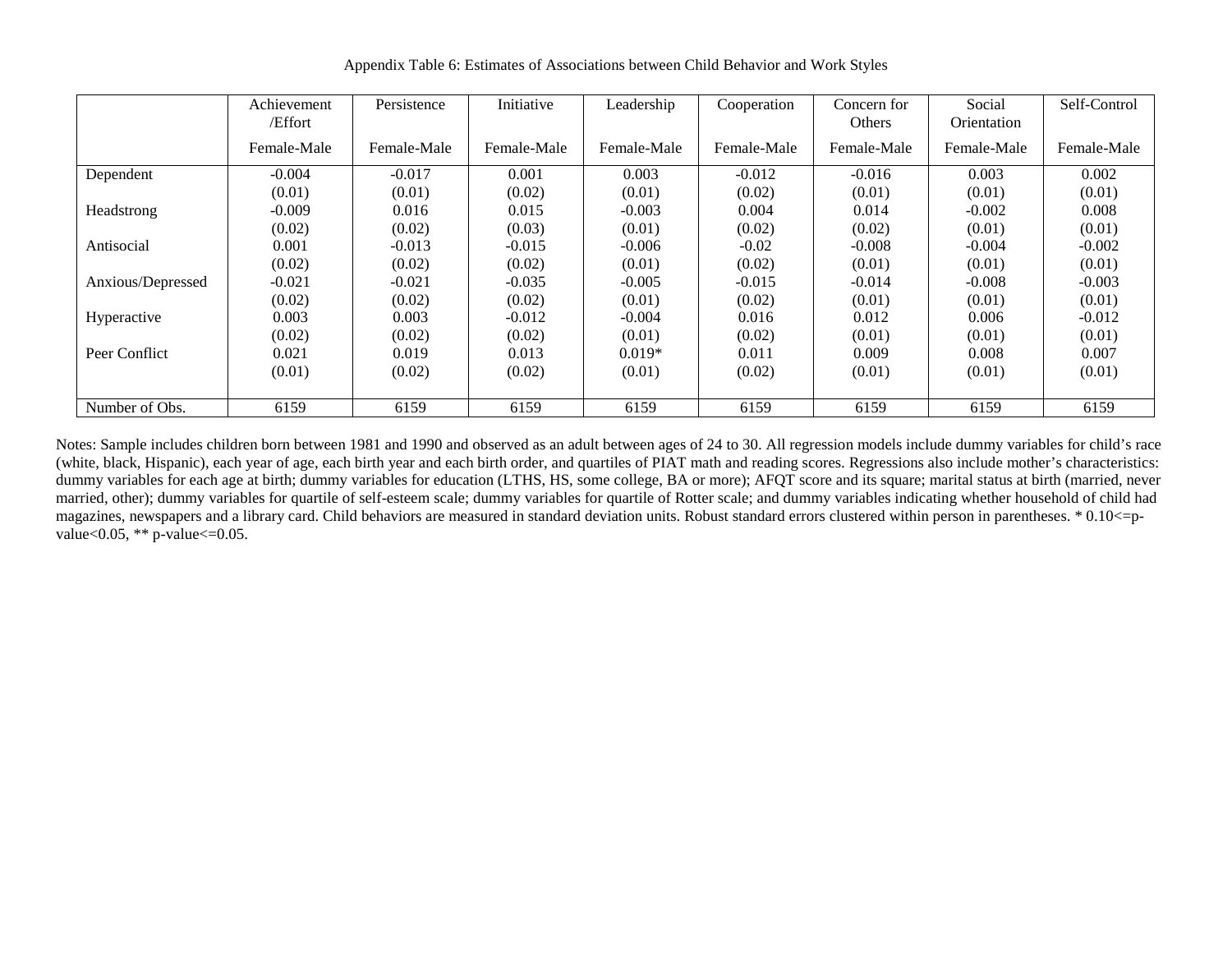Appendix Table 6 (cont.): Estimates of Associations between Child Behavior and Work Styles

|                   | Stress-Tolerance | Adaptability<br>/Flexibility | Dependability | Attention to<br>Detail | Integrity   | Independence | Innovation  | Analytical-<br>Thinking |
|-------------------|------------------|------------------------------|---------------|------------------------|-------------|--------------|-------------|-------------------------|
|                   | Female-Male      | Female-Male                  | Female-Male   | Female-Male            | Female-Male | Female-Male  | Female-Male | Female-Male             |
| Dependent         | $-0.008$         | $-0.017$                     | $-0.003$      | $-0.024$               | $-0.005$    | $-0.018$     | $-0.037**$  | $-0.021$                |
|                   | (0.01)           | (0.02)                       | (0.01)        | (0.02)                 | (0.01)      | (0.01)       | (0.02)      | (0.02)                  |
| Headstrong        | $-0.001$         | 0.023                        | 0.007         | 0.018                  | $-0.007$    | 0.007        | 0.003       | 0.011                   |
|                   | (0.02)           | (0.02)                       | (0.02)        | (0.03)                 | (0.02)      | (0.02)       | (0.02)      | (0.02)                  |
| Antisocial        | 0.00             | $-0.035$                     | $-0.006$      | $-0.022$               | $-0.008$    | $-0.001$     | $-0.011$    | $-0.002$                |
|                   | (0.02)           | (0.02)                       | (0.02)        | (0.03)                 | (0.02)      | (0.02)       | (0.02)      | (0.02)                  |
| Anxious/Depressed | $-0.012$         | $-0.004$                     | $-0.025$      | $-0.011$               | $-0.02$     | $-0.009$     | $-0.007$    | $-0.02$                 |
|                   | (0.02)           | (0.02)                       | (0.02)        | (0.03)                 | (0.02)      | (0.02)       | (0.02)      | (0.02)                  |
| Hyperactive       | $-0.009$         | $-0.024$                     | 0.003         | 0.001                  | 0.001       | 0.022        | 0.026       | $0.029*$                |
|                   | (0.02)           | (0.02)                       | (0.02)        | (0.03)                 | (0.02)      | (0.02)       | (0.02)      | (0.02)                  |
| Peer Conflict     | 0.005            | 0.018                        | 0.001         | 0.011                  | 0.013       | $-0.004$     | 0.018       | 0.003                   |
|                   | (0.01)           | (0.02)                       | (0.02)        | (0.03)                 | (0.01)      | (0.02)       | (0.02)      | (0.02)                  |
|                   |                  |                              |               |                        |             |              |             |                         |
| Number of Obs.    | 6159             | 6159                         | 6159          | 6159                   | 6159        | 6159         | 6159        | 6159                    |

Notes: Sample includes children born between 1981 and 1990 and observed as an adult between ages of 24 to 30. All regression models include dummy variables for child's race (white, black, Hispanic), each year of age, each birth year and each birth order, and quartiles of PIAT math and reading scores. Regressions also include mother's characteristics: dummy variables for each age at birth; dummy variables for education (LTHS, HS, some college, BA or more); AFQT score and its square; marital status at birth (married, never married, other); dummy variables for quartile of self-esteem scale; dummy variables for quartile of Rotter scale; and dummy variables indicating whether household of child had magazines, newspapers and a library card. Child behaviors are measured in standard deviation units. Robust standard errors clustered within person in parentheses. \* 0.10<=pvalue< $0.05$ , \*\* p-value $\leq 0.05$ .